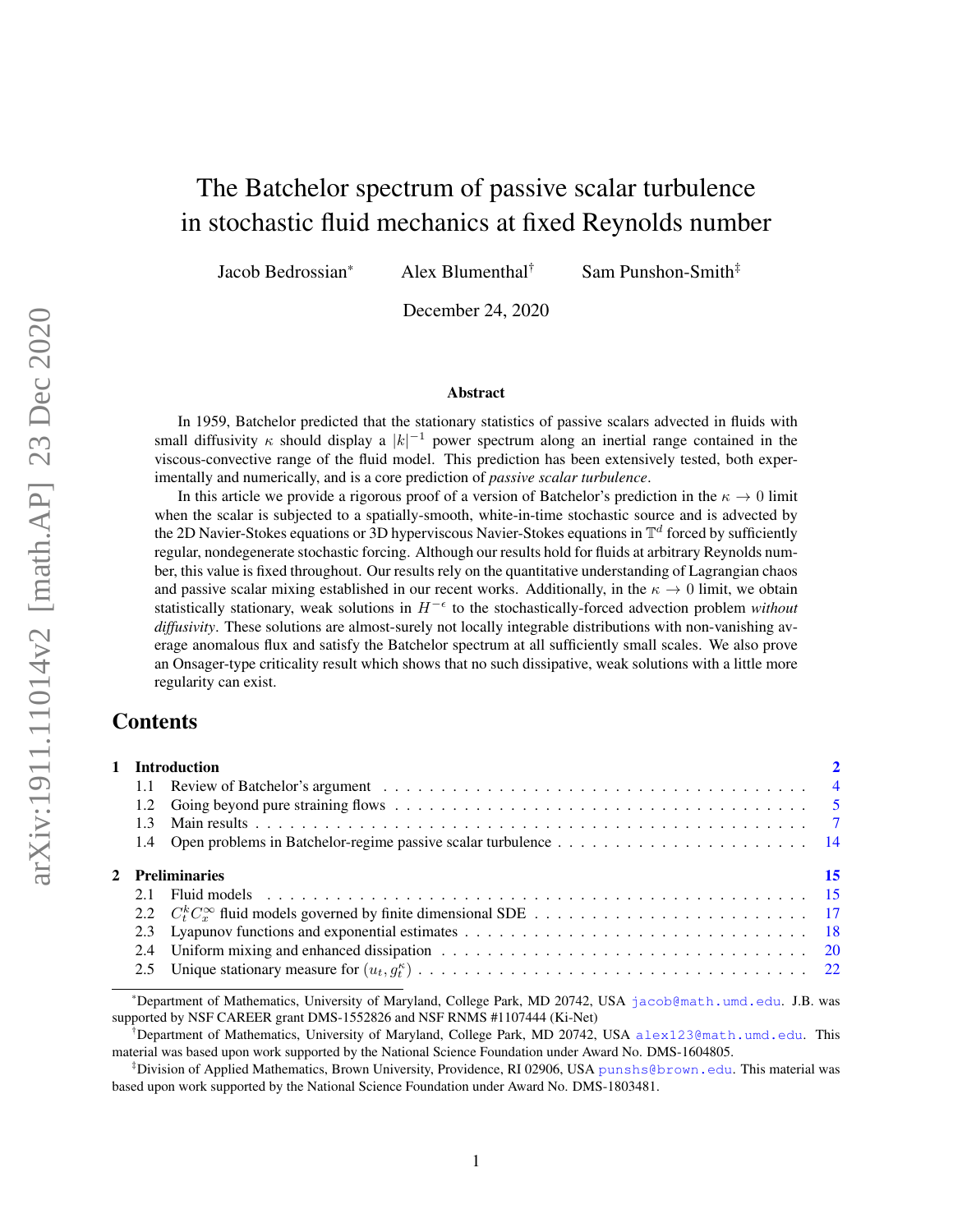|    | <b>Proof of Batchelor's law</b><br>3.1<br>3.2<br>3.3                   | 23 |
|----|------------------------------------------------------------------------|----|
| 4  | Vanishing diffusivity limit<br>4.2<br>4.3<br>4.4<br>4.5                | 29 |
| 5. | Irregularity of the limiting statistically stationary solutions<br>5.2 | 34 |

## <span id="page-1-0"></span>1 Introduction

A fundamental problem in fluid mechanics concerns the behavior of the concentration of a scalar  $g_t^{\kappa}$  being passively advected by an incompressible fluid velocity  $u_t$  while also undergoing some small amount of molecular diffusion. In many circumstances the scalar exhibits complex, (approximately) statistically selfsimilar patterns over a range of scales, referred to as *passive scalar turbulence* (see e.g. [\[48,](#page-40-0)[81,](#page-41-0)[90,](#page-41-1)[100,](#page-41-2)[103\]](#page-42-0) for more discussions of the physical background and Remark [1.1](#page-3-1) for some context for the use of the word 'turbulence').

In this work, we consider a fluid in the periodic box  $\mathbb{T}^d$ ,  $d = 2$  or 3, where the fluid velocity  $u_t$  evolves according to a time-continuous, randomly driven ergodic motion. The scalar  $g_t^{\kappa}$  solves the following advection diffusion equation with stochastic source:

$$
\partial_t g^\kappa_t + u_t\cdot \nabla g^\kappa_t - \kappa \Delta g^\kappa_t = \dot{s}_t\,.
$$

Here  $\kappa > 0$  is the molecular diffusivity, and the source  $\dot{s}_t$  is a white-in-time, Gaussian process supported at low spatial frequencies. For simplicity, it suffices to consider  $s_t(x) = b(x)\beta_t$ , where b is a non-zero smooth function on  $\mathbb{T}^d$  and  $\beta_t$  is a 1D Brownian motion independent from  $u_t$ . We will assume that the velocity  $u_t$ itself evolves according to an incompressible, stochastically forced fluid model, for instance the *stochastic Navier-Stokes equations* on  $\mathbb{T}^2$ ,

$$
\partial_t u_t + u_t \cdot \nabla u_t + \nabla p_t - \nu \Delta u_t = Q \dot{W}_t,
$$
  
div  $u_t = 0$ ,

or the *stochastic hyper-viscous Navier-Stokes equations* on T 3 , both of which are known to be ergodic with a unique stationary measure under fairly mild non-degeneracy assumptions on the stochastic forcing (see Sections [2.1](#page-14-1) for more precise details). We also consider a variety of other finite dimensional fluid models with better time and space regularity (see Section [2.2\)](#page-16-0).

The presence of the source  $s_t$  and the ergodicity of  $u_t$  allows for the scalar to settle into a *statistical* steady state with ensemble  $E$ , where the scalar input from the source  $\dot{s}_t$  is balanced by dissipation due to the diffusion from  $\kappa\Delta$  and the law of  $g_t^{\kappa}$  is the same for all times. Specifically, when  $s_t = b\beta_t$ , Itô's formula implies that in a statistical steady state, there is an average constant dissipation rate  $\chi := ||b||_{L^2}^2 > 0$ ,

$$
2\kappa \mathbf{E} \|\nabla g^\kappa\|_{L^2}^2 = \chi
$$

providing a mechanism for a *cascade* to high frequencies (see Proposition [1.2](#page-7-0) for details).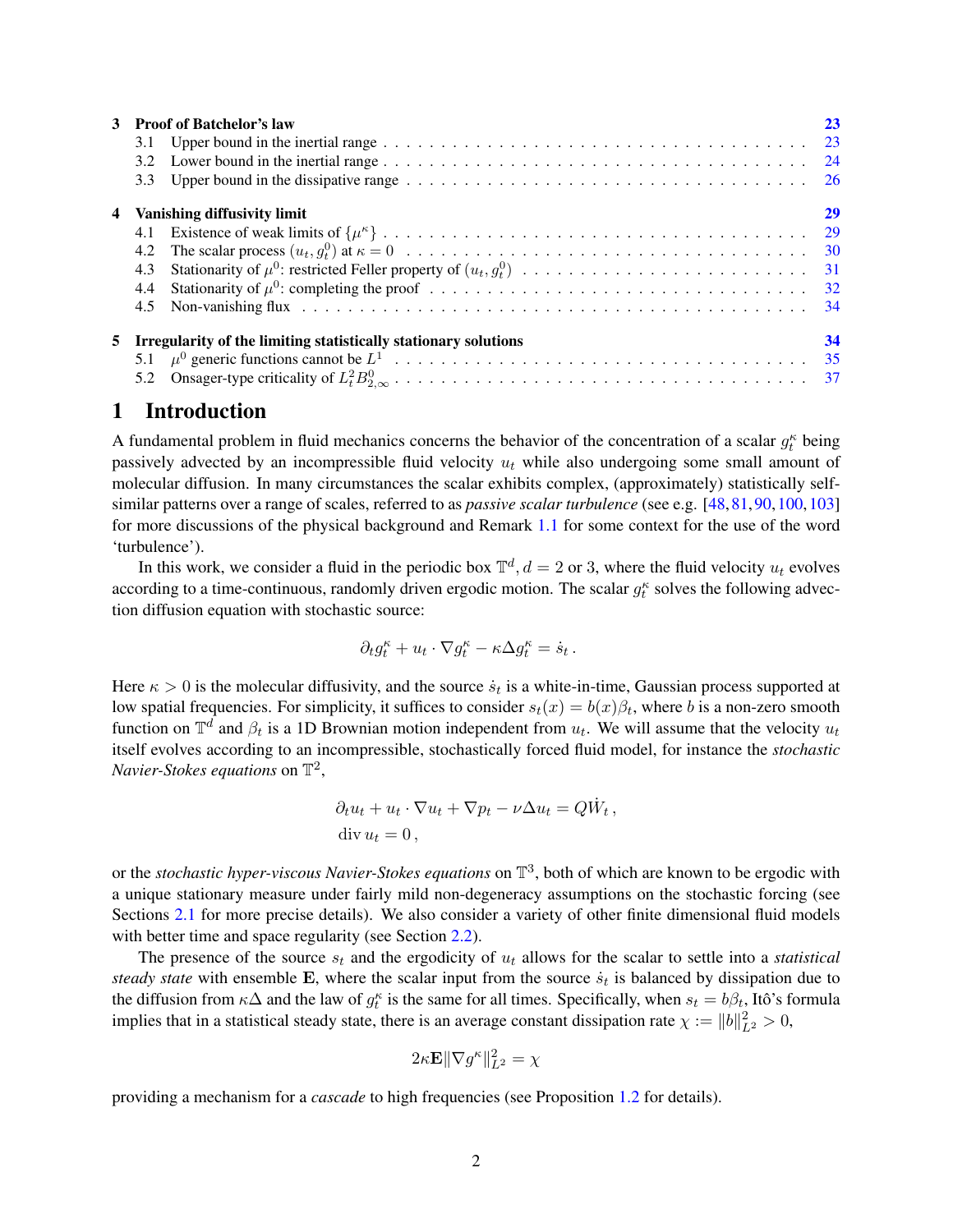When  $\kappa$  is taken very small, complex (approximately) self-similar patterns in the scalar  $g_t^{\kappa}$  emerge. In a statistical steady state these patterns usually have an L <sup>2</sup> power spectrum that approximates a *power law* over a certain range of frequencies. For physical fluid flows and in numerical simulations of the Navier-Stokes equations, such power laws are frequently observed, with different regimes depending on the size of the Schmidt number Sc :=  $Pr / Re$ , where  $Re = \nu^{-1}$  is the Reynold's number, and  $Pr = \kappa^{-1}$  is the Prandtl number. In his foundational paper [\[12\]](#page-38-0), Batchelor predicted that when  $Sc \gg 1$  (known as the Batchelor regime), the steady-state statistics for a passive scalar exhibit a  $|k|^{-1}$  power spectrum over the *viscous-convective subrange* of frequencies, known as *Batchelor's law* (or the *Batchelor spectrum*):

$$
\Gamma(|k|) := |k|^{d-1} \mathbf{E} |\hat{g}^{\kappa}(k)|^2 \approx \chi |k|^{-1} \quad \text{for} \quad (\ell_D^{NSE})^{-1} \ll |k| \lesssim \kappa^{-1/2}, \tag{1.1}
$$

where for each  $k \in \mathbb{Z}^d$ ,  $\hat{g}^{\kappa}(k)$ , denotes the Fourier transform of  $g^{\kappa}$  on  $\mathbb{T}^d$  and  $\ell_{D}^{NSE} = (\nu/\epsilon)^{d/4}$  is the dissipative range for the Navier-Stokes equations with  $\epsilon$  being the fluid energy dissipation rate.

<span id="page-2-2"></span>

<span id="page-2-1"></span>Figure 1: The solid line above is the full prediction for the power spectrum  $\Gamma(k) = |k|^{d-1} \mathbf{E} |\hat{g}^k(k)|^2$  of a statistically stationary passive scalar  $g^k$  advected by a *turbulent* fluid  $u_t$  in 3D. In the Batchelor regime  $\kappa \ll \nu$ , it is theorized that the power law  $|k|^{-1}$  holds for scales between  $\ell_{D}^{NSE}$  (the dissipative scale for Navier-Stokes) and  $\kappa^{1/2}$  (the dissipative scale for Batchelor's regime). Between  $\ell_I$  and  $\ell_D^{NSE}$  one expects *Obukhov-Corrsin statistics*, e.g., the  $|k|^{-5/3}$  law in dimension  $d = 3$ , as depicted by the dashed curve above  $(E(k) = |k|^{d-1} \mathbf{E} |\hat{u}(k)|^2)$ . No universality is expected at length-scales in the integral range above  $\ell_I$ . We emphasize that in the setting of the present manuscript,  $\nu$  is fixed  $O(1)$  and  $\kappa \ll 1$ ; as such, even if  $\nu$  itself is quite small, our methods do not distinguish the Obukhov-Corrsin regime from the integral range.

Since Batchelor made his prediction, engineers and physicists have been making measurements of the spectrum in nature, e.g., temperature and salinity variations in the ocean (see e.g. [\[38,](#page-39-0) [58,](#page-40-1) [90\]](#page-41-1) and the references therein), in laboratory experiments (see e.g. [\[2,](#page-38-1) [56,](#page-40-2) [69,](#page-40-3) [84,](#page-41-3) [104,](#page-42-1) [105\]](#page-42-2) and the references therein), and in numerical studies (see e.g. [\[4,](#page-38-2) [23,](#page-39-1) [40,](#page-39-2) [62,](#page-40-4) [109\]](#page-42-3) and the references therein). As discussed in e.g. [\[4,](#page-38-2) [40,](#page-39-2) [81\]](#page-41-0) it remains an open problem in physics to determine the settings in which the Batchelor spectrum is expected and to what degree of accuracy it holds. We will briefly discuss some theoretical studies in the physics literature in Section [1.2.](#page-4-0)

In this paper, we are primarily concerned with the *Batchelor regime* at *fixed Reynolds number*: where  $\nu$  is considered fixed at an arbitrary (potentially small) number and  $\kappa \ll \nu$ . It is important to note that at

<span id="page-2-0"></span><sup>&</sup>lt;sup>1</sup>Batchelor's original prediction was actually for scalars on  $\mathbb{R}^3$  (see Section [1.1](#page-3-0) for more details) instead of the periodic box, the prediction below is adapted to the periodic setting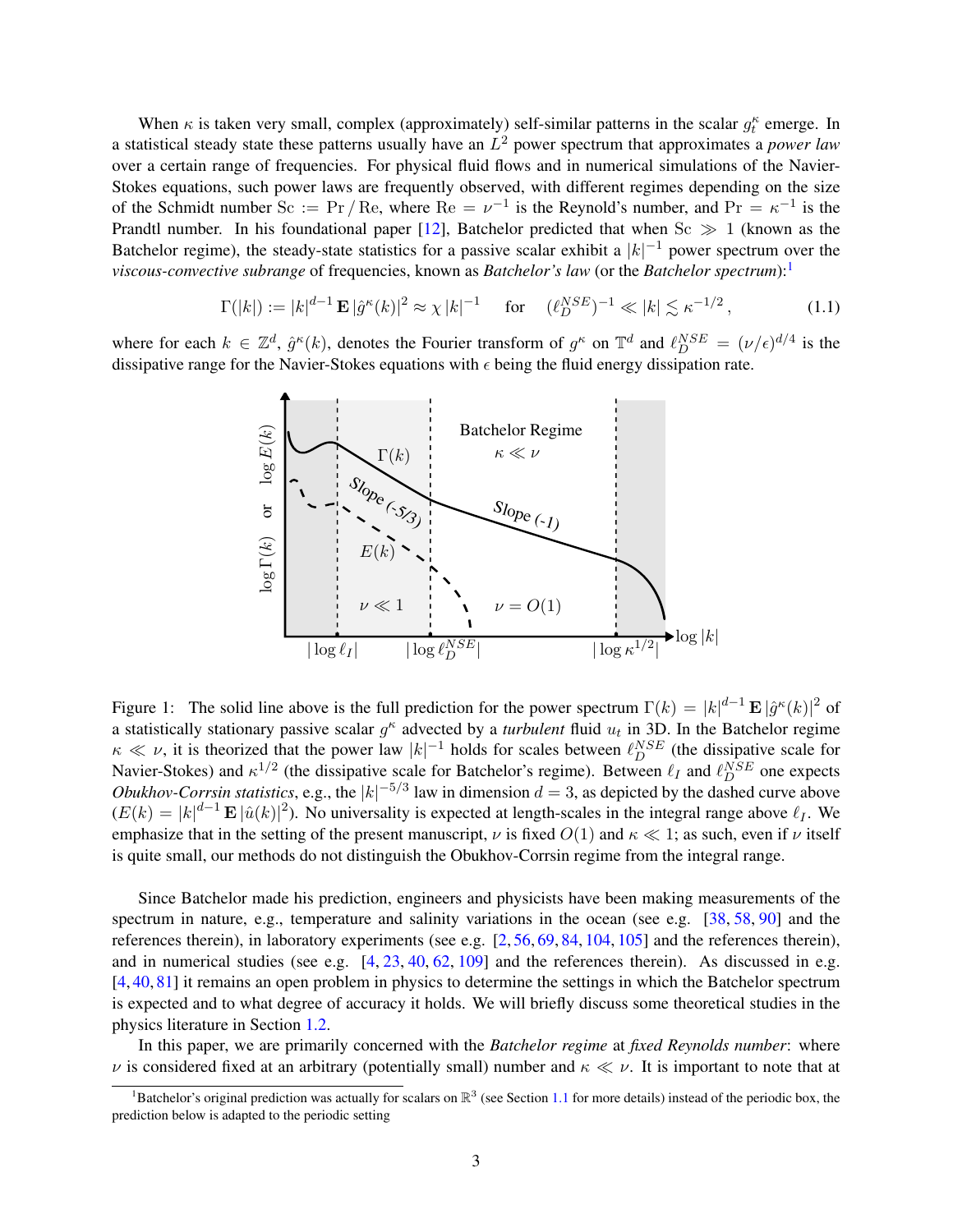length scales below the dissipative scale  $\ell_D^{NSE}$  for the fluid (or equivalently, frequencies above  $(\ell_D^{NSE})^{-1}$ ) the velocity field  $u_t$  is expected to be smooth while only  $g_t$  becomes rougher and rougher as  $\kappa \to 0$ , which makes it significantly easier to understand the "nonlinear"<sup>[2](#page-3-2)</sup> advection term  $u_t \cdot \nabla g_t$  in low regularity.

The Batchelor spectrum is, in some sense, predicated on smoothness of the velocity field – it only holds over length scales relative to which the velocity field is essentially smooth. This can be seen from Batchelor's original argument [\[12\]](#page-38-0); see further discussions in [\[5,](#page-38-3) [6,](#page-38-4) [11,](#page-38-5) [24,](#page-39-3) [48\]](#page-40-0) and below in Section [1.2.](#page-4-0) In this regard, the much simpler case of fixed Reynolds number seems to be a reasonable first place to begin any mathematical study of Batchelor-regime passive scalar turbulence, and indeed, of passive scalar turbulence in general. For frequencies below  $(\ell_D^{NSE})^{-1}$ , hydrodynamic turbulence gives rise to a different approximate power law (a |k|<sup>-5/3</sup> law for  $d = 3$ ), known as Obukhov-Corrsin spectra for the passive scalar [\[31,](#page-39-4) [91\]](#page-41-4); see e.g. [\[4,](#page-38-2) [100\]](#page-41-2). See Figure [1](#page-2-1) and the associated caption for a description of these two different expected regimes of passive scalar turbulence.

If one does not fix the Reynolds number and simultaneously takes  $\nu, \kappa \to 0$ , while sending Sc  $\to \infty$ , then the fluid itself is becoming turbulent while nevertheless, the viscous-convective subrange remains in the Batchelor regime. This is a situation that we *cannot* treat in this work. Indeed, since almost nothing rigorous has been established mathematically for the (very singular) turbulent limit  $\nu \rightarrow 0$  for statistically stationary solutions  $u_t$  to the Navier-Stokes equations<sup>[3](#page-3-3)</sup>, this appears well out of reach of rigorous mathematical analysis for the time being. One model where this kind of 'turbulent advection' has been studied is in the *Kraichnan model*, in which  $u_t$  is replaced by an idealized rough-in-space, white-in-time Gaussian velocity field, and the equation for  $g_t$  is interpreted as a Stratonovich stochastic transport equation. This model was introduced for this purpose in [\[72\]](#page-40-5) and there is now a wide literature on this model in physics (see [\[32,](#page-39-5) [33,](#page-39-6) [100\]](#page-41-2) and the references therein). Properties of stochastic transport with rough velocities have also been studied mathematically as well in the work on isotropic stochastic flows [\[13,](#page-38-6) [68,](#page-40-6) [80\]](#page-41-5) and wellposedness by stochastic perturbation [\[50,](#page-40-7) [52,](#page-40-8) [86\]](#page-41-6). See also the recent preprint [\[41\]](#page-39-7) for a deterministic work on turbulent advection by rough velocities.

<span id="page-3-1"></span>Remark 1.1. In the physics and engineering literature, 'turbulence' is used to describe a wide range of observed phenomena in dynamics of weakly-damped, infinite-dimensional, nonlinear conservative systems in "generic" settings, including both 2D and 3D incompressible or compressible Navier-Stokes, passive scalars advected by fluids, nonlinear dispersive equations, magneto-hydrodynamics models, and kinetic models in plasmas [\[20,](#page-39-8) [22,](#page-39-9) [55,](#page-40-9) [59,](#page-40-10) [77,](#page-41-7) [88,](#page-41-8) [100,](#page-41-2) [103,](#page-42-0) [110\]](#page-42-4).

In the Batchelor regime, the passive scalar model we consider is one of the simplest settings in applications where turbulent phenomena can be observed that shares many similarities with hydrodynamic turbulence [\[100\]](#page-41-2), specifically: a frequency cascade, "anomalous" dissipation, power-laws on the power spectrum and scaling laws on structure functions.

### <span id="page-3-0"></span>1.1 Review of Batchelor's argument

In [\[12\]](#page-38-0) Batchelor made his prediction by studying the effect of advection and diffusion on pure Fourier modes when the velocity field is a linear "pure straining flow", namely a linear velocity field  $u_t(x) = Ax$ on  $\mathbb{R}^3$  whose matrix A is traceless with real distinct eigenvalues. He argued that, upon zooming in on the velocity field all the way down to the viscous-convective sub-range, the flow is most likely to be approximated by a pure straining flow (see Section [1.2](#page-4-0) for more discussion on the validity of this approximation). For such flows he showed that frequencies increase exponentially fast, and in a steady state exhibit an exact asymptotic formula for the power spectral density.

To understand the essence of this approach, let us consider the case  $d = 2$  and take the velocity field

<span id="page-3-2"></span><sup>&</sup>lt;sup>2</sup>Nonlinear here refers to nonlinearity of the mapping  $(u, g) \mapsto u \cdot \nabla g$ 

<span id="page-3-3"></span><sup>&</sup>lt;sup>3</sup>For example, it is unknown whether or not the kinetic energy remains bounded in 3D.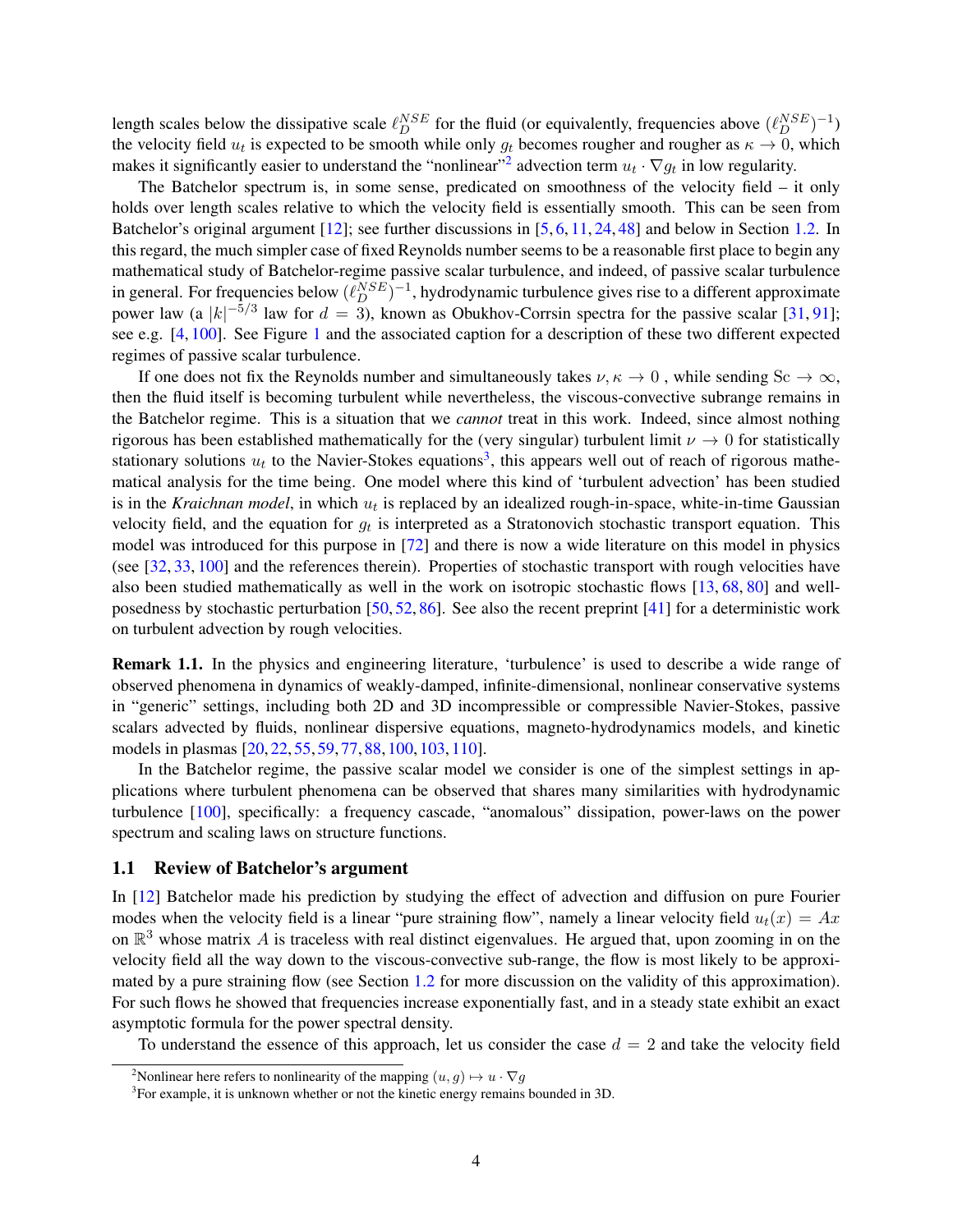$u_t(x) = Ax$  on  $\mathbb{R}^2$ , where

$$
A = \begin{pmatrix} \gamma & 0 \\ 0 & -\gamma \end{pmatrix}.
$$

If one takes a pure Fourier mode as initial data  $g_0(x) = \sin(\xi_0 \cdot x)$  for the advection diffusion equation without a source then the solution takes the form  $C_t^{\kappa} \sin(\xi_t \cdot x)$ , where the amplitude  $C_t^{\kappa}$  and frequency  $\xi_t$ solve the ODE system

$$
\dot{C}^{\kappa}_t = -\kappa |\xi_t|^2 C^{\kappa}_t, \quad \dot{\xi}_t = -A \xi_t.
$$

If the initial frequency  $\xi_0 \in \mathbb{R}^2$  has a non-trivial projection onto  $\hat{e}_1 = (1,0)$ , say for example  $|\langle \xi_0, \hat{e}_1 \rangle| = 1$ , then there is an exponential-in-time increase in frequency  $|\xi_t| \sim e^{\gamma t}$ , indicating a *cascade* from low to high frequencies. At the same time, the amplitude decays double exponentially fast due to diffusion, to wit,  $C_t^{\kappa} \sim \exp(-\kappa e^{2\gamma t}/2\gamma)$ , since the diffusion acts more strongly at high frequencies.

To see what effect this has on the steady-state power-spectrum, consider a stochastic source  $\dot{s}_t = \sin(\xi_0 \cdot \hat{s}_t)$  $(x)$  $\dot{\beta}_t$  supported at frequency  $\xi_0$ . In a statistical steady state, the scalar field  $g^{\kappa}$  is equal in law to the stochastic integral

$$
g^{\kappa}(x) = \int_0^{\infty} C_s^{\kappa} \sin(\xi_s \cdot x) \mathrm{d}\beta_s
$$

which is a Gaussian random variable in  $L^2_{\text{loc}}$ . Using Itô's isometry, and the fact that  $\chi := \lim_{R\to\infty} f_{[0,R]^2} |\sin(\xi_s - \xi_s)|$  $|f(x)|^2 dx$  does not depend on s, we find that the average  $L^2$  mass density carried by frequencies less than  $n \geq 0$ is given by

$$
\langle |\Pi_{\leq n} g^{\kappa}|^2 \rangle := \lim_{R \to \infty} \int_{[0,R]^2} \mathbf{E} |\Pi_{\leq n} g^{\kappa}(x)|^2 dx
$$

$$
= \chi \int_0^{t(n)} C_s^{2\kappa} ds,
$$

where  $\Pi_{\leq n}$  denotes the projection onto frequencies  $|\xi| \leq n$  and  $t(n)$  is the unique time such that  $|\xi_{t(n)}| = n$ (which exists for large enough n by monotonicity of  $t \mapsto |\xi_t|$ ). The power-spectral density is then defined by

$$
\Gamma(n) := \frac{\mathrm{d}}{\mathrm{d}n} \langle |\Pi_{\leq n} g^{\kappa}|^2 \rangle = t'(n) \chi C_{t(n)}^{2\kappa}.
$$

That  $|\xi_t| \sim e^{\gamma t}$  implies the asymptotic  $t(n) \sim \log n/\gamma$  and  $t'(n) \sim \frac{1}{\gamma t}$  $\frac{1}{\gamma n}$ , therefore

$$
\Gamma(n) \sim \frac{\chi}{\gamma n} \exp\left(-\frac{\kappa n^2}{\gamma}\right).
$$

We recover Batchelor's prediction  $\Gamma(n) \sim \frac{\chi}{\gamma n}$  $\frac{\chi}{\gamma n}$  in the range  $1 \ll n \lesssim (\gamma/\kappa)^{1/2}$ .

#### <span id="page-4-0"></span>1.2 Going beyond pure straining flows

It is natural to question whether a time-stationary pure straining flow is actually a good approximation of a fluid at small scales. Indeed, since the velocity fields changes in time, so too does the approximating linear flow (i.e., the gradient), so one should at least expect a linear phase portrait changing in time. Moreover, there are many coherent Lagrangian structures (e.g., vortices) which locally exhibit shearing or rotational phase portraits, incompatible with the expansion/contraction exhibited by the pure strain flow. Remarkably, however, Batchelor's argument gets the right answer; in fact, Batchelor's law is a robust prediction, holding for a large class of *smooth* incompressible flows not necessarily arising from a physical fluid mechanical model.

The purpose of this paper is to show that a "cumulative" version of Batchelor's prediction (see Theorem [1.3](#page-8-0) for an exact statement) is a consequence of the *chaotic mixing* properties of  $u_t$  proved in our previous works [\[16](#page-38-7)[–18\]](#page-39-10).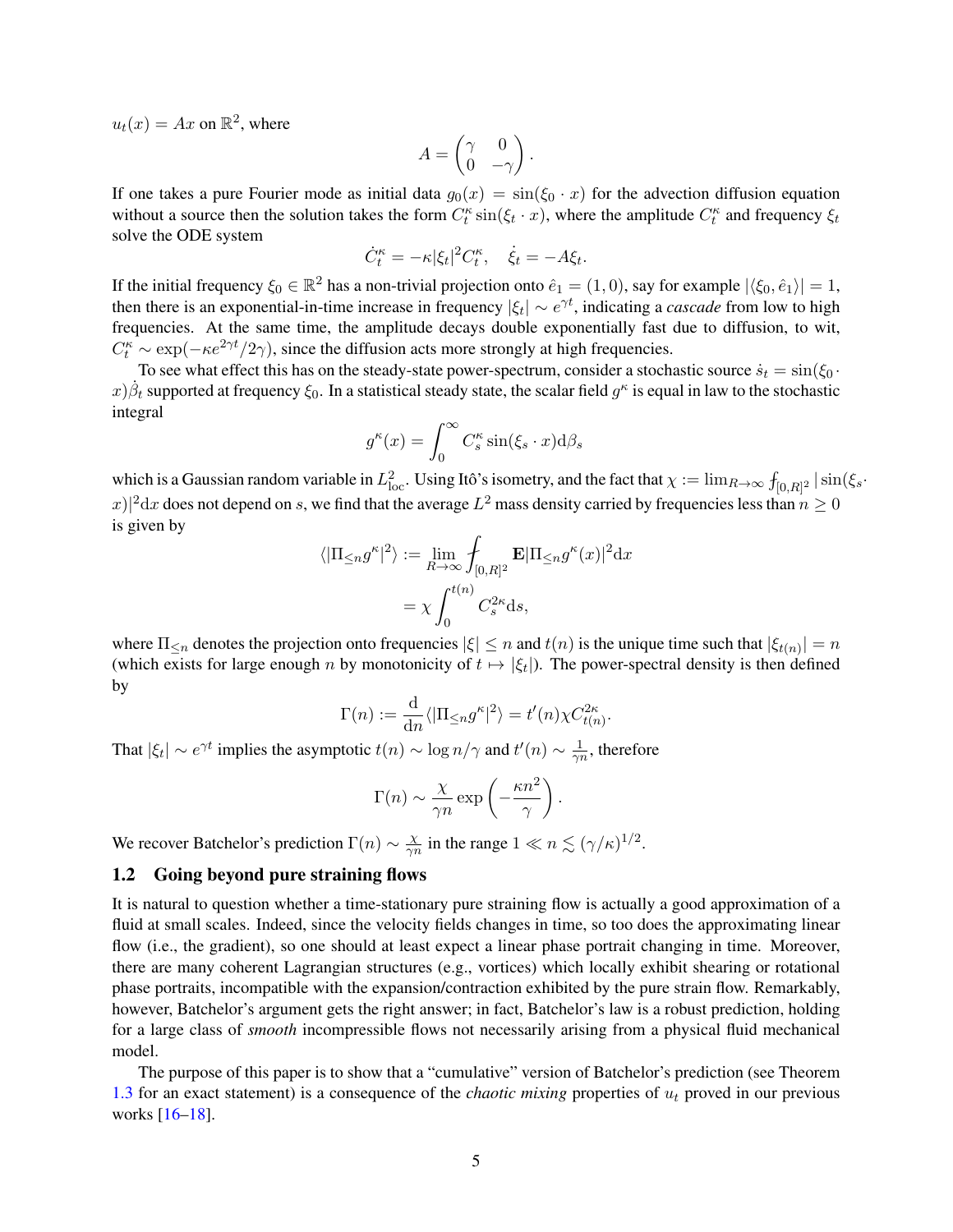#### 1.2.1 Lagrangian chaos

In short, Batchelor's argument succeeds because, even though the flow  $u_t$  is not always well-approximated by a pure straining flow, the linearized time-t motion of passive tracers (i.e., time-t Lagrangian flow) *does* resemble a pure strain flow for large times  $t$ . To make this more explicit, recall that in the absence of diffusivity ( $\kappa = 0$ ) and sources ( $s_t \equiv 0$ ), the scalar  $g_t$  is given by  $g_t = g_0 \circ (\phi^t)^{-1}$ , where the *Lagrangian flow map*  $\phi^t : \mathbb{T}^d \to \mathbb{T}^d$  describes the position of a particle  $x_t = \phi^t(x)$  starting from  $x \in \mathbb{T}^d$  and solves the ODE

$$
\frac{\mathrm{d}}{\mathrm{d}t}\phi^t(x) = u_t(\phi^t(x)) \quad \phi^0(x) = x.
$$

The derivative of the flow  $D\phi^t(x): \mathbb{R}^d \to \mathbb{R}^d$  then solves the linearized equation

$$
\frac{\mathrm{d}}{\mathrm{d}t}D\phi^t(x) = Du_t(\phi^t(x))D\phi^t, \quad D\phi^0(x) = \mathrm{Id}.
$$

By incompressibility (note  $\det D\phi^t(x) \equiv 1$ ), growth in time of  $|D\phi^t(x)|$  for typical x is associated with the development of strongly expanding and contracting directions of  $D\phi^t(x)$  for each fixed t, features resembling those of the linear pure strain flow phase portrait. Growth of  $|D\phi^t(x)|$  can be quantified in terms of positivity of the Lyapunov exponent

<span id="page-5-0"></span>
$$
\lambda_1(x) = \limsup_{t \to \infty} \frac{1}{t} \log |D\phi^t(x)| > 0
$$
\n(1.2)

for 'typical'  $x \in \mathbb{T}^d$ , which we refer to as *Lagrangian chaos*. Previously Lagrangian chaos has been proved for stationary, white-in-time velocity fields in [\[14,](#page-38-8) [15\]](#page-38-9). In [\[16\]](#page-38-7), we proved that the Lagrangian flow associated to solutions  $u_t$  of the stochastically-forced 2D Navier-Stokes and 3D hyperviscous Navier-Stokes in the sense that there is a deterministic constant  $\lambda_1 > 0$  such that [\(1.2\)](#page-5-0) holds with lim-sup replaced with lim for all  $x$  and all initial fluid configurations, almost surely (see [\[16\]](#page-38-7) for rigorous statements).

As has been observed by a long line of previous authors (see, e.g.,  $[5, 6, 11, 24, 48]$  $[5, 6, 11, 24, 48]$  $[5, 6, 11, 24, 48]$  $[5, 6, 11, 24, 48]$  $[5, 6, 11, 24, 48]$  $[5, 6, 11, 24, 48]$  $[5, 6, 11, 24, 48]$  $[5, 6, 11, 24, 48]$  $[5, 6, 11, 24, 48]$ ), Lagrangian chaos is associated with a low-to-high transfer of  $L^2$  mass of passive scalars. Indeed, without diffusivity ( $\kappa = 0$ ) and sources  $(s_t = 0)$  we clearly have that  $\nabla g_t \circ \phi^t = (D\phi^t)^{-\top} \nabla g_0$ , hence one expects  $\|\nabla g_t\|_{L^2}$  to grow exponentially fast in time. In view of  $L^2$  conservation ( $||g_t||_{L^2} = ||g_0||_{L^2}$ ), this is strongly reminiscent of the transfer of  $L^2$  mass from low to high frequencies appearing in Batchelor's original argument for pure shear-strain flow.

We emphasize that the results of  $[16]$  and the proof of  $(1.2)$  rely crucially upon the stochastic framework: it is often very difficult to provide rigorous proofs of positivity of Lyapunov exponents, even for deceptively simple models such as the Chirikov standard map family [\[42,](#page-39-11) [57\]](#page-40-11) (a discrete-time toy model of the Lagrangian flow [\[32\]](#page-39-5)). See [\[93,](#page-41-9) [108\]](#page-42-5) for more discussions. In Navier-Stokes, one of the enemies is the formation of coherent vortices inside of which hyperbolicity is halted (see e.g. [\[10\]](#page-38-10)). The arguments in our paper [\[16\]](#page-38-7) imply that with probability 1, vortices of this kind cannot permanently trap any particles.

#### 1.2.2 Uniform in diffusivity chaotic mixing

For the fluid models considered in this paper, a positive Lyapunov exponent alone is not enough to prove Batchelor's law. Lagrangian chaos only implies that some "scalar energy" is going to high frequencies, i.e. some small scales are being created. However, we need here that small scales are being created everyhere in a reasonably uniform way with high probability (i.e. with explicit moment bounds on fluctuations in the rate of small scale creation). To quantify this, we use a much stronger property: uniform-in- $\kappa$ , almost-sure exponential mixing<sup>[4](#page-5-1)</sup>. In [\[17\]](#page-39-12), we proved that if  $\bar{g}_t^{\kappa}$  is mean zero and solves the initial value problem

$$
\partial_t \bar{g}_t^\kappa + u_t\cdot \nabla \bar{g}_t^\kappa - \kappa \Delta \bar{g}_t^\kappa = 0
$$

<span id="page-5-1"></span><sup>&</sup>lt;sup>4</sup>One can construct dynamical systems with a positive Lyapunov exponent but arbitrarily slow (e.g., polynomial or logarithmic) mixing/decay of Lagrangian correlations, for example, Pommeau-Manneville maps (see, e.g., [\[79,](#page-41-10) [96\]](#page-41-11)).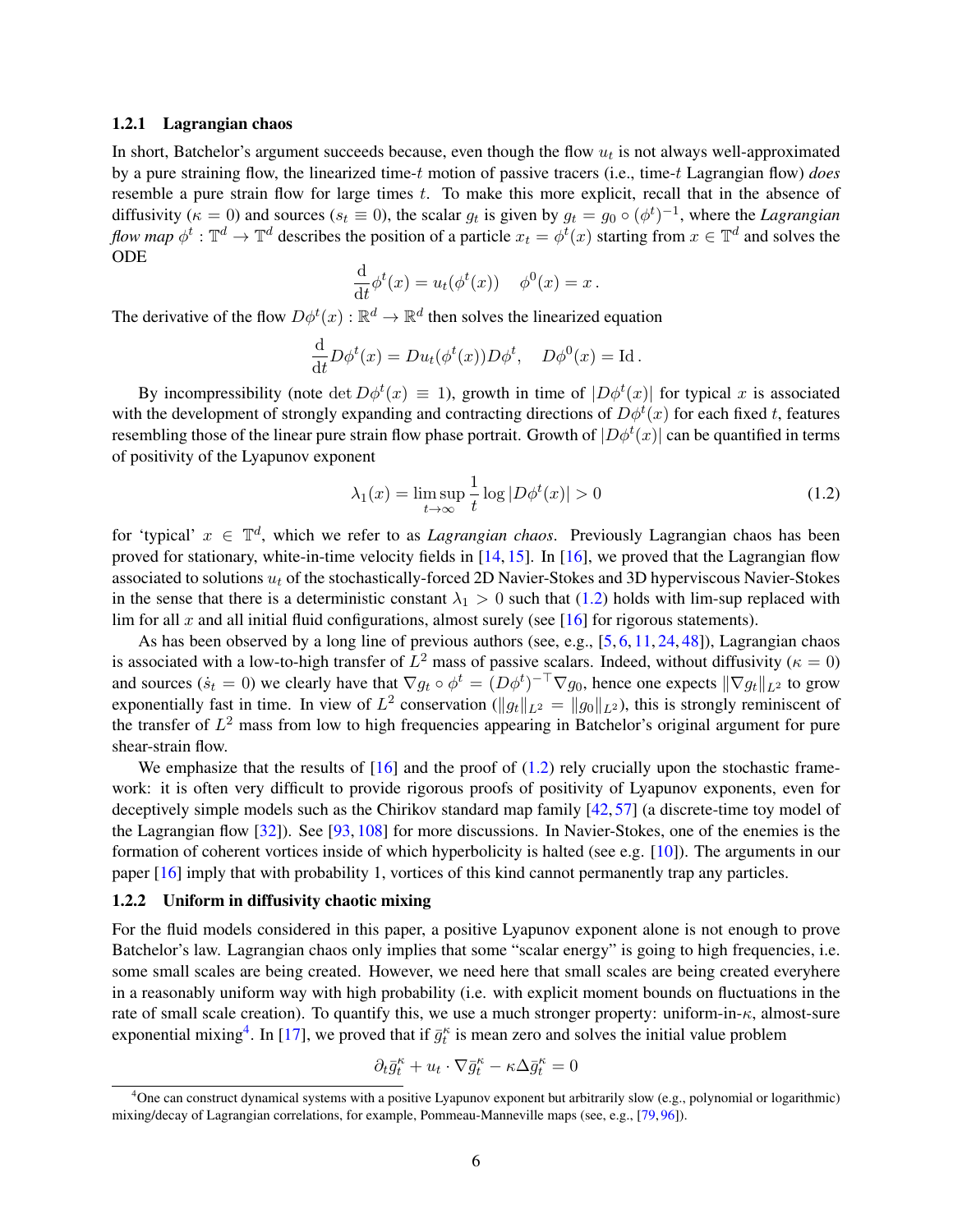with diffusivity but *no* random source, then there exists a *deterministic* constant γ > 0 *independent of* κ and random constant  $D_{\kappa}$  (depending on initial fluid configuration) such that

$$
\|\bar{g}_t^{\kappa}\|_{H^{-1}} := \sup_{\|f\|_{H^1} = 1} \left| \int f \, \bar{g}_t^{\kappa} \, \mathrm{d}x \right| \leq D_{\kappa} e^{-\gamma t} \|\bar{g}_0\|_{H^1},
$$

where  $D_{\kappa}$  also has suitable moment bounds *independent of*  $\kappa$  (see Definition [2.9](#page-19-0) and Theorem [2.12](#page-20-0) for precise statements). See  $[102]$  for a discussion of using negative Sobolev norms to quantify mixing. There is a large mathematical literature on scalar mixing in the mathematics literature; see e.g.  $[1, 25, 41, 45, 66,$  $[1, 25, 41, 45, 66,$  $[1, 25, 41, 45, 66,$  $[1, 25, 41, 45, 66,$  $[1, 25, 41, 45, 66,$  $[1, 25, 41, 45, 66,$  $[1, 25, 41, 45, 66,$  $[1, 25, 41, 45, 66,$  $[1, 25, 41, 45, 66,$ [78,](#page-41-12) [97,](#page-41-13) [107\]](#page-42-7) and the references therein.

To see why uniform-in- $\kappa$  scalar mixing implies an exponential increase of frequency scale, note that

$$
\left| \left| \Pi_{\leq N} \bar{g}_t^{\kappa} \right| \right|_{L^2} \leq N \left| \left| \bar{g}_t^{\kappa} \right| \right|_{H^{-1}} \leq D_{\kappa} N e^{-\gamma t} \left| \left| \bar{g}_0 \right| \right|_{H^1},
$$

where  $\Pi_{\leq N}$  denotes projection to Fourier modes of frequency  $\leq N$ . From this, one can see that for times  $t \gg \frac{\log N}{\gamma}$ , most of the scalar has been transferred from frequencies  $\leq N$  to higher frequencies.<sup>[5](#page-6-1)</sup> As in Batchelor's original argument, this exponentially fast transfer from low to high frequencies is exactly the mechanism which gives rise to Batchelor's law when  $u_t$  is given by Navier-Stokes – one difficulty is of course dealing with potential unboundedness of the random constant  $D$ , which captures fluctuations in the mixing time.

Our work [\[17\]](#page-39-12) builds on our earlier work [\[18\]](#page-39-10) that proved the corresponding statement for  $\kappa = 0$ ; similarly, this latter work uses the Lagrangian chaos result of [\[16\]](#page-38-7) as a lemma. Our works [\[17,](#page-39-12)[18\]](#page-39-10) are based on analyzing two-point statistics of the Lagrangian flow and a key step is to upgrade the positivity of the Lyapunov exponent to positivity of the *moment Lyapunov exponents*

$$
\Lambda(p) = -\lim_{t \to \infty} \frac{1}{t} \log \mathbf{E} |D\phi^t(x)|^{-p}, \quad 0 < p \ll 1.
$$

This is deeply related to large deviations of the finite-time Lagrangian Lyapunov exponents as  $t \to \infty$  (for the relation of moment Lyapunov exponents to large deviations in the convergence of Lyapunov exponents, see, e.g., [\[7–](#page-38-12)[9\]](#page-38-13)). It had already been realized by physicists that fluctuations of Lagrangian Lyapunov exponents should play a key role in Batchelor's law (see discussions in [\[5,](#page-38-3) [6,](#page-38-4) [11\]](#page-38-5) and the references therein) and so our works are in some ways a mathematically rigorous completion of some of these ideas.

#### <span id="page-6-0"></span>1.3 Main results

We now turn to detailed statements of the main results of this paper. After providing some preliminary definitions and conventions, in Section [1.3.1](#page-7-1) we state a "cumulative" version of Batchelor's power law spectrum for fluids at fixed, finite Reynolds number. Section [1.3.2](#page-9-0) describes a version of Yaglom's law, a scaling law analogous to the  $-4/5$  law in hydrodynamic turbulence. In Section [1.3.3](#page-10-0) and [1.3.4](#page-11-0) we turn our attention to the description of *ideal passive scalar turbulence*, i.e., the description of a class of low-regularity solutions to the "inviscid"  $\kappa = 0$  advection-diffusion equation exhibiting a scale-by-scale flux of  $L^2$  mass from low to high modes.

The velocity field  $(u_t)$  will take values in the space H consisting mean zero divergence free velocity fields belongs to  $H^{\sigma} = H^{\sigma}(\mathbb{T}^d; \mathbb{R}^d)$ , the Sobolev space of mappings from  $\mathbb{T}^d \to \mathbb{R}^d$  with regularity  $\sigma >$  $\frac{d}{2}$  + 3; note that this implies velocities are always at least  $C^3$  in space. The *velocity process*  $(u_t)$  will evolve in H according to one of the following stochastic PDEs depending on whether  $d = 2$  or 3:

<span id="page-6-1"></span><sup>&</sup>lt;sup>5</sup>The appearance of the mixing rate  $\gamma$  here in the estimate  $t \gg \frac{\log N}{\gamma}$  for the low-to-high transfer is suggestive of why Lagrangian chaos alone is insufficient to prove Batchelor's law.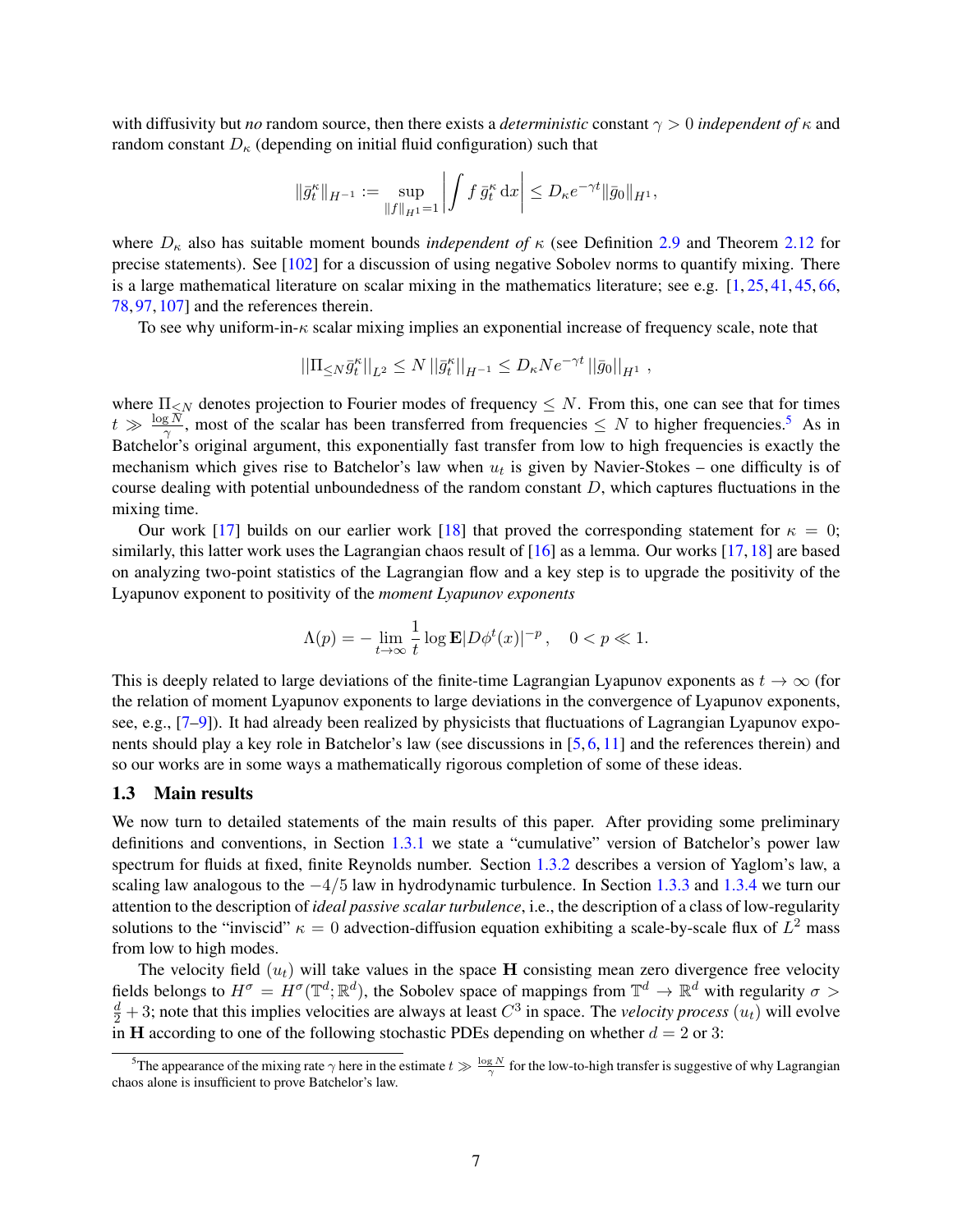<span id="page-7-2"></span>**System 1** (2D Navier-Stokes equations). When  $d = 2$ ,  $(u_t)$  solves

$$
\partial_t u_t + u_t \cdot \nabla u_t = -\nabla p_t + \nu \Delta u_t + Q \dot{W}_t
$$
  
div  $u_t = 0$ ,

*where*  $u_0 = u \in \mathbf{H}$ *. Here, the viscosity*  $\nu > 0$  *is a fixed constant.* 

<span id="page-7-3"></span>**System 2** (3D hyper-viscous Navier-Stokes). When  $d = 3$ ,  $(u_t)$  solves

$$
\partial_t u_t + u_t \cdot \nabla u_t = -\nabla p_t - \nu \Delta^2 u_t + Q \dot{W}_t
$$
  
div  $u_t = 0$ ,

*where*  $u_0 = u \in \mathbf{H}$ *. Here, the hyperviscosity*  $\nu > 0$  *is a fixed constant.* 

In the above systems,  $W_t$  is a cylindrical Wiener process on mean-zero, divergence free  $L^2$  vector fields with respect to an associated canonical stochastic basis  $(\Omega_W, \mathscr{F}^W, (\mathscr{F}^W_t), \mathbf{P}_W)$  and  $Q$  a positive Hilbert-Schmidt operator on mean-zero, divergence free  $L^2$  vector fields satisfying suitable non-degeneracy and regularity assumptions. See Section [2.1](#page-14-1) for full details. We couple systems [1](#page-7-2) or [2](#page-7-3) to the advection-diffusion equation

<span id="page-7-4"></span>
$$
\partial_t g_t^{\kappa} + u_t \cdot \nabla g_t^{\kappa} - \kappa \Delta g_t^{\kappa} = b \dot{\beta}_t
$$
  
\n
$$
g_0^{\kappa} = g,
$$
\n(1.3)

where  $\beta_t$  is a Wiener process on another canonical probability space  $(\Omega_\beta, \mathscr{F}^\beta, (\mathscr{F}_t^\beta)$  $(t<sup>p</sup>)$ ,  $\mathbf{P}_{\beta}$ ). We denote the product measure  $\mathbf{P} = \mathbf{P}_W \times \mathbf{P}_\beta$  our main probability measure on the associated product space  $\Omega = \Omega_W \times \Omega_\beta$ with standard product sigma-algebra  $\mathscr{F}=\mathscr{F}^W\otimes\mathscr{F}^\beta$  and filtration  $\mathscr{F}_t=\mathscr{F}_t^W\otimes\mathscr{F}_t^\beta$  $t_i^p$ . Equation [\(1.3\)](#page-7-4) has a P almost-sure, unique,  $\mathscr{F}_t$ -adapted weak solution for every initial  $(u, g) \in \mathbf{H} \times L^2$  (see Proposition [2.1](#page-15-0)) below) and defines a Markov semigroup  $P_t^{\kappa}$  on bounded, measurable observables  $\varphi : H \times L^2 \to \mathbb{R}$  via

$$
P_t^{\kappa} \varphi(u,g) = \mathbf{E}_{(u,g)} \varphi(u_t,g_t^{\kappa}) := \mathbf{E}\left[\varphi(u_t,g_t^{\kappa})|(u_0,g_0^{\kappa})=(u,g)\right].
$$

#### <span id="page-7-1"></span>1.3.1 The cumulative Batchelor spectrum

Recall, a probability measure  $\mu$  on  $\mathbf{H} \times L^2$  is called *stationary* for the Markov semigroup  $P_t^{\kappa}$  if for all bounded, measurable  $\varphi : \mathbf{H} \times L^2 \to \mathbb{R}$  and all  $t > 0$ ,

$$
\int P_t^{\kappa} \varphi \, \mathrm{d}\mu = \int \varphi \, \mathrm{d}\mu.
$$

For observables  $\varphi : H \times L^2 \to \mathbb{R}$ , we frequently write  $\mathbf{E}_{\mu}\varphi(u,g) := \int \varphi d\mu$ . We will also say a probability measure is stationary for a given process if it is stationary for the corresponding Markov semi-group.

Due to the infinite-dimensionality of H, uniqueness of stationary measures for  $(u_t)$  is in general a subtle question: on the domain  $\mathbb{T}^2$  this was first proved in [\[53\]](#page-40-14) in the setting of completely nondegenerate noise, and has by now been established even for highly degenerate noise [\[60\]](#page-40-15). In comparison, the homogeneous part of the evolution equation for  $g_t^{\kappa}$  is linear, and so uniqueness of stationary measures for  $(u_t, g_t^{\kappa})$  is relatively straightforward due to the contracting nature on  $L^2$ .

<span id="page-7-0"></span>**Proposition 1.2.** Assume  $(u_t)$  admits a unique stationary probability measure  $\mu$  on H. Then for all  $\kappa > 0$ , there exists a unique stationary measure  $\mu^{\kappa}$  for  $(u_t, g_t^{\kappa})$  on  $\mathbf{H}\times L^2$ . Moreover,

<span id="page-7-5"></span>
$$
2\kappa \mathbf{E}_{\mu^{\kappa}} \|\nabla g\|_{L^2}^2 = \|b\|_{L^2}^2 =: \chi. \tag{1.4}
$$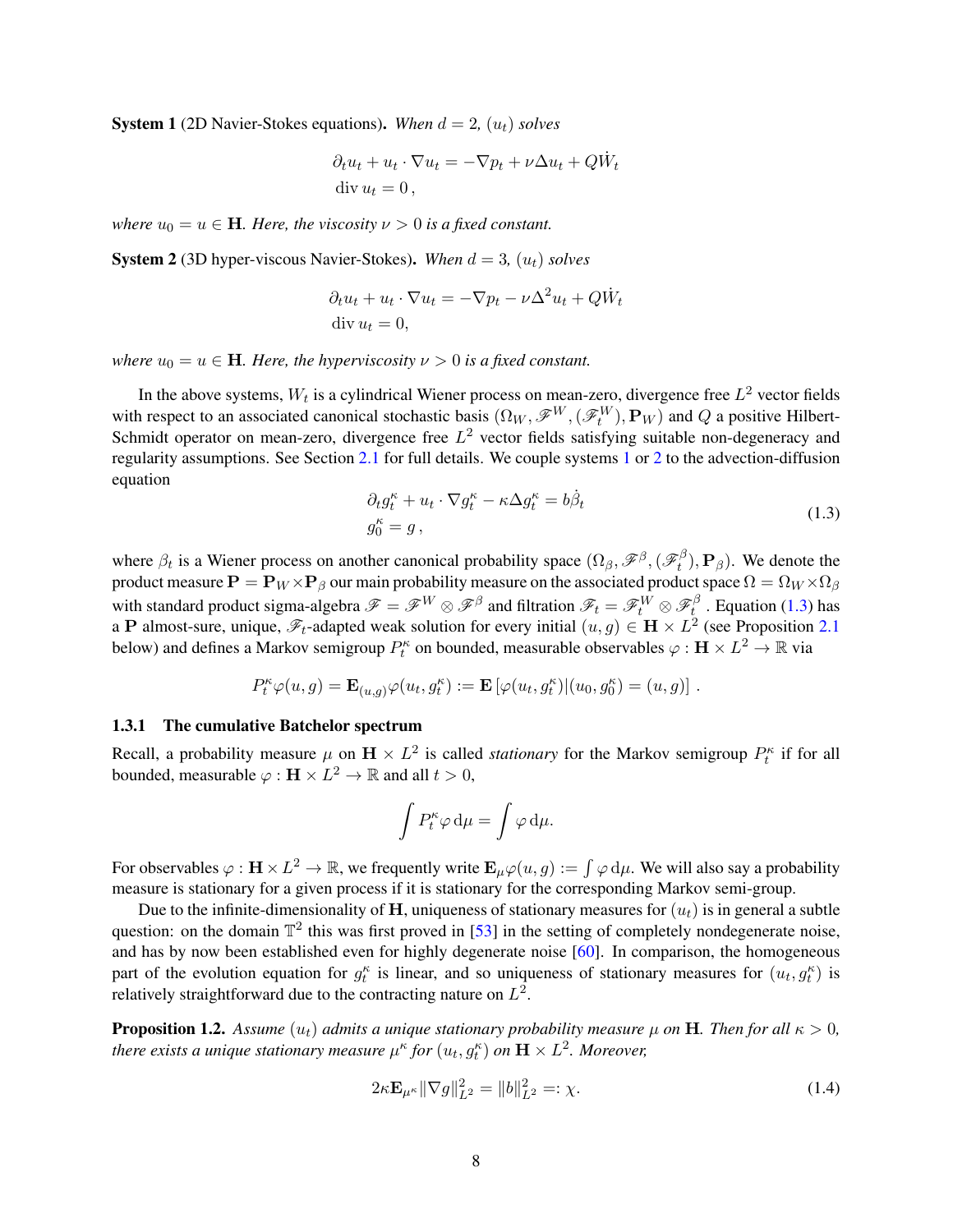Uniqueness of  $\mu^k$  is proved in Section [2.5,](#page-21-0) and has the following consequence by the Birkhoff ergodic theorem: for  $\mu^{\kappa}$ -typical initial  $(u, g) \in \mathbf{H} \times L^2$  and any continuous observable  $\phi \in L^1(\mu^{\kappa})$  on  $\mathbf{H} \times L^2$ , we have  $P$ -almost-surely<sup>[6](#page-8-1)</sup>

<span id="page-8-2"></span>
$$
\lim_{T \to \infty} \frac{1}{T} \int_0^T \phi(u_t, g_t^{\kappa}) dt = \int \phi d\mu^{\kappa}.
$$
\n(1.5)

Equation  $(1.4)$  follows from  $(1.5)$  and Itô's formula. The convergence of time averages to ensemble averages in [\(1.5\)](#page-8-2) for typical initial data  $(u, g)$  confirms the statistically stationary setting described above: typical time-asymptotic behavior is captured by a unique stationary measure  $\mu^k$ .

Our main result is Batchelor's law on the *cumulative* power spectrum (see Remark [1.9\)](#page-9-1). Let  $\Pi_{\leq N}$  denote the  $L^2$  projection to the Fourier basis functions with frequency  $|k| \le N$  (see Section [2.1\)](#page-14-1).

<span id="page-8-0"></span>**Theorem 1.3** (Batchelor's law on the cumulative power spectrum). *There exists an*  $N_0$  (depending on  $\nu$  but *independent of*  $\kappa$ *) such that for all*  $\kappa \in (0,1)$  *sufficiently small and*  $p \in [1,\infty)$ *, the following holds with implicit constants*<sup>[7](#page-8-3)</sup> independent of  $\kappa$  and  $N$ :

$$
\left(\mathbf{E}_{\mu^{\kappa}}\|\Pi_{\leq N}g\|_{L^{2}}^{2p}\right)^{1/p} \approx_{p} \log N \qquad \text{for all } N_{0} \leq N \leq \kappa^{-1/2}.\tag{1.6}
$$

*Moreover, for all*  $s \in [0, \sigma - \frac{3d}{2} - 1)$  *and*  $\forall p \in [1, \infty)$ *,* 

<span id="page-8-6"></span><span id="page-8-4"></span>
$$
\left(\mathbf{E}_{\mu^{\kappa}}\|g\|_{H^{s}}^{2p}\right)^{1/p}\lesssim_{p,s}\kappa^{-s}\left|\log\kappa\right|.\tag{1.7}
$$

**Remark 1.4.** Batchelor's law is often stated with a constant proportional to  $\chi = 2\kappa \mathbf{E} \|\nabla g^{\kappa}\|_{L^2}^2 = \|b\|_{L^2}^2$ , as in [\(1.1\)](#page-2-2). A careful reading of our proof provides a simple estimate on the constants in [\(1.6\)](#page-8-4) in terms of b, specifically,  $\forall s > 0$ , the following holds with implicit constants independent of b:

$$
\log N \frac{\chi^2}{||b||_{H^s}^2} \lesssim_{p,s} \left( \mathbf{E}_{\mu^{\kappa}} \|\Pi_{\leq N} g\|_{L^2}^{2p} \right)^{1/p} \lesssim_{p,s} ||b||_{H^s}^2 \log N \qquad \text{for all } N_0 \leq N \leq \kappa^{-1/2}, \quad (1.8)
$$

and that it suffices to take

<span id="page-8-5"></span>
$$
N_0 \approx_{s,\delta} \left(\frac{||b||_{H^s}^{2/s}}{\chi^{1/s}}\right)^{1+\delta}
$$

for any  $\delta > 0$  (the implicit constants in [\(1.8\)](#page-8-5) will also depend on  $\delta$ ). The use of regularity is because mixing estimates require the source to have *some* positive regularity in order to get quantitative, κ-independent decay rates in negative Sobolev spaces. It is unclear if Batchelor's law as stated in Theorem [1.3](#page-8-0) is still true if b has no more than  $L^2$  regularity. If b takes values in any  $\Lambda_C = \{b \in H^s : C^{-1} ||b||_{L^2} \le ||b||_{H^s} \le C ||b||_{L^2}\},$ then both implicit constants in [\(1.6\)](#page-8-4) are proportional to  $\chi$  and  $N_0$  depends only on C.

Theorem [1.3](#page-8-0) implies the following uniform in  $\kappa$  estimate:

<span id="page-8-7"></span>**Corollary 1.5.** *For all*  $s > 0$  *and*  $p \ge 1$  *the following holds* 

<span id="page-8-8"></span>
$$
\sup_{\kappa} \mathbf{E}_{\mu^{\kappa}} \|g\|_{H^{-s}}^{2p} \lesssim_{p,s} 1. \tag{1.9}
$$

<span id="page-8-1"></span><sup>&</sup>lt;sup>6</sup>When  $(u_t)$  is forced with nondegenerate noise, as we do in this paper, it is possible to promote the convergence in [\(1.5\)](#page-8-2) to *all* initial  $(u, g) \in \mathbf{H} \times L^2$  when one considers bounded, uniformly continuous observables  $\varphi : \mathbf{H} \times L^2 \to \mathbb{R}$ . This follows from (1) the strong Feller property for the Markov semigroup associated to  $u_t$  (see [\[53\]](#page-40-14)) and (2) a small variation of the proof of Proposition [1.2](#page-7-0) given in Section [2.5.](#page-21-0) Details are omitted for brevity.

<span id="page-8-3"></span>We denote  $f \leq_{p,q,\dots} h$  if there exists a constant  $C > 0$  depending on  $p,q,\dots$  but independent of the other parameters of interest such that  $f \leq Ch$  and  $f \approx h$  when  $f \leq h$  and  $h \leq f$ . For the entire paper, these implicit constants will *never* depend on  $\kappa$ , N or t.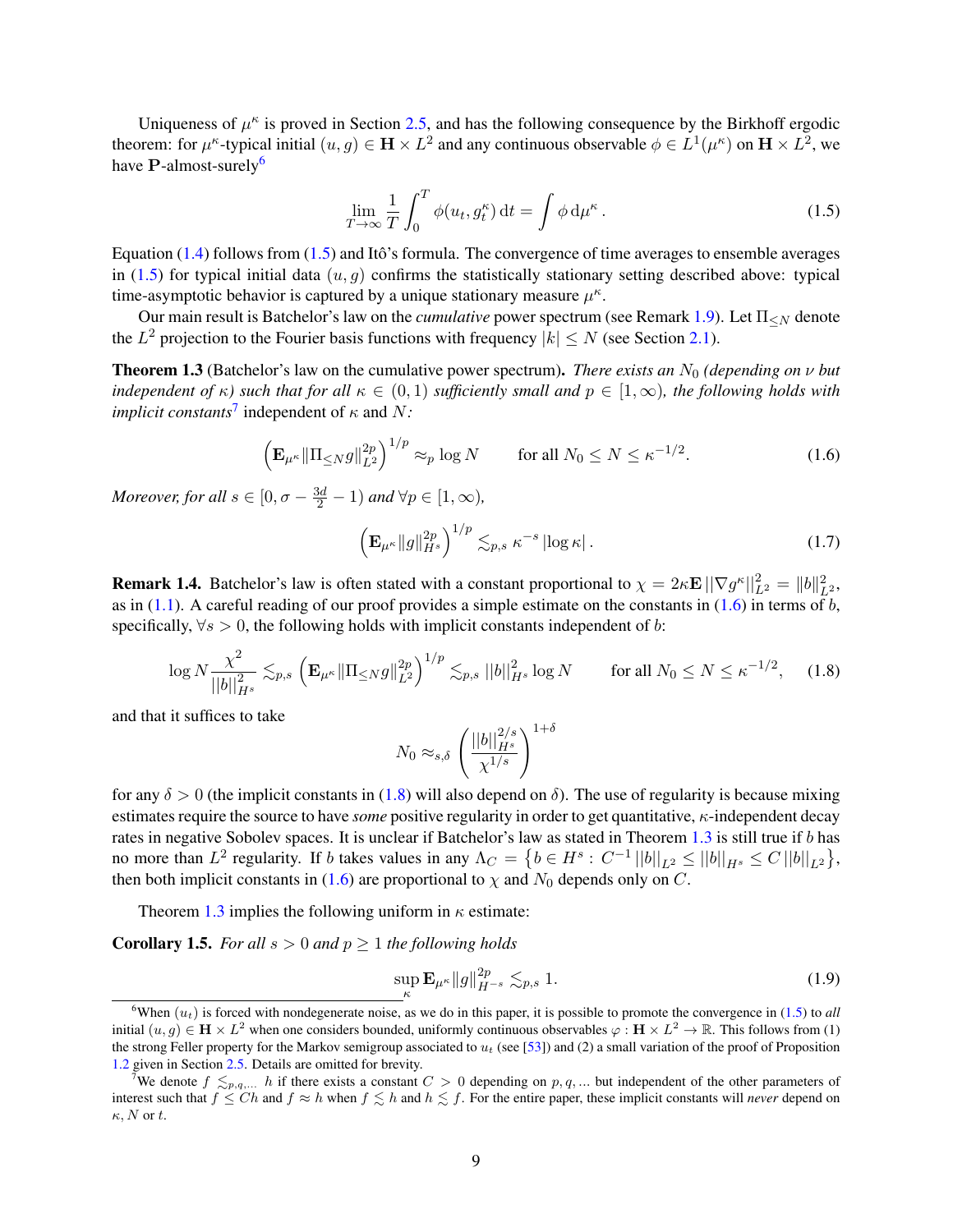*Proof.* Note that by Minkowski's inequality, (denoting  $\Pi_N = \Pi_{\leq N} - \Pi_{\leq N/2}$  for  $N \geq 2$  and  $\Pi_1 = \Pi_{\leq 1}$ ),

$$
\left(\mathbf{E}_{\mu^{\kappa}}\|g\|_{H^{-s}}^{2p}\right)^{1/p} \approx \left(\mathbf{E}_{\mu^{\kappa}}\!\!\left(\sum_{j\geq 0}2^{-2sj}\|\Pi_{2^j}g\|_{L^2}^2\right)^p\right)^{1/p} \lesssim \sum_{j\geq 0}2^{-2sj}\left(\mathbf{E}_{\mu^{\kappa}}\|\Pi_{2^j}g\|_{L^2}^{2p}\right)^{1/p},
$$

which is bounded  $\lesssim$  1 by [\(1.6\)](#page-8-4).

**Remark 1.6.** Note that Theorem [1.3](#page-8-0) (with  $s = 0$ ) implies the logarithmic divergence in  $L^2$ :

$$
\mathbf{E}_{\mu^{\kappa}} \|g\|_{L^2}^2 \approx |\log \kappa| \,. \tag{1.10}
$$

<span id="page-9-2"></span> $\Box$ 

Remark 1.7. The cumulative power spectrum estimate in [\(1.6\)](#page-8-4) comes in two parts. The lower bound is *easier* to establish, and contains relatively little dynamical information: we show in Section [3.2](#page-23-0) that it follows from the fact that Lipschitz velocity fields cannot mix a scalar faster than exponential (provided that one has suitable exponential moment estimates to control large deviations). The upper bound on the other hand is much more difficult. It makes crucial use of the optimal, almost-sure uniform in  $\kappa$  mixing estimates obtained in our recent work [\[17\]](#page-39-12), which in turn depends heavily on the results and methods of our earlier works on mixing and Lagrangian chaos [\[16,](#page-38-7) [18\]](#page-39-10). Without these results, we would not be able to obtain an upper bound. See below in Section [1.2](#page-4-0) for more discussion on this sequence of works.

**Remark 1.8.** The proof of the upper bound in [\(1.6\)](#page-8-4) holds directly for all  $N < \infty$ . By itself, the estimates on the cumulative power spectrum in  $(1.6)$  are not precise enough to localize the dissipative range. Indeed, it is easy to check that [\(1.6\)](#page-8-4) implies for all  $\zeta > 0$ ,

$$
\left(\mathbf{E}_{\mu^{\kappa}}\|\Pi_{\leq N}g\|_{L^2}^{2p}\right)^{1/p}\approx_{\zeta,p}\log N\qquad\text{ for all }N_0\leq N\leq\kappa^{-\zeta}.
$$

However, [\(1.4\)](#page-7-5) provides the additional information needed to localize the dissipative scale to approximately  $\kappa^{-1/2}$ , as one should expect from parabolic regularity. Indeed,

$$
\mathbf{E}_{\mu^{\kappa}} \| (I - \Pi_{\leq N}) g \|_{L^2}^2 \leq \frac{1}{N^2} \mathbf{E}_{\mu^{\kappa}} \| \nabla g \|_{L^2}^2 = \frac{\chi}{2\kappa N^2}.
$$

The estimate [\(1.7\)](#page-8-6) provides more precise high frequency moment control, albeit with a logarithmic deviation from  $(1.4)$ .

<span id="page-9-1"></span>**Remark 1.9.** The cumulative power spectrum estimate  $(1.6)$  is a little weaker than  $(1.1)$  or a dyadic-shell averaged version (i.e.  $\mathbf{E} \|\Pi_{2^j} g^{\kappa}\|_{L^2}^2 \approx 1$ ). However, if  $\mathbf{E}_{\mu^{\kappa}} |\hat{g}(k)|^2 \approx F(k)$  for  $F(k)$  a monotone function, *then* [\(1.6\)](#page-8-4) implies that  $F(k) \approx |k|^{-d}$  (and analogously for any dyadic-shell averaged version). In a dyadicshell averaged version, the only kind of violations of Batchelor's law not ruled out by  $(1.6)$  are if some dyadic shells have too little mass and/or a sparse set (i.e. zero asymptotic density) of dyadic shells have have too much  $L^2$  mass (but never more than  $\log 2^{j}$ ). The pointwise version in [\(1.1\)](#page-2-2) could also be violated if the  $L^2$  mass was not distributed evenly enough in angle. This is the case, for example, for discrete-time pulsed-diffusion models of advection-diffusion by CAT maps (see e.g., [\[51\]](#page-40-16)). Bridging this gap is the subject of a possible future line of research: see Section [1.4](#page-13-0) below.

#### <span id="page-9-0"></span>1.3.2 Yaglom's law

Yaglom's law was predicted in 1949 in [\[106\]](#page-42-8) for all passive scalar turbulence regimes, and consists of a reformulation of the constant scale-by-scale  $L^2$  flux characteristic of anomalous dissipation. This is analogous to scaling laws for other turbulent systems, e.g., the Kolmogorov  $-4/5$  law for 3D Navier-Stokes (see [\[19,](#page-39-14) [55,](#page-40-9) [89\]](#page-41-14) and the references therein). In [\[16\]](#page-38-7), we showed as a consequence of Lagrangian chaos that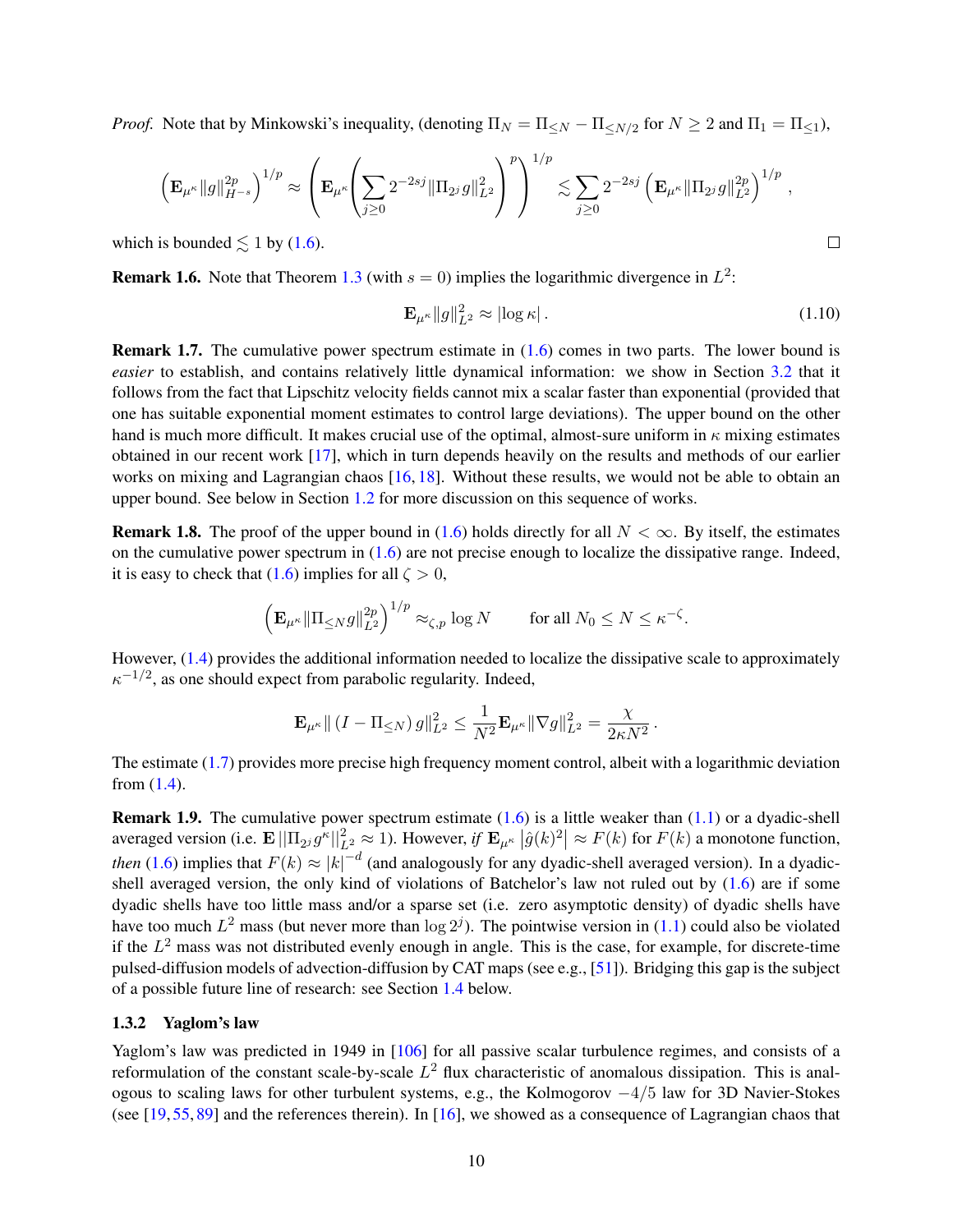Yaglom's law holds over *some* inertial range with an unspecified lower bound  $\ell_{\kappa}$  with  $\ell_{\kappa} \to 0$  as  $\kappa \to 0$ . Theorem [1.3](#page-8-0) allows us to show that this law essentially holds over the entire inertial range  $\ell \gtrsim \kappa^{1/2}$ . The proof is an easy application of the methods of  $[16,19]$  $[16,19]$  and the a priori estimate [\(1.10\)](#page-9-2) from Theorem [1.3](#page-8-0) and so is omitted for brevity.

**Corollary 1.10** (Yaglom's law over sharp inertial range). *Denote the finite increment for*  $h \in \mathbb{R}^d$ ,

<span id="page-10-1"></span>
$$
\delta_h g(x) = g(x+h) - g(x).
$$

Let  $\ell_{\kappa} > 0$  be such that  $\ell_{\kappa}^{-1} = o((\kappa |\log \kappa|)^{-1/2})$  as  $\kappa \to 0$ *. Then,* 

$$
\lim_{\ell_I \to 0} \limsup_{\kappa \to 0} \sup_{\ell \in (\ell_\kappa, \ell_I)} \left| \frac{1}{\ell} \mathbf{E}_{\mu^\kappa} \int_{\mathbb{T}^d} \int_{\mathbb{S}^{d-1}} |\delta_{\ell n} g|^2 \, \delta_{\ell n} u \cdot n \, \mathrm{d} n \mathrm{d} x + \frac{2}{d} \chi \right| = 0. \tag{1.11}
$$

Note that by [\(1.10\)](#page-9-2), statistically stationary solutions are blowing up in  $L^2$ , and so [\(1.11\)](#page-10-1) is only possible with the assistance of a large amount of cancellations.

Remark 1.11. For 3D Navier-Stokes, the Kolmogorov  $-4/5$  law together with statistical self-similarity formally predicts the Kolmogorov  $-5/3$  power spectrum  $(|k|^2 \mathbf{E} |\hat{u}(k)|^2 \approx |k|^{-5/3}$ ). It is unclear at the moment how intermittency may or may not add corrections [\[3,](#page-38-14)[55,](#page-40-9)[70,](#page-40-17)[87,](#page-41-15)[101\]](#page-41-16). While passive scalar turbulence in the Batchelor regime is expected to display intermittency [\[62,](#page-40-4) [81,](#page-41-0) [92,](#page-41-17) [94,](#page-41-18) [99\]](#page-41-19), we nevertheless do not see intermittency corrections to Batchelor's prediction on the power spectrum, at least in the case where  $\nu$  is fixed. Heuristically, one might guess this from Yaglom's law  $(1.11)$ : the regularity of the velocity implies that [\(1.11\)](#page-10-1) formally scales like the second order structure function  $\mathbf{E}_{\mu^k} ||\delta_\ell g||^2_{L^2}$  which formally scales as the power spectrum by the Wiener-Khinchin theorem. Hence, Yaglom's law suggests a certain rigidity to Batchelor-regime passive scalars that is not present in many other 'turbulent' systems.

#### <span id="page-10-0"></span>1.3.3 The vanishing diffusivity limit

For many turbulent systems consisting of a weakly damped system subjected to forcing, it is expected to be able to pass to the zero-damping limit and obtain statistically stationary solutions for the zero-damping problem [\[54,](#page-40-18)[82,](#page-41-20)[88\]](#page-41-8). The limiting regime is sometimes referred to as *ideal turbulence* [\[47\]](#page-40-19); in this limit, one expects weak solutions in very low regularity spaces with a non-vanishing scale-by-scale flux of conserved quantities through *all* sufficiently small scales. A prominent line of mathematical research in this direction is the work on Onsager's conjecture for the 3D Euler equations [\[30,](#page-39-15) [35,](#page-39-16) [37,](#page-39-17) [46,](#page-40-20) [47,](#page-40-19) [64\]](#page-40-21), which seeks to identify low-regularity solutions to the Euler equations capable of dissipating kinetic energy as one expects of ideal turbulent solutions to 3D Euler. Work on weak turbulence in dispersive equations can also be considered to be in a type of 'ideal turbulence limit' [\[26,](#page-39-18) [49\]](#page-40-22).

A consequence of our results on the Batchelor spectrum is a realization of the ideal turbulence program for passive scalar turbulence. Indeed, in contrast with contemporary advances on Onsager criticality for 3d Euler (capable only of generating specific solutions to 3d Euler with nonvanishing flux), in our setting we are able to exhibit probability measures supported in low-regularity spaces, typical samples of which exhibit the desired scale-by-scale flux across all sufficiently small scales. $8$ 

For this, we consider weak-\* subsequential limits of the sequence  $\{\mu^k\}$  of stationary measures for the  $(u_t, g_t^{\kappa})$  process as  $\kappa \to 0$ , yielding (possibly more than one) stationary measures  $\mu^0$  for the zero-diffusivity process  $(u_t, g_t^0)$  governed by

<span id="page-10-3"></span>
$$
\partial_t u_t + u_t \cdot \nabla u_t + \nabla p_t - \nu \Delta u_t = Q \dot{W}_t ,
$$
  
\n
$$
\partial_t g_t^0 + u_t \cdot \nabla g_t^0 = b \dot{\beta}_t .
$$
\n(1.12)

<span id="page-10-2"></span><sup>&</sup>lt;sup>8</sup>See [\[54,](#page-40-18) [82\]](#page-41-20) for examples of simplified shell models where the inviscid limit to rough, weak solutions dissipating constant energy through the inertial range was successfully carried out in the statistically stationary regime.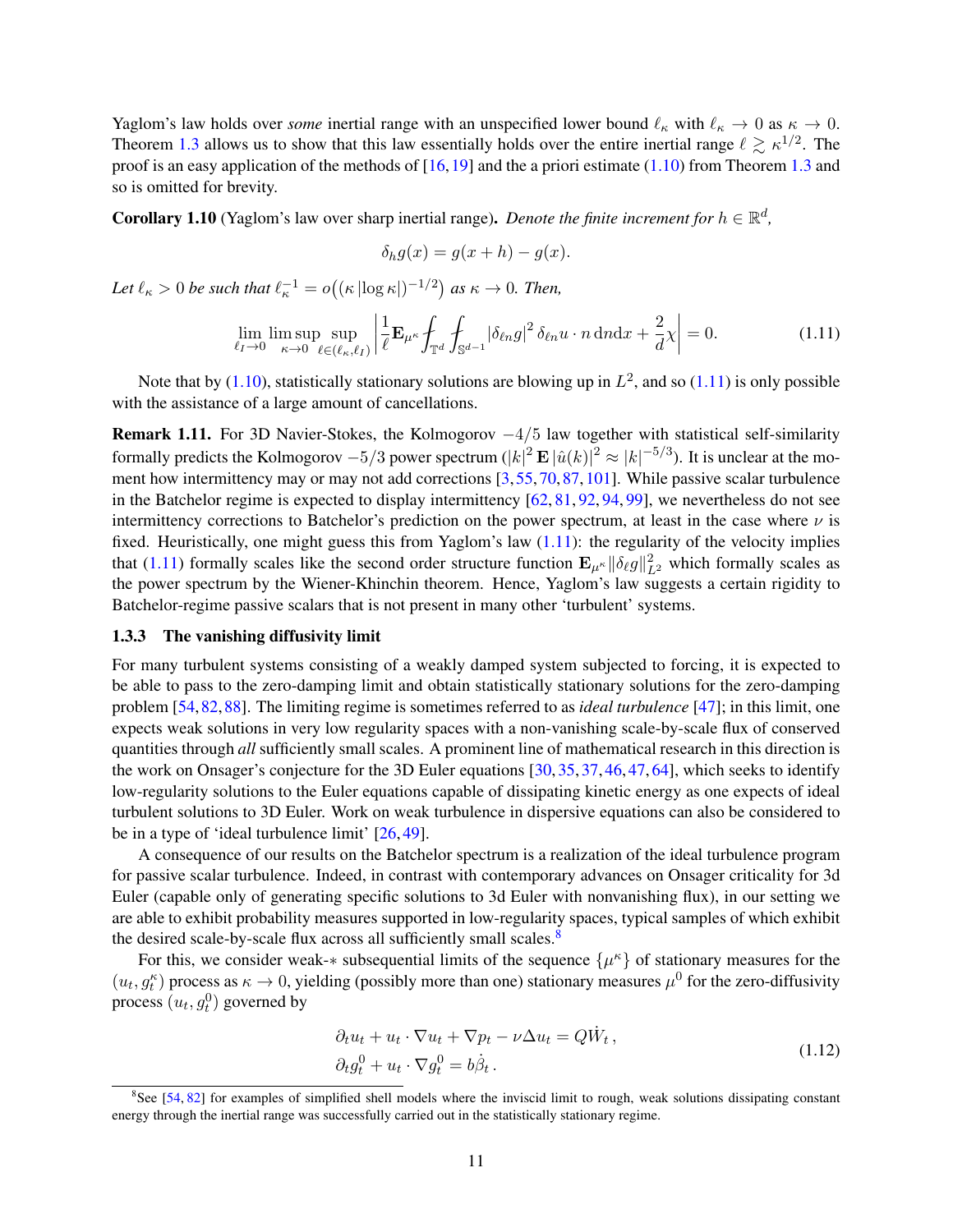Existence of weak- $*$  limits in  $H^{-s}$ ,  $s > 0$  follows from Prokhorov's theorem and the  $\kappa$ -uniform moment estimates in Corollary [1.5;](#page-8-7) as a result, the limiting measures  $\mu^0$  are supported on some low-regularity subspace of  $H^- = \bigcap_{s>0} H^{-s}$ . See Section [4.1](#page-28-0) for more details. The following summarizes the basic properties of this construction.

<span id="page-11-5"></span>**Theorem 1.12** (Vanishing dissipation limit). *There exists a subsequence*  $\{\mu^{\kappa_n}\}\$  and a limit measure  $\mu^0$  on  $H \times H^-$  such that for each  $s > 0$ ,  $\mu^{\kappa_n}$  converges weakly to  $\mu^0$  as a measure on  $H \times H^{-s}$ . Moreover, any limit point  $\mu^0$  is a stationary measure for  $(u_t,g^0_t)$  and the limit satisfies Batchelor's law over an infinite *inertial range: for*  $N_0$  *as in Theorem [1.3](#page-8-0) there holds* 

$$
\left(\mathbf{E}_{\mu^{0}}\|\Pi_{\leq N}g\|_{L^{2}}^{2p}\right)^{1/p}\approx_{p}\log N\quad\text{for all }N\geq N_{0},\tag{1.13}
$$

*and moreover, there is non-vanishing* L <sup>2</sup> *flux:*

<span id="page-11-3"></span><span id="page-11-1"></span>
$$
\mathbf{E}_{\mu^0} \langle \Pi_{\leq N}(ug), \nabla \Pi_{\leq N} g \rangle = -\frac{1}{2} ||\Pi_{\leq N} b||_{L^2}^2.
$$
 (1.14)

**Remark 1.13.** Note that the absence of the  $\kappa\Delta$  dissipation in the transport equation [\(1.12\)](#page-10-3) makes the existence of non-trivial stationary solutions far from obvious. The Markov process  $(u_t, g_t^0)$  has bad regularity properties on  $\mathbf{H} \times H^{-s}$  (it is not Feller) due to a lack of stability in the transport equation with respect to  $\mathbf{H}$ perturbations of the velocity field, and so a Krylov-Bogoliubov argument using the uniform mixing bound does not apply. See Section [4.3](#page-29-0) for more discussion.

**Remark 1.14.** The non-vanishing flux [\(1.14\)](#page-11-1) is analogous to Yaglom's law [\(1.11\)](#page-10-1) for the  $\kappa = 0$  equation, in that both results say something about the the constancy of the  $L^2$  flux in the  $\kappa \to 0$  limit. However, as we show below in Theorem [1.15,](#page-11-2)  $\mu^0$  generic g are not even integrable on  $\mathbb{T}^d$ , and so we are unsure how to pass the  $\kappa \to 0$  the limit in Yaglom's law directly.

#### <span id="page-11-0"></span>1.3.4 Irregularity of  $\kappa = 0$  stationary statistics

As mentioned previously, the limiting stationary statistics associated to  $\mu^0$  are very irregular. Indeed, the uniform bound [\(1.9\)](#page-8-8) used to extract the limit  $\mu^0$  suggests that the measure is concentrated, at best, in  $H^-$  =  $\bigcap_{s>0}$ H<sup>-s</sup>, while the limiting version of Batchelor's law [\(1.13\)](#page-11-3) implies that

<span id="page-11-6"></span><span id="page-11-4"></span>
$$
\mathbf{E}_{\mu^0} \|g\|_{L^2}^2 = \infty, \tag{1.15}
$$

i.e.,  $\mu^0$  cannot give second moments to functions in  $L^2$ . The primary reason for this irregularity is that, in the absence of a Laplacian, stationary solutions to the zero diffusivity equation

$$
\partial_t g_t^0 + u_t \cdot \nabla g_t^0 = b \dot{\beta}_t \tag{1.16}
$$

must "anomalously" dissipate the input from the noise through the advection term. Since the velocity field  $(u_t)$  is regular we cannot rely on roughness of the velocity field to dissipate and must rely solely on the mixing properties of  $(u_t)$ . Due to the regularity of  $(u_t)$ , one can prove that the  $\kappa = 0$  transport equation [\(1.12\)](#page-10-3) conserves the  $L^1$  norm of  $g_t^0$ , and therefore one should expect that  $L^1$  solutions to [\(1.16\)](#page-11-4) cannot dissipate. In fact, we are able to confirm that  $\mu^0$  assigns zero mass to  $L^1$  (see Section [5.1](#page-33-2) for proof):

<span id="page-11-2"></span>**Theorem 1.15** (Limiting solutions are not  $L^1$ ). Any limit measure  $\mu^0$  from Theorem [1.12](#page-11-5) satisfies

$$
\mu^0(\mathbf{H} \times L^1) = 0.
$$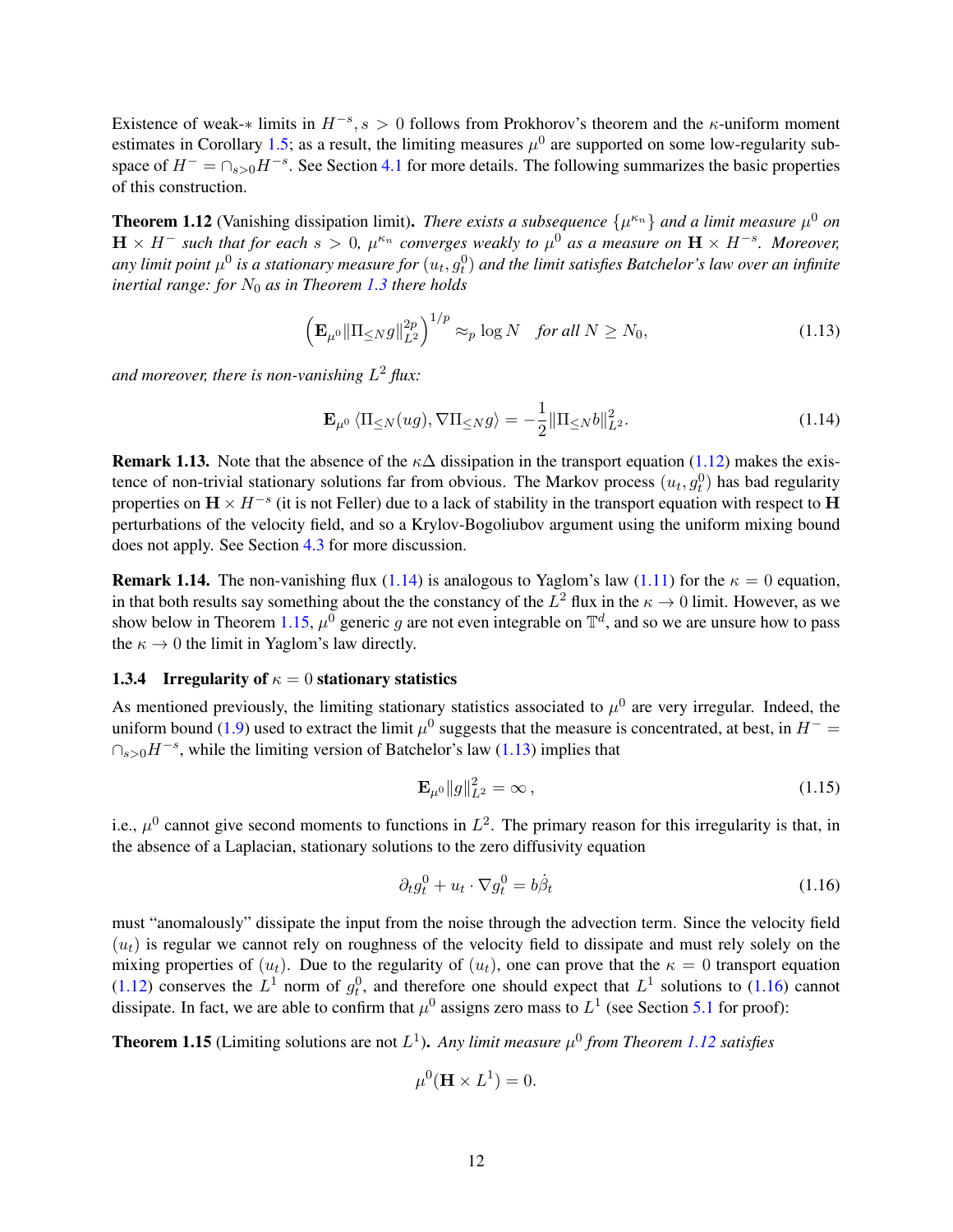**Remark 1.16.** It is important to note that contrary to  $(1.15)$ , which only states that  $\mu^0$  can't have second moments on  $L^2$ , Theorem [1.15](#page-11-2) is much stronger in that it implies that  $\mu^0$  generic scalars g are "true" distributions in the sense that they do not take values in any space of integrable functions, regardless of moments.

**Remark 1.17.** In general, DiPerna/Lions theory (see, e.g., [\[39\]](#page-39-19)) predicts that  $(1.12)$  conserves the  $L^p$  norm of  $g_t^0$  if the velocity field is in the Sobolev space  $W^{1,q}(\mathbb{T}^d)$  for  $q = p/(p-1)$ . In general, velocity fields  $(u_t)$ which are not Lipschitz do not propagate  $L^1$  and should not be considered as belonging to the "Batchelor Regime". See [\[85\]](#page-41-21) for an example of a continuous  $W^{1,p}$  velocity field which does not propagate  $L^1$  and also [\[41\]](#page-39-7) for a related example.

Theorem [1.15](#page-11-2) is based on understanding the formal  $L^1$  conservation law of the inviscid equation [\(1.16\)](#page-11-4). However, another clear question is to determine how irregular g must be to have a non-vanishing  $L^2$  flux as in [\(1.14\)](#page-11-1), i.e. studying violation of the  $L^2$  conservation law. This is analogous to the problem for weak solutions of the 3D Euler equations known as *Onsager's conjecture* which has received a significant amount of mathematical attention in recent years (see e.g. [\[35,](#page-39-16) [36,](#page-39-20)[65\]](#page-40-23) and the review [\[27\]](#page-39-21)). In the context of the 3D Euler equations, Onsager's conjecture states that weak solutions can dissipate energy when not in  $C_{t,x}^{0,1/3-}$  $_{t,x}$ and cannot dissipate energy if in  $C_{t,x}^{0,1/3+}$ . The easier direction, that weak solutions of 3D Euler conserve energy with sufficient regularity, was studied previously in [\[29,](#page-39-22) [30,](#page-39-15) [46\]](#page-40-20). Specifically, in [\[29\]](#page-39-22) it was shown that the Onsager-critical space (the space which divides dissipative from conservative) is the Besov space  $L_t^3 B_{3,\infty}^{1/3}$ .

In the spirit of [\[29\]](#page-39-22), we show below that the space  $L_t^2 B_{2,\infty}^0$  is Onsager-type critical for the passive scalar turbulence problem, where  $B_{2,\infty}^0 \subseteq H^-$  is the Besov space of tempered distributions  $f \in H^-$  such that

$$
\sup_{N \in \{2^j : j \in \mathbb{N}_*\}} \|\Pi_N f\|_{L^2} < \infty,
$$

(recall  $\Pi_N = \Pi_{\leq N} - \Pi_{\leq N/2}$  is projection onto the dyadic shell of frequencies of length between N and  $N/2$  and  $\mathbb{N}_* = \{0\} \cup \mathbb{N}$ . Time-integrability will be connected to moments with respect to the stationary measure  $\mu^0$  since for statistically stationary processes, expectations of time averages are exactly equal to ensemble averages. Just past this critical boundary is the space  $B_{2,c}^0 \subset B_{2,\infty}^0$  of distributions such that

$$
\limsup_{j\to\infty}||\Pi_{2^j}f||_{L^2}=0,
$$

which possess just barely enough regularity to rule out  $L^2$  flux (See Section [5.2\)](#page-36-0).

In order to quantify regularity in  $B_{2,\infty}^0$ , we introduce generalized fractional derivative norms, which play the same role that the modulus of continuity does to generalize Hölder regularity.

<span id="page-12-0"></span>**Definition 1.18.** We call a multiplier  $M : [0, \infty) \to [1, \infty)$   $B_{2,c}^0$ -suitable if

- (i) M is monotone increasing and  $\lim_{k\to\infty} M(k) = \infty$ ;
- (ii) M is (globally) Lipschitz continuous and  $\forall C > 0$ ,  $\exists c > 0$  such that if  $C^{-1} |\ell| \leq |k| \leq C |\ell|$ ,

$$
|M(k) - M(\ell)| \le \frac{c}{\sqrt{1+|k|^2}} M(\ell) |k - \ell|.
$$

Given such an M, we define the generalized Besov norm

$$
||f||_{B_{2,\infty}^M} := \sup_{N \in \{2^j : j \in \mathbb{N}_*\}} M(N) ||\Pi_N f||_{L^2}.
$$

We show below in Lemma [5.3](#page-36-1) that  $f \in B_{2,c}^0$  if and only if  $||f||_{B_{2,\infty}^M} < \infty$  for some  $B_{2,c}^0$ -suitable M. We prove the following theorem by contradiction with  $(1.14)$  in Section [5.2.](#page-36-0)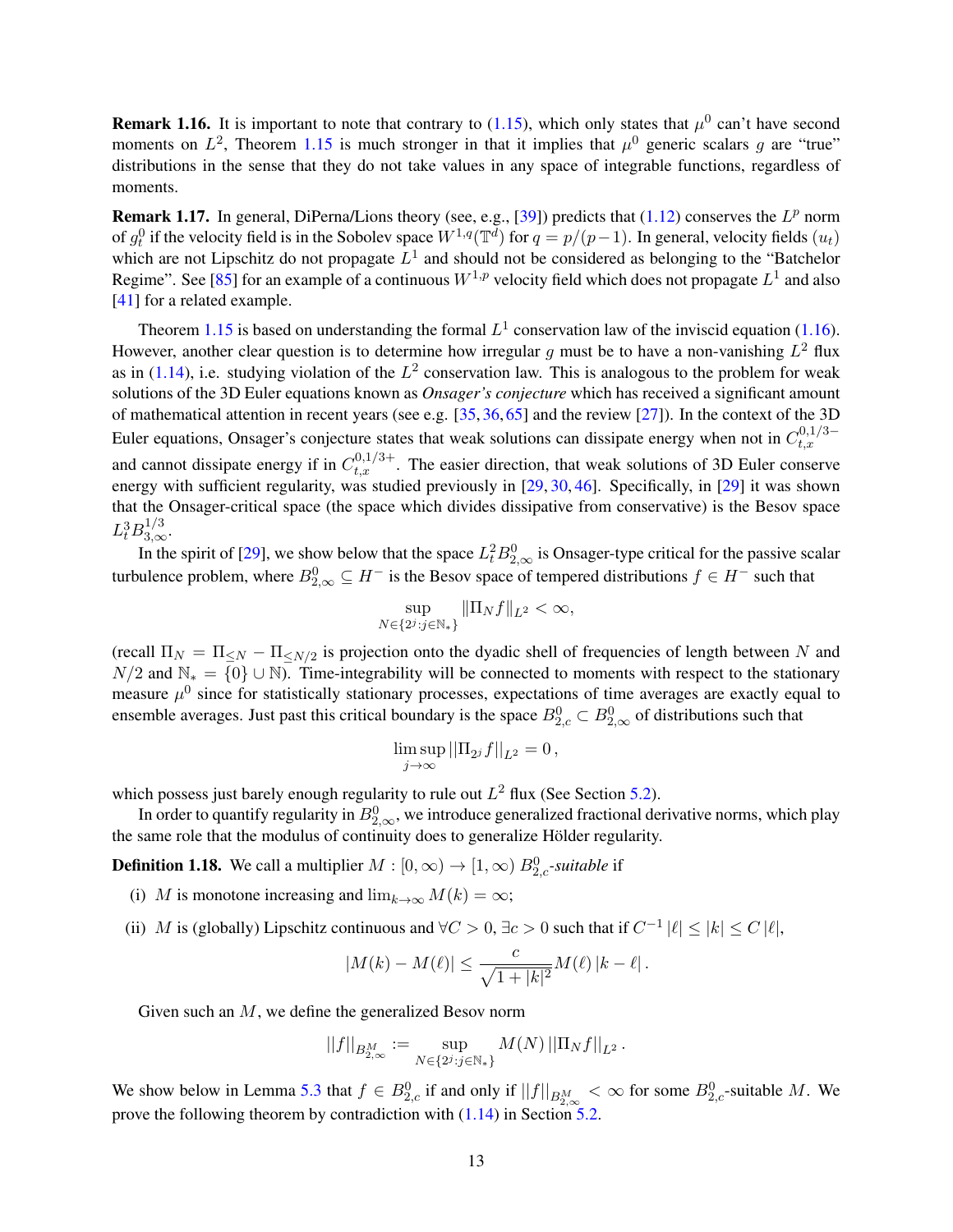<span id="page-13-1"></span>**Theorem 1.19** (Onsager-type criticality of  $L_t^2 B_{2,\infty}^0$ ). Let  $\mu^0$  be a stationary measure for the  $\kappa = 0$  limit *process extended to*  $\mathbf{H} \times H^{-1}$ *. Then for every*  $p > 2$  *and all*  $B_{2,c}^0$ *-suitable*  $M$ *,* 

$$
\mathbf{E}_{\mu^0} \|g\|_{B^M_{2,\infty}}^p = +\infty.
$$

**Remark 1.20.** Note that we are not able to show that  $\mu^0$  assigns zero mass to  $B_{2,c}^0$  as we could for  $L^1$ , and instead can only show that moments with  $p > 2$  cannot be finite. This obstruction is related to the fact that moments in  $\mu^0$  are related to time integrability of stationary solutions and the fact that the critical space is  $L_t^2 B_{2,\infty}^0$ . It is unclear if it is possible for  $\mu^0$  to assign positive measure to  $\mathbf{H} \times B_{2,c}^0$ .

Using Theorems [1.19](#page-13-1) and [1.15](#page-11-2) we can deduce the following about the solutions studied in Theorem [1.3.](#page-8-0) In particular, we show that moments of solutions diverge in certain norms, analogous to [\(1.10\)](#page-9-2).

<span id="page-13-2"></span>**Corollary 1.21.** *Let*  $\Phi$  *on*  $[0,\infty)$  *be a convex monotone function satisfying*  $\Phi(0) = 0$  *and*  $\lim_{r\to\infty} \Phi(r)/r =$  $\infty$  and let M be a  $B_{2,c}^0$ -suitable multiplier. The unique stationary measure  $\mu^{\kappa}$  on  $\mathbf{H}\times L^2$  satisfies the *following for each*  $\delta > 0$ 

$$
\lim_{\kappa \to 0} \mathbf{E}_{\mu_{\kappa}} \left( \int \Phi(|g|) dx \right)^{\delta} = \infty
$$

*and for each*  $p > 2$ 

$$
\lim_{\kappa \to 0} \mathbf{E}_{\mu^{\kappa}} ||g||_{B_{2,\infty}^M}^p = \infty.
$$

#### <span id="page-13-0"></span>1.4 Open problems in Batchelor-regime passive scalar turbulence

Theorems [1.3](#page-8-0)[–1.21](#page-13-2) provide a starting point for a mathematical understanding of Batchelor-regime passive scalar turbulence at fixed Reynolds number. However, there are many remaining open questions, all of which are potentially accessible in the near future using a combination of stochastic PDEs, harmonic analysis, and random dynamical systems. Let us briefly outline these here.

• Intermittency Certainly the most important set of open questions regard intermittency. Following discussions in e.g. [\[28,](#page-39-23) [55\]](#page-40-9) we can begin to study intermittency by looking at the flatness parameters

$$
F_p(N) = \frac{\mathbf{E} \left| \left| \Pi_N g \right| \right|_{L^{2p}}^{2p}}{\left( \mathbf{E} \left| \left| \Pi_N g \right| \right|_{L^2}^2 \right)^p}.
$$

A non-intermittent field would satisfy  $F_p(N) \le C(p)$  as  $N \lesssim \kappa^{-1/2}$ ,  $N \to \infty$ ,  $\kappa \to 0$ . An example of such a field is white noise. At the opposite extreme is a maximally intermittent random field consisting of single Dirac delta function placed with uniform probability on  $\mathbb{T}^d$ , which satisfies  $F_p(N) \approx_p N^{p-1}$ . Passive scalar turbulence is expected to be intermittent [\[62,](#page-40-4) [92,](#page-41-17) [94,](#page-41-18) [99\]](#page-41-19). A major step in our understanding would be to provide an analytic derivation of powers  $\zeta(p)$  such that  $F_p(N) \approx N^{\zeta(p)}$  for  $N \to \infty$ ,  $\kappa \to 0$ , if such powers exist.

A helpful intermediate step might be to consider the power spectrum of a discrete-time pulsed diffusion model [\[51\]](#page-40-16), e.g., using a randomly-driven Chirikov standard map to model advection<sup>[9](#page-13-3)</sup> [\[21\]](#page-39-24).

• How universal is "universal"? Another set of important problems is to study how widely applicable the Batchelor spectrum, and other tenets of the theory, such as uniqueness of stationary measures, Lagrangian chaos etc, to different and more realistic settings.

<span id="page-13-3"></span><sup>&</sup>lt;sup>9</sup>Note that the presence of noise makes this tractable, unlike the deterministic case which is notoriously difficult  $[42, 57]$  $[42, 57]$  $[42, 57]$ .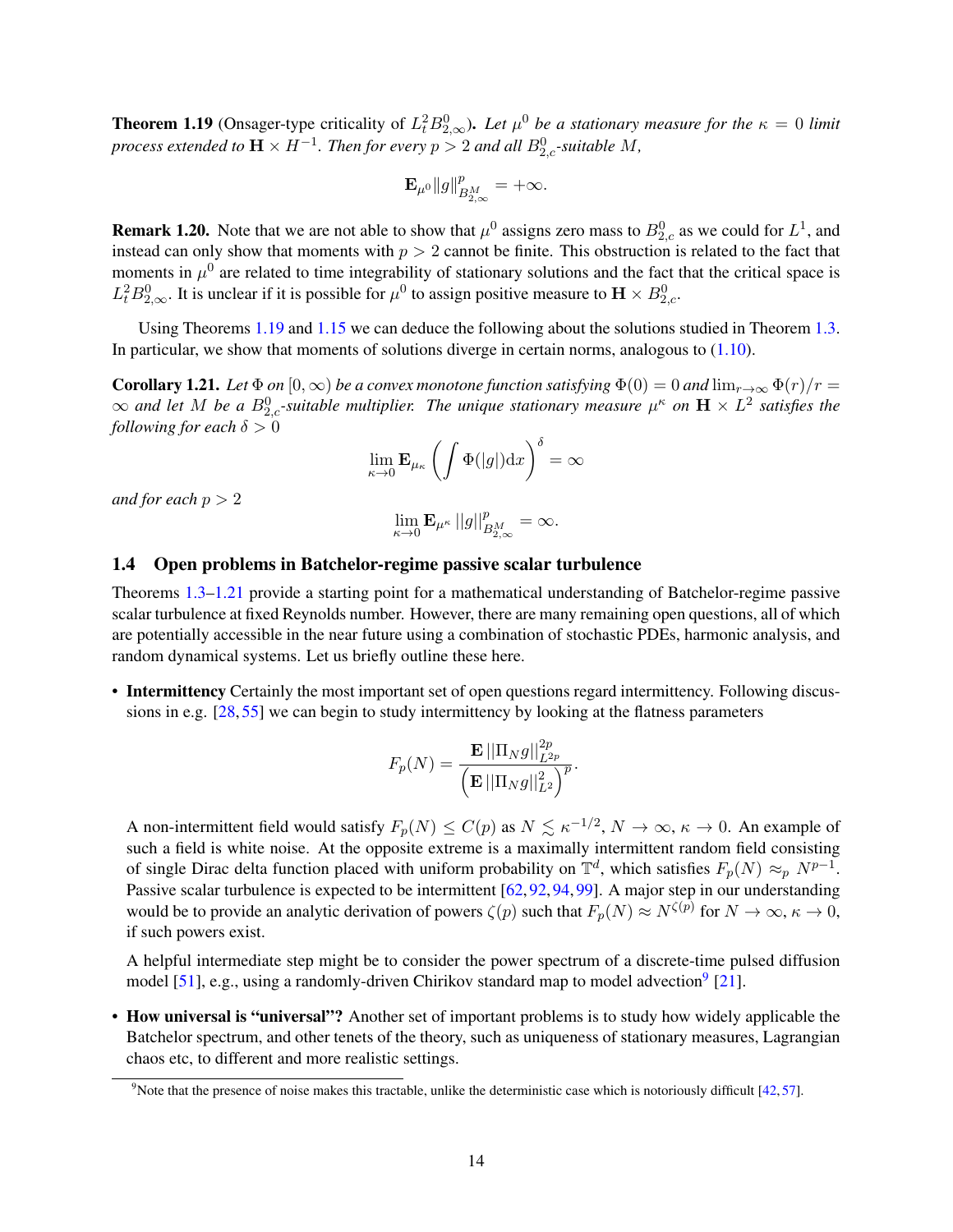- Problems on  $\mathbb{T}^d$  with body forcing are far removed from any real physical applications. Extending existing theories to include boundaries (exterior or interior domains) and replacing body forces with boundary driving are probably the most physically important extensions. Even relatively basic questions, such as uniqueness of stationary measures of the Navier-Stokes equations, are to our knowledge, quite challenging and still open for most questions of this type. See [\[98\]](#page-41-22) for some progress in this direction. A related direction is to study spatially homogeneous solutions on  $\mathbb{R}^d$ .
- Even on  $\mathbb{T}^d$  with stochastic forcing, in the case of the Navier-Stokes equations, our results on La-grangian chaos and scalar mixing [\[16](#page-38-7)[–18\]](#page-39-10) cannot handle  $C_x^{\infty}$  forcing yet. It is natural to seek to extend this to  $C_x^{\infty}$  forcing and further to include non-white-in-time forcing such as OU tower forcing (see Section [2.2](#page-16-0) and [\[18\]](#page-39-10)) and the class of bounded forcing studied in [\[67,](#page-40-24) [73,](#page-41-23) [74\]](#page-41-24). Note that the hypoel-lipticity theory of Hairer and Mattingly [\[61\]](#page-40-25) applies to the one-point Lagrangian flow  $(\dot{x}_t = u_t(x_t))$ generated by 2D Navier-Stokes with OU tower forcing (and so the  $(u_t, Z_t, x_t)$  Markov process has a unique stationary measure), however, our Lagrangian chaos results require strong Feller in order to use the version of the Furstenberg criterion in [\[16\]](#page-38-7).
- Sharper regularity estimates and structure function renormalization. Even just concerning basic questions related to Batchelor's law  $(1.6)$ , there are still remaining questions.
	- There are three basic levels of precision when discussing the power spectrum. After the cumulative spectrum, the next most difficult is a dyadic shell-by-shell estimate, which so far remains unaddressed by the results in this paper. The next most difficult after that is the pointwise estimate

$$
\mathbf{E}_{\mu^{\kappa}} |\hat{g}(k)|^2 \approx |k|^{-d} \quad N_0 < |k| < \kappa^{-1/2}.
$$

In fact, one can even try to search for an estimate of the type (see discussion in the physics literature e.g. [\[40\]](#page-39-2)), where of course we mean that the error is uniformly controlled in  $\kappa$ ,

$$
\mathbf{E}_{\mu^{\kappa}} |\hat{g}(k)|^2 = C_B |k|^{-d} + o_{k \to \infty} (|k|^{-d}) \quad N_0 < |k| < \kappa^{-1/2}.
$$

These three basic levels are not equivalent. Pulsed-diffusion models based on discrete-time random dynamical systems might be able to shed some light on the subtle differences between these spectral characterizations.

– It is an interesting and subtle question to determine if the limiting solutions we obtain in Theorem [1.3](#page-8-0) are *exactly* in the Onsager critical space  $L_t^2 B_{2,\infty}^0$ , or more to the point, whether the  $\kappa > 0$  approximations are uniformly bounded in this space, that is,

$$
\mathbf{E}_{\mu^\kappa} \sup_{N \in 2^\mathbb{N}} || \Pi_N g ||_{L^2}^2 \lesssim 1.
$$

– Batchelor's law should concern the second order structure function  $\mathbf{E}_{\mu^{\kappa}} ||\delta_{\ell}g||_{L^2}^2$ . However, as the scalar does not even remain a locally integrable function as  $\kappa \to 0$ , it is hard to make sense of exactly how the second order structure function will behave in and at the limit  $\kappa \to 0$ ; instead, this may require a suitable renormalization. Similarly, Yaglom's law on the  $L^2$  flux [\(1.11\)](#page-10-1) is hard to make sense of rigorously at the  $\kappa = 0$  limit.

## <span id="page-14-0"></span>2 Preliminaries

## <span id="page-14-1"></span>2.1 Fluid models

Let  $d = 2$  or 3. We fix a real Fourier basis of of  $\mathbf{L}^2 = \{u \in L^2(\mathbb{T}^d, \mathbb{R}^d) : \int u dx = 0, \text{div } u = 0\}$  as follows: for  $m = (k, i) \in \mathbb{K} := \mathbb{Z}_0^d \times \{1, \cdots, d - 1\}$ , we set

$$
e_m(x) = \begin{cases} c_d \gamma_k^i \sin(k \cdot x) & k \in \mathbb{Z}_+^d \\ c_d \gamma_k^i \cos(k \cdot x) & k \in \mathbb{Z}_-^d \end{cases}.
$$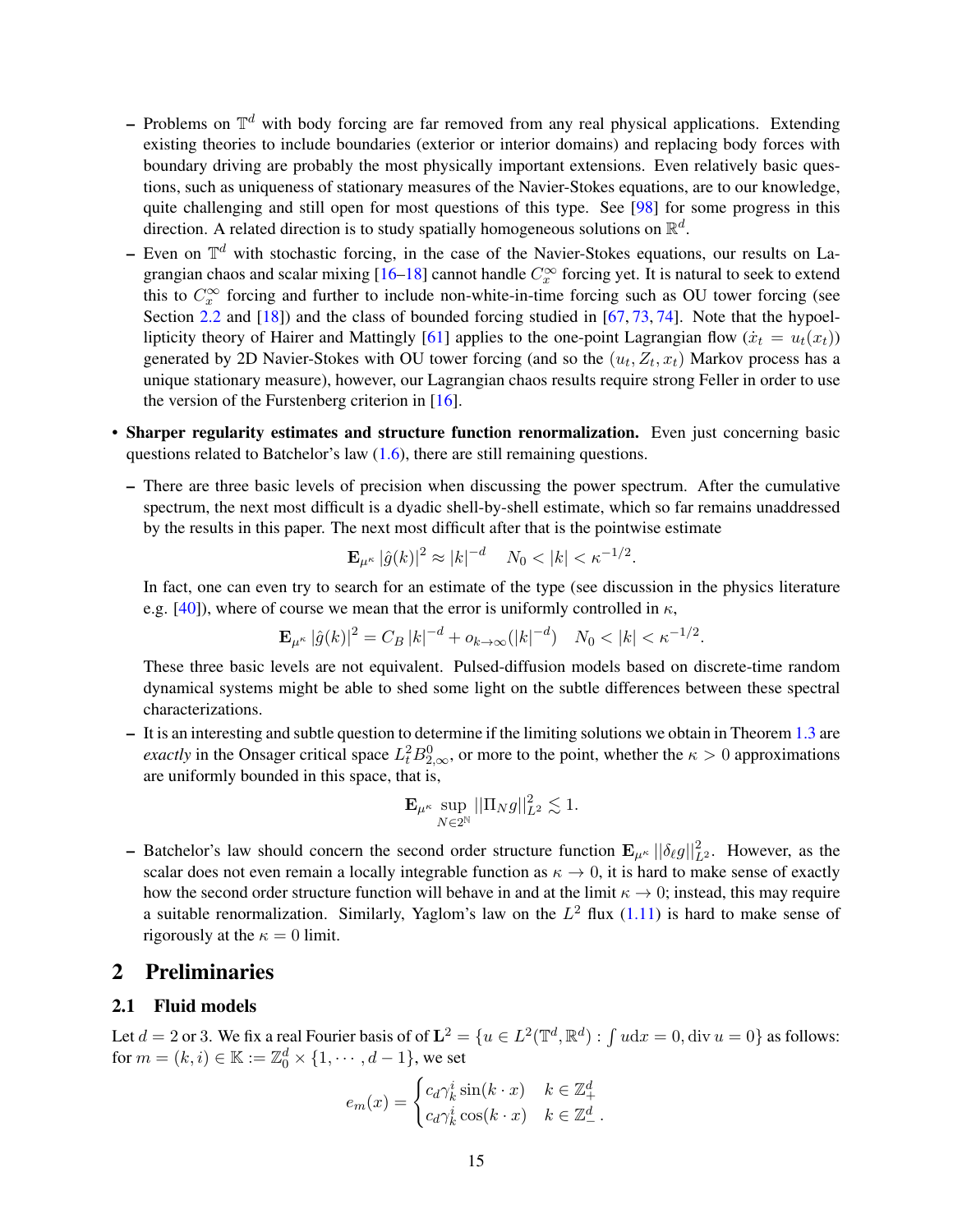Here,  $\mathbb{Z}_0^d := \mathbb{Z}^d \setminus \{0\}$ , and  $\mathbb{Z}_0^d = \mathbb{Z}_+^d \cup \mathbb{Z}_-^d$  is the partition defined by  $\mathbb{Z}_+^d = \{k = (k^{(1)}, \dots, k^{(d)}) \in \mathbb{Z}_+^d \}$  $\mathbb{Z}_0^d : k^{(\tilde{d})} > 0$   $\} \cup \{ k \in \mathbb{Z}_0^d : k^{(1)} > 0, k^{(d)} = 0 \}$  and  $\mathbb{Z}_-^d = -\mathbb{Z}_+^d$ . For each  $k \in \mathbb{Z}_0^d$ , we have fixed a set  $\{\gamma_k^i\}_{i=1}^{d-1}$  of orthonormal vectors spanning the complement of the line spanned by  $k \in \mathbb{R}^d$ ; these are assumed to satisfy  $\gamma_{-k}^i = -\gamma_k^i$ . The coefficients  $c_d > 0$  are normalization constants. Note that if  $d = 2$ ,  $\gamma_k = \gamma_k^1$ spans the perpendicular to k, and may therefore be taken to be  $\gamma_k = k^{\perp}/|k|, k^{\perp} := (k^{(2)}, -k^{(1)}).$ 

In terms of this Fourier basis, we consider the white-in-time, spatially Sobolev stochastic forcing term

$$
QW_t := \sum_{m \in \mathbb{K}} q_m e_m(x) W_t^m, \qquad (2.1)
$$

where  $W_t^m, m \in \mathbb{K}$  are a family of independent standard one-dimensional Wiener processes with respect to the cannonical stochastic basis  $(\Omega_W, \mathscr{F}^W, (\mathscr{F}^W_t), \mathbf{P}_W)$ . The following decay and non-degeneracy as-sumption is made throughout this and our previous works [\[16](#page-38-7)[–18\]](#page-39-10).

<span id="page-15-2"></span>**Assumption 1.** *There exists*  $\alpha > \frac{5d}{2}$  *such that for all*  $m = (k, i) \in \mathbb{K}$ *, we have* 

<span id="page-15-4"></span><span id="page-15-1"></span>
$$
q_m \approx \frac{1}{|k|^{\alpha}}.
$$

The state space for our fluid velocity fields is

$$
\mathbf{H} := \left\{ u \in H^{\sigma}(\mathbb{T}^d, \mathbb{R}^d) : \int u \, dx = 0, \quad \text{div } u = 0 \right\},\
$$

where  $\sigma \in (\alpha - 2(d-1), \alpha - \frac{d}{2})$  $\frac{d}{2}$ ). Note that by our choice of  $\alpha$ , we have  $\sigma > \frac{d}{2} + 3$ , so  $\mathbf{H} \hookrightarrow C^3$ . We will write the Navier-Stokes system as an abstract evolution equation on H by

$$
\partial_t u + B(u, u) + Au = Q\dot{W} = \sum_{m \in \mathbb{K}} q_m e_m \dot{W}^m,
$$
\n(2.2)

where

<span id="page-15-3"></span>
$$
B(u, v) = (\text{Id} - \nabla(-\Delta)^{-1} \nabla \cdot) \nabla \cdot (u \otimes v)
$$

$$
Au = \begin{cases} -\nu \Delta u & \text{if } d = 2\\ -\nu' \Delta u + \nu \Delta^2 u & \text{if } d = 3. \end{cases}
$$

The  $(u_t)$  process with initial data u is defined as the solution to [\(2.2\)](#page-15-1) in the mild sense [\[34,](#page-39-25) [75\]](#page-41-25):

$$
u_t = e^{-tA}u - \int_0^t e^{-(t-s)A} B(u_s, u_s)ds + \int_0^t e^{-(t-s)A} Q \,dW(s) \,, \tag{2.3}
$$

where the above identity holds  $P_W$  almost surely for all  $t > 0$ . We have the following well-posedness theorem:

<span id="page-15-0"></span>**Proposition 2.1** ([\[34,](#page-39-25)[75\]](#page-41-25)). Let  $d=2$  or 3. Under Assumption [1,](#page-15-2) for all initial  $u \in H \cap H^{\sigma'}$  with  $\sigma' < \alpha - \frac{d}{2}$ 2 and all  $T > 0, p \ge 1$ , there exists a  $P_W$ -a.s. unique solution  $(u_t)$  to [\(2.3\)](#page-15-3) which is  $\mathscr{F}_t^W$ -adapted, and  $belongs$  to  $L^p(\Omega_W; C([0, T]; \mathbf{H} \cap \mathbf{H}^{\sigma'})) \cap L^2(\Omega_W; L^2(0, T; \mathbf{H}^{\sigma' + (d-1)})).$  Additionally, for all  $p \ge 1$  and  $0 \leq \sigma' < \sigma'' < \alpha - \frac{d}{2}$  $\frac{d}{2}$ 

$$
\mathbf{E}_{W} \sup_{t \in [0,T]} ||u_{t}||_{\mathbf{H}^{\sigma'}}^{p} \lesssim_{T,p,\sigma'} 1 + ||u||_{\mathbf{H} \cap \mathbf{H}^{\sigma'}}^{p}
$$

$$
\mathbf{E}_{W} \int_{0}^{T} ||u_{s}||_{\mathbf{H}^{\sigma'+(d-1)}}^{2} ds \lesssim_{T,\delta} 1 + ||u||_{\mathbf{H}^{\sigma'}}^{2}
$$

$$
\mathbf{E}_{W} \sup_{t \in [0,T]} \left( t^{\frac{\sigma''-\sigma'}{2(d-1)}} ||u_{t}||_{\mathbf{H}^{\sigma''}} \right)^{p} \lesssim_{p,T,\sigma',\sigma''} 1 + ||u||_{\mathbf{H}^{\sigma'}}^{p}.
$$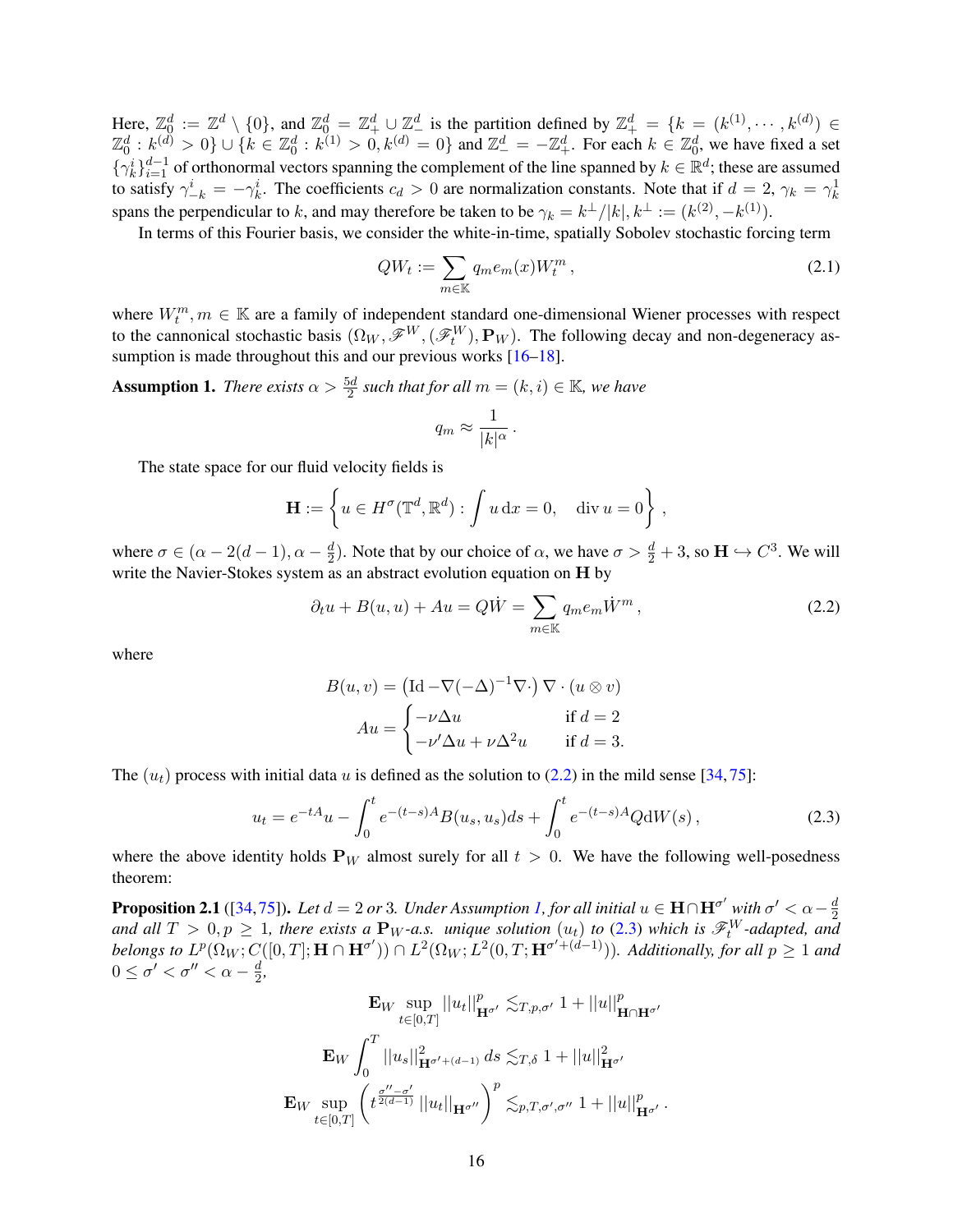<span id="page-16-1"></span>**Proposition [2.2](#page-15-1).** *Under Assumption [1,](#page-15-2) the process*  $(u_t)$  *solving* 2.2 *admits a unique stationary measure*  $\mu$ *.* 

Proposition [2.2](#page-16-1) was first proved for  $d = 2$  in [\[53\]](#page-40-14) under Assumption [1;](#page-15-2) the generalization to  $d = 3$  is a straightforward extension.

Remark 2.3. Uniqueness of stationary measures is known for Navier-Stokes under much weaker nonde-generacy conditions than Assumption [1,](#page-15-2) e.g., the *truly hypoelliptic* setting of  $[60]$  with  $d = 2$  which only requires to force modes  $|m|_{\infty} \leq 1$  $|m|_{\infty} \leq 1$ . However, Assumption 1 is necessary for the Lagrangian chaos and scalar mixing results in [\[16–](#page-38-7)[18\]](#page-39-10) because our methods require, for now, strong Feller regularity of the semigroup  $t \mapsto u_t$ . See Remark 2.6 in [\[16\]](#page-38-7) and Remark 2.19 in [\[18\]](#page-39-10) for more discussion.

Because we require Assumption [1,](#page-15-2) we are not aware of how to extend our results to fluid models solving the Navier-Stokes equations which are spatially  $C^{\infty}$  or differentiable in time. However, we are able to apply our results to a class of finite-dimensional fluid models for which solutions are  $C_t^k C_x^{\infty}$ . This is the subject of the following short section.

## <span id="page-16-0"></span>2.2  $C_t^k C_x^{\infty}$  fluid models governed by finite dimensional SDE

If the fluid evolves according to a finite-dimensional SDE, then the methods involved are significantly sim-pler at a technical level and the strength of Hörmander's theorem [[63\]](#page-40-26) allows us to impose much weaker conditions on the noise models we consider. Consequently, we can produce fluid models which have better spatial and time regularity.

Below, for  $QW_t$  given by [\(2.1\)](#page-15-4), we define  $\mathcal{K}_0 = \{m \in \mathbb{K} : q_m \neq 0\}$ . For  $m = (k, i) \in \mathbb{K} =$  $\mathbb{Z}_0^d \times \{1, \cdots, d-1\}$ , we define  $|m|_{\infty} = \max_j |k^{(j)}|$ .

For the following finite dimensional stochastic fluids models we will make the the following less restrictive assumption to Assumption [1.](#page-15-2)

<span id="page-16-3"></span>**Assumption 2.** *Assume*  $m \in \mathcal{K}_0$  *if*  $|m|_{\infty} \leq 2$ .

For  $K \subset \mathbb{K}$  we define  $H_K$  to be the linear span of the Fourier modes  $\{e_m\}_{m \in \mathcal{K}}$ . One model we consider is the Stokes system on  $\mathbb{T}^d$ ,  $d=2,3$ , prescribing the time evolution  $(u_t)$  on the state space  $\mathbf{H}_{\mathcal{K}_0}$  for fixed initial  $u_0 \in \mathbf{H}_{\mathcal{K}_0}$  by

<span id="page-16-4"></span><span id="page-16-2"></span>
$$
\partial_t u_t = -\nabla p_t + \Delta u_t + Q \dot{W}_t
$$
  
div  $u_t = 0$ . (2.4)

When  $\mathcal{K}_0$  is finite, [\(2.4\)](#page-16-2) is a finite-dimensional SDE on  $\mathbf{H}_{\mathcal{K}_0} \cong \mathbb{R}^{|\mathcal{K}_0|}$ ; indeed, it is essentially a product of independent Ornstein-Uhlenbeck processes on  $\mathbb{R}^{|\mathcal{K}_0|}$ , and in particular an elliptic diffusion on  $\mathbb{R}^{|\mathcal{K}_0|}$ .

For  $N \geq 1$  we define  $H_N \subset H$  to be the linear span of the  $e_m$  with  $|m|_{\infty} \leq N$ . Define  $\Pi_{\leq N} : H \to H_N$ to be the orthogonal projection. Another model we consider for  $(u_t)$  is the Galerkin-Navier-Stokes system, defined for fixed  $u_0 \in \mathbf{H}_N$  by

$$
\partial_t u_t = -\Pi_{\leq N} (\nabla p_t + u_t \cdot \nabla u_t) + \nu \Delta u_t + Q \dot{W}_t
$$
  
div  $u_t = 0$ , (2.5)

where implicitly we assume that  $q_m \neq 0$  only if  $|m|_{\infty} \leq N$ . As with the Stokes system, Galerkin-Navier-Stokes is an SDE on the finite-dimensional space  $H_N$ ; under Assumption [2,](#page-16-3) equation [\(2.5\)](#page-16-4) is known to satisfy the parabolic Hörmander condition  $[43, 95]$  $[43, 95]$  $[43, 95]$  $[43, 95]$ , and so results in a hypoelliptic diffusion.

Standard finite-dimensional stochastic analysis [\[76\]](#page-41-27) applies to each of [\(2.4\)](#page-16-2), [\(2.5\)](#page-16-4), yielding velocity field processes  $(u_t)$  which are  $C^{\frac{1}{2}-}$  in time and spatially  $C^{\infty}$ . In addition to these, our methods also apply to a class of models including those which vary  $C<sup>k</sup>$  in time for any fixed  $k \ge 1$ . These models are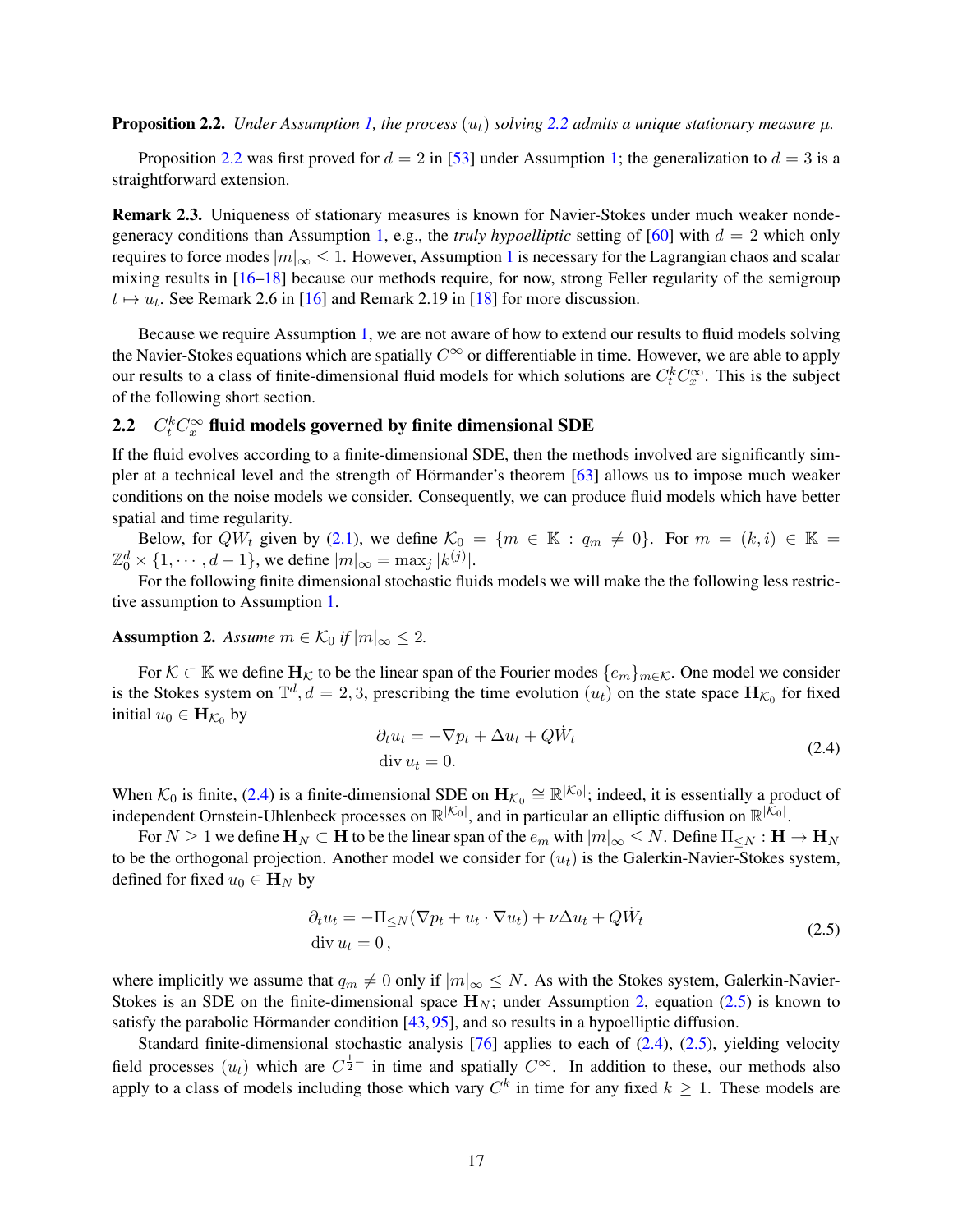effectively driven by the projection of a coupled system of Ornstein-Uhlenbeck processes. More precisely: fix  $2 \le N \le M$  and let  $A : H_M \times H_M$  be diagonalizable with strictly positive spectrum. Let

<span id="page-17-1"></span>
$$
\Gamma W_t = \sum_{|m|_\infty \le M} \Gamma_m e_m W^m_t
$$

and let  $X : H_N \times H_N \to H_N$  be a bilinear mapping with  $u \cdot X(u, u) = 0$  and  $X(e_m, e_m) = 0$  for all |m|<sup>∞</sup> ≤ N. We consider the following *generalized Galerkin-Navier-Stokes system with OU tower noise*, defined by

$$
\partial_t u_t = -X(u_t, u_t) + \nu \Delta u_t + QZ_t
$$
  
\n
$$
\partial_t Z_t = -\mathcal{A}Z_t + \Gamma W_t.
$$
\n(2.6)

Here, the noise term applied to the  $(u_t)$  process is  $QZ_t := \sum_{|m|_\infty \leq N} q_m Z_t^m e_m(x)$ , where  $t \mapsto Z_t^m \in \mathbb{R}$ are the Fourier coefficients of  $Z_t$ , i.e.,  $Z_t(x) = \sum_m Z_t^m e_m(x)$ . Note that  $(u_t)$  is not a Markov process, but  $(Z_t)$  alone and  $(u_t, Z_t)$  are. The appropriate nondegeneracy assumption in this setting is as follows:

<span id="page-17-2"></span>**Assumption 3.** Assume that the coefficients  $\{q_m\}$  satisfy Assumption [2,](#page-16-3) and additionally that the parabolic *Hörmander condition holds for the*  $(u_t, Z_t)$  *process on*  $\mathbf{H}_N \times \mathbf{H}_M$ *.* 

<span id="page-17-3"></span>**Theorem 2.4.** All of the main results in Section [1.3](#page-6-0) hold whenever  $(u_t)$  evolves according to [\(2.4\)](#page-16-2) or [\(2.5\)](#page-16-4) *under Assumption [2,](#page-16-3) or* [\(2.6\)](#page-17-1) *under Assumption [3.](#page-17-2)*

**Remark 2.5** (see Remark 1.10 in [\[18\]](#page-39-10)). Consider the following example of a system in the setting of  $(2.6)$ . Fix  $n \geq 1$  and consider the model

<span id="page-17-4"></span>
$$
u_t(x) = \sum_{|m|_{\infty} \le 2} u_t^m e_m(x), \qquad (2.7)
$$

where the coefficients  $u_t^m$  evolve according to

$$
\partial_t u_t^m = -u_t^m + Z_t^{m,0}
$$
  
\n
$$
\partial_t Z^{m,\ell} = -Z_t^{m,\ell} + Z_t^{m,\ell+1} \quad 1 \le \ell \le n-1
$$
  
\n
$$
\partial_t Z^{m,n} = -Z_t^{m,n} + \dot{W}_t^m.
$$

Up to re-indexing, this fits into the framework of [\(2.6\)](#page-17-1) with  $X \equiv 0$ . The parabolic Hörmander condition for  $(u_t, Z_t)$  is satisfied, and so Theorem [2.4](#page-17-3) holds for  $(u_t)$  as above. Notably, solutions  $(u_t)$  to [\(2.7\)](#page-17-4) are  $C^{n+1}$ differentiable in time and smooth (indeed, analytic) in space. The authors hope this serves as an indication that although the methods in this paper rely strongly on the stochastic framework, they are not inherently restricted to the rough time regularity of white-in-time noise.

Going forward, we will assume  $(u_t)$  solves [\(2.2\)](#page-15-1) with Assumption [1](#page-15-2) for remainder of the paper. The application of these arguments to the finite dimensional models  $(2.4)$ ,  $(2.5)$  and  $(2.6)$  is straightforward and omitted for brevity.

#### <span id="page-17-0"></span>2.3 Lyapunov functions and exponential estimates

The results in our previous series of papers [\[17,](#page-39-12) [18\]](#page-39-10) require the use of the family of Lyapunov functions

$$
V(u) = V_{\beta,\eta}(u) := (1 + \|u\|_{\mathbf{H}}^2)^{\beta} e^{\eta \|u\|_{\mathbf{W}}^2}
$$
\n(2.8)

where  $\beta \geq 0, \eta > 0$ . Here, for velocity fields u we define

<span id="page-17-5"></span>
$$
||u||_{\mathbf{W}} := \begin{cases} ||\text{curl } u||_{L^2} & d = 2 \\ ||u||_{L^2} & d = 3 \end{cases}
$$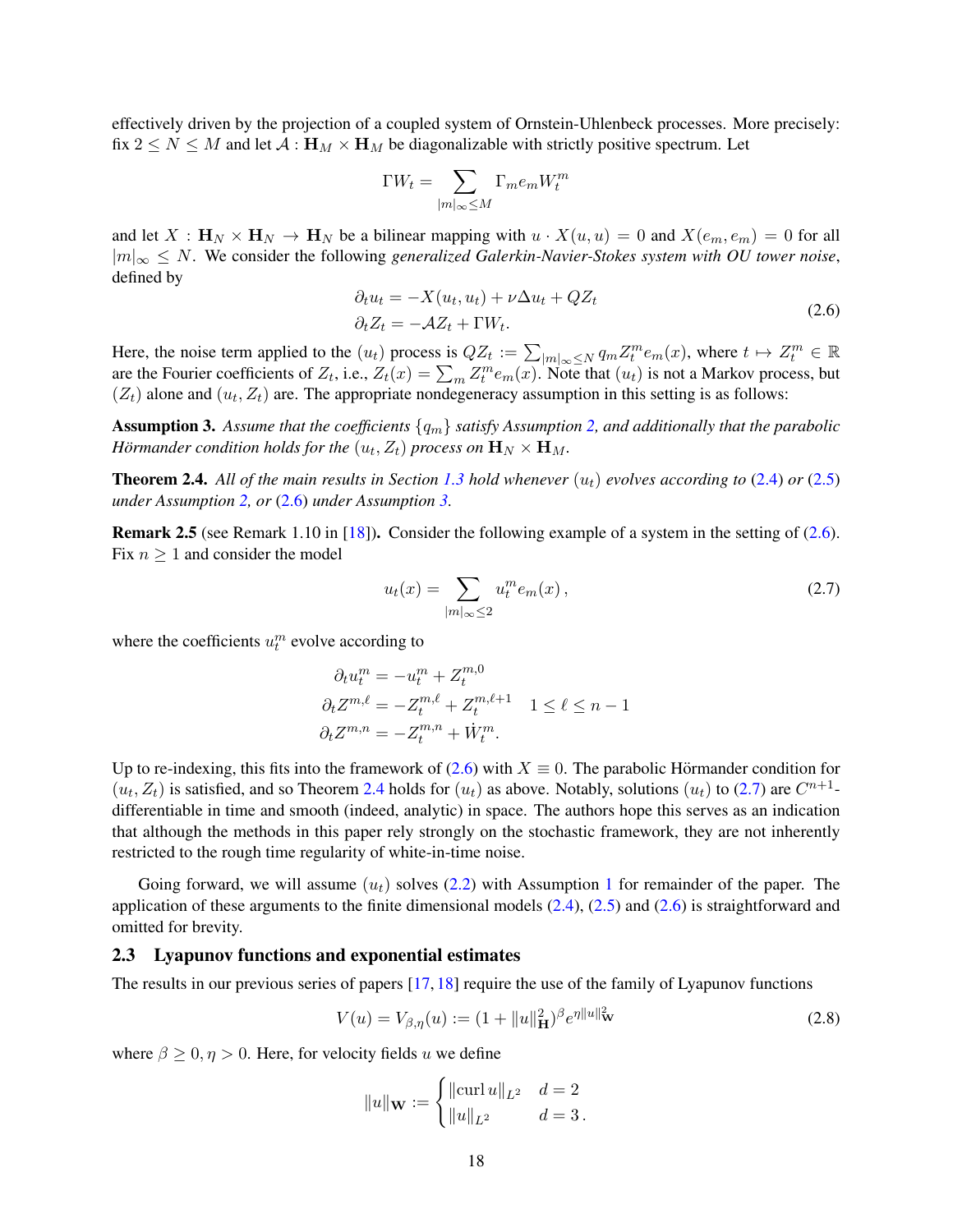Below, we formulate a drift condition for the family  $V = V_{\beta,\eta}$ , ensuring that trajectories of the  $(u_t)$ process frequently visit the sublevel sets of V. Define  $\eta_* = \nu/Q$ , where

$$
Q = 64 \begin{cases} \sup_{m \in \mathbb{K}} |k| |q_m| & d = 2 \\ \sup_{m \in \mathbb{K}} |q_m| & d = 3 \,. \end{cases}
$$

<span id="page-18-2"></span>**Lemma 2.6** (Lemma 3.7 in [\[18\]](#page-39-10)). Let  $(u_t)$  be a solution to the stochastic Navier Stokes equations [\(2.2\)](#page-15-1) *with initial data*  $u \in H$ *. For all*  $0 \leq \gamma \leq \nu/8$ ,  $r \in (0,3)$ ,  $C_0 \geq 0$ , and  $V(u) = V_{\beta,\eta}$  where  $\beta \geq 0$  and  $0 < e^{\gamma T} \eta < \eta_*$ *, there exist constants*  $c = c(\gamma, r, C_0, \beta, \eta) > 0, C = C(\gamma, r, C_0, \beta, \eta) \ge 1$  *such that the following estimate holds for any*  $T > 0$ *:* 

$$
\mathbf{E}_W \exp\left(C_0 \int_0^T ||u_s||_{\mathbf{H}^r} ds\right) \sup_{0 \le t \le T} V^{e^{\gamma t}}(u_t) \le C e^{cT} V(u). \tag{2.9}
$$

**Remark 2.7.** To connect [\(2.9\)](#page-18-1) with more standard drift conditions given in, e.g., [\[83\]](#page-41-28): write  $P_1$  for the Markov semi-group for the Navier-Stokes process  $(u_t)$  and apply Jensen's inequality to [\(2.9\)](#page-18-1) to deduce that  $\exists C_L > 0$  such that  $P_1 V \leq (e^{C_L} V)^{e^{-\gamma}}$ . In particular, we have the following drift condition:

 $\forall \delta > 0$ ,  $\exists C_{\delta} > 0$  such that  $P_1 V \leq \delta V + C_{\delta}$ .

Note that the contraction constant  $\delta > 0$  above can be made *arbitrarily small*. Iterating this bound, it is straightforward to show that  $\forall \lambda > 0$ ,  $\exists K_\lambda$  such that for all  $t > 0$  there holds

<span id="page-18-3"></span><span id="page-18-1"></span>
$$
P_t V \le e^{-\lambda t} V + K_{\lambda}.
$$
\n
$$
(2.10)
$$

We will also need the following basic stability estimate for solutions to the Navier-Stokes equations.

<span id="page-18-4"></span>**Lemma 2.8.** For all  $u, u' \in H$  and let  $(u_t)$  and  $(u'_t)$  be the corresponding solutions with the same noise*path*  $\omega$ *. Then*  $\forall p \in [1, \infty)$ *, there exists a deterministic*  $K > 0$  *such that following stability estimate holds for*  $V(u)$  *as in* [\(2.8\)](#page-17-5)*,* 

$$
\mathbf{E}||u_t - u'_t||_\mathbf{H}^p \lesssim_p e^{pKt} \left( V(u)^p + V(u')^p \right) ||u - u'||_\mathbf{H}^p.
$$

*Proof.* Define  $w_t = u_t - u'_t$ ,

$$
\partial_t w_t + B(u_t, w_t) + B(w_t, u'_t) + Aw_t = 0.
$$

The proof proceeds as a variation of e.g. [Lemma 3.10; [\[18\]](#page-39-10)]. Analogous to the calculations therein we have for some  $C > 0$  and some  $r \in (\frac{d}{2} + 1, 3)$ 

$$
||w_t||_{\mathbf{W}} \le \exp\left(C \int_0^t ||u_\tau||_{H^r} + ||u'_\tau||_{H^r} d\tau\right) ||u - u'||_{\mathbf{W}}
$$

and for some  $q, C > 0$  (possibly a different C),

$$
||w_t||_{\mathbf{H}}^2 \lesssim \exp\left(C\int_0^t ||u_\tau||_{H^r} + ||u'_\tau||_{H^r} d\tau\right) \left(\sup_{0
$$

<span id="page-18-0"></span>The result then follows from Lemma [2.6.](#page-18-2)

 $\Box$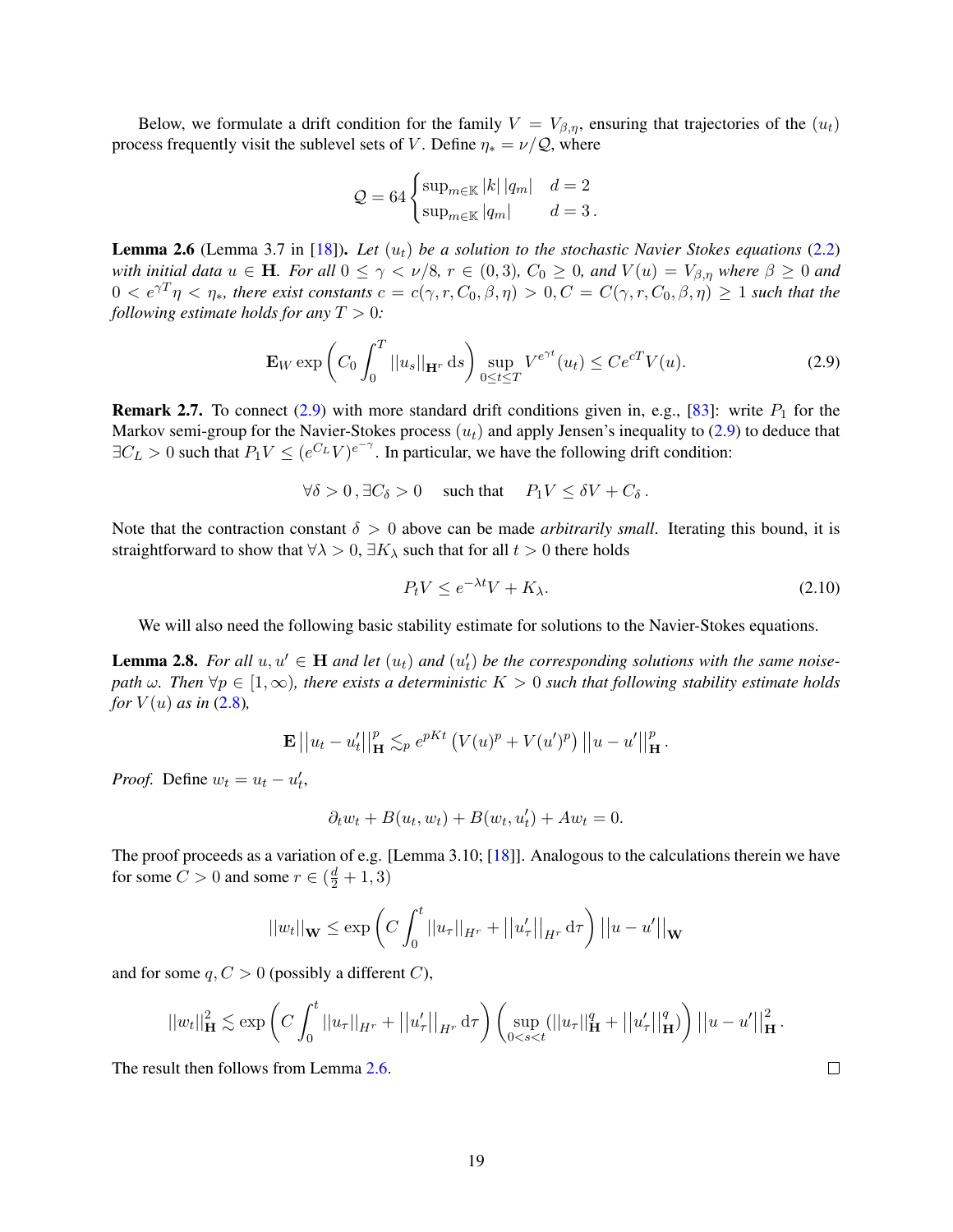#### 2.4 Uniform mixing and enhanced dissipation

In this section we will summarize the results of [\[16–](#page-38-7)[18\]](#page-39-10) which are used to prove Batchelor's law (Theorem [1.3\)](#page-8-0) and the other results of this paper. Throughout, assume  $(u_t)$  solves [\(2.2\)](#page-15-1) and that Assumption [1](#page-15-2) holds. Consider the advection-diffusion equation with diffusivity  $0 \le \kappa \ll 1$ ,

<span id="page-19-2"></span>
$$
\partial_t \bar{g}_t + u_t \cdot \nabla \bar{g}_t = \kappa \Delta \bar{g}_t \tag{2.11}
$$

for fixed initial  $\bar{g}_0 = g \in L^2$ ,  $\int g dx = 0$ . This defines the following (random) two-parameter semigroup of linear operators on  $L^2$ : for  $0 \le s \le t$ ,  $\omega \in \Omega_W$  and initial  $u = u_0 \in \mathbf{H}$ , define  $S_{t,s}^{\kappa}(\omega, u) : L^2 \to L^2$ the two time solution operator, satisfying  $\bar{g}_t = S_{t,s}^{\kappa}(\omega, u) \bar{g}_s$ . When starting from  $s = 0$  we will write  $S_t^{\kappa}(\omega, u) = S_{t,0}^{\kappa}(\omega, u)$ . Note that  $S_0^{\kappa}(\omega, u) = I$ , the identity on  $L^2$ . Note as well the following cocycle property: for any  $s, t > 0$ , we have

$$
S_{t+s}^{\kappa}(\omega, u) = S_{s}^{\kappa}(\theta_t \omega, u_t) S_{t}^{\kappa}(\omega, u) ,
$$

where,  $\theta_t : \Omega_W \to \Omega_W$  is the standard time-shift on Wiener space defined for each  $\omega \in \Omega_W$  by

$$
\theta_t \omega(\cdot) := \omega(\cdot + t) - \omega(t).
$$

This implies that we can write the two parameter semi-group  $S_{t,s}(\omega, u)$  as

<span id="page-19-3"></span>
$$
S_{t,s}^{\kappa}(\omega, u) = S_t^{\kappa}(\theta_s \omega, u_s). \tag{2.12}
$$

Note that for any  $p \geq 1$ ,  $S_t^{\kappa}$  extends in a natural way to a defined mapping on  $L^p$ , with range contained in  $L^p$ . The same is true of Sobolev spaces  $H^s$ ,  $s > 0$ .

Several of the important results in this section involve random constants of the form  $D: \Omega_W \times H \to$  $\mathbb{R}_{\geq 1}$ , the P-law of which are controlled in terms of  $V(u)$ . Since random constants of this type appear many times in this paper, we introduce the following definition.

<span id="page-19-0"></span>**Definition 2.9.** Let  $D : \Omega_W \times H \to \mathbb{R}_{\geq 1}$  be measurable. We say that D has V *bounded* p-th moment if  $\exists \beta \geq 0$  such that  $\forall 0 < \eta < \eta_*,$  we have for  $V = V_{\beta,\eta}(u)$ 

<span id="page-19-1"></span>
$$
\mathbf{E}D^{p}(\cdot,u)\lesssim_{\eta}V(u).
$$

The following Lemma is very important since it provides us some control on the fluctuations of the mixing time in terms of the Lyapunov function  $V(u)$ .

<span id="page-19-4"></span>**Lemma 2.10.** *Let*  $D : \Omega_W \times H \to [1, \infty)$  *have V*-bounded *p*-th moment. Then,  $\forall \lambda > 0$ ,  $\exists K_\lambda > 0$  *such that*

$$
\mathbf{E}D^{p}(\theta_{t}\omega, u_{t}) \lesssim_{p,\lambda} e^{-\lambda t} V(u) + K_{\lambda}.
$$
 (2.13)

*Proof.* Using, in sequence, the tower property of conditional expectation, the fact that  $u_t$  is  $\mathscr{F}_t^W$  measurable and the increment  $\theta_t \omega$  is independent of  $\mathscr{F}_t^W$ , and equations [\(2.13\)](#page-19-1) and [\(2.10\)](#page-18-3), we have:

$$
\mathbf{E}D^p(\theta_t\omega, u_t) = \mathbf{E}\left(\mathbf{E}\left[D^p(\theta_t\omega, u_t)|\mathscr{F}_t^W\right]\right) \lesssim \mathbf{E}V(u_t) \lesssim e^{-\lambda t}V(u) + K_\lambda.
$$

The following Lemma is a useful corollary of  $(2.9)$ .

<span id="page-19-5"></span>**Lemma 2.11.** For all  $p \in [1,\infty)$ , there exists a (deterministic)  $C_0 > 0$  and a random constant  $D_0$ :  $\mathbf{H} \times \Omega_W \to \mathbb{R}_{\geq 1}$  *with V*-bounded *p*-th moment such that

$$
\exp\left(\int_0^t \left|\left|\nabla u_\tau\right|\right|_{L^\infty} d\tau\right) \leq D_0(\omega, u) e^{C_0 t}.
$$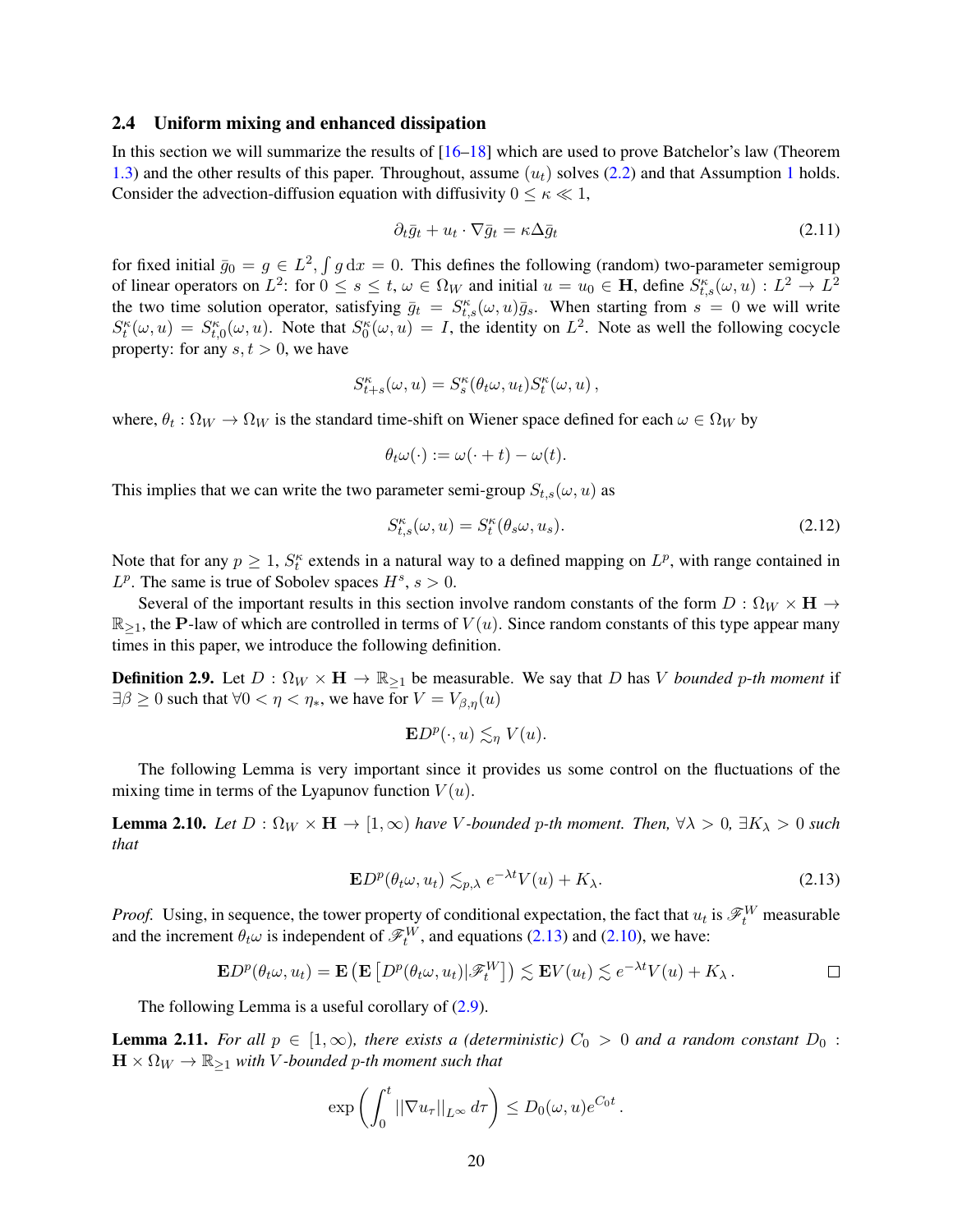*Proof.* We provide the proof when  $p = 1$ ; other values of p require straightforward adjustments.

Set  $V = V_{0,\eta}$ , where  $\eta \in (0, \eta_*)$  is arbitrary. To start, note that by Lemma [2.6](#page-18-2) and Chebyshev's inequality,  $\exists c = c(\eta) > 0$  such that

$$
\mathbf{P}\left(\exp\left(2\int_0^t \|\nabla u_s\|_{L^\infty}{\rm d} s\right) > V(u)e^{4ct}\right) \le \frac{\mathbf{E}\exp\left(2\int_0^t \|\nabla u_s\|_{L^\infty}{\rm d} s\right)}{V(u)e^{4ct}} \lesssim_\eta e^{-3ct}\,.
$$

By Borel-Cantelli, there exists  $N(\omega, u) \ge 1$  with  $P(N(\cdot, u) \ge n) \lesssim_{\eta} e^{-3cn}$  such that

$$
\exp\left(\int_0^n \|\nabla u_s\|_{L^\infty} ds\right) \le V(u)e^{4cn} \quad \text{ for } n \ge N(\omega, u).
$$

To bound when  $n < N(\omega, u)$ , we find

$$
\exp\left(\int_0^n \|\nabla u_s\|_{L^\infty} ds\right) \le D_0(\omega, u) := \exp\left(\int_0^{N(\omega, u)} \|\nabla u_s\|_{L^\infty} ds\right)
$$

and note that by Cauchy-Schwarz,

$$
\mathbf{E}D_0(\cdot, u) \le \sum_n (\mathbf{P}(N = n))^{1/2} \left[ \mathbf{E} \exp \left( 2 \int_0^n \|\nabla u_s\|_{L^\infty} ds \right) \right]^{1/2}
$$
  

$$
\le \sum_n (e^{-3cn})^{1/2} (V(u)e^{cn})^{1/2} \le V(u) \sum_n e^{-cn} \lesssim V(u). \quad \Box
$$

With these preparations in place, we now state the main results of  $[16–18]$  $[16–18]$ .

<span id="page-20-0"></span>**Theorem 2.12** (Theorem 1.2 in [\[17\]](#page-39-12)). *There exists*  $\kappa_0 > 0$  *for which the following holds for all*  $\kappa \in [0, \kappa_0]$ *. Let*  $(u_t)$  *solve* [\(2.2\)](#page-15-1) *for an arbitrary initial condition*  $u_0 = u \in$  **H***. For all*  $s > 0, p \ge 1$ *, there exists a deterministic*  $\gamma = \gamma(s, p) > 0$  *(depending only on* s, p and the parameters Q,  $\nu$  etc) and a random constant  $D_{\kappa}(\omega, u) : \Omega \times \mathbf{H} \to [1, \infty)$  (also depending on p, s, as well as  $\kappa$ ) such that for all  $g \in H^s$ ,

$$
||S_t^{\kappa}(\omega, u)g||_{H^{-s}} \leq D_{\kappa}(\omega, u)e^{-\gamma t} ||g||_{H^s} .
$$

*The random constant*  $D_{\kappa}$  *has* V-*bounded* p-th moment with implicit constant independent of  $\kappa$ .

Theorem [2.12](#page-20-0) is proved in [\[18\]](#page-39-10) for  $\kappa = 0$  and [\[17\]](#page-39-12) for  $\kappa \in [0, \kappa_0]$ . Both papers rely heavily on Lagrangian chaos as proved in [\[16\]](#page-38-7). From Theorem [2.12,](#page-20-0) it is relatively straightforward to prove the following enhanced dissipation result.

<span id="page-20-1"></span>**Theorem 2.13** (Theorem 1.3 in [\[17\]](#page-39-12)). Let  $\kappa_0 > 0$  and  $\gamma = \gamma(1, p)$  be as in Theorem [2.12,](#page-20-0) where  $p \ge 2$ *is arbitrary. Let*  $(u_t)$  *solve* [\(2.2\)](#page-15-1) *for an arbitrary initial condition*  $u_0 = u \in$ **H**. Then, there is a random *constant*  $D'_\kappa(\omega, u)$  *such that for all*  $g \in L^2$ 

$$
||S_t^{\kappa}(\omega, u)g||_{L^2} \le \min\{1, D_{\kappa}'(\omega, u)\kappa^{-1}e^{-\gamma t}\} ||g||_{L^2}.
$$

*The random constant*  $D'_{\kappa}$  *has* V-bounded p-th moment with implicit constant independent of  $\kappa$ .

<span id="page-20-2"></span>Theorem 2.14 (Theorem 1.5 in [\[17\]](#page-39-12)). *In the setting of Theorem [2.12,](#page-20-0) let*

$$
\tau_* = \tau_*(\omega, u, g) = \inf \left\{ t : ||g_t||_{L^2} < \frac{1}{2} ||g||_{L^2} \right\}.
$$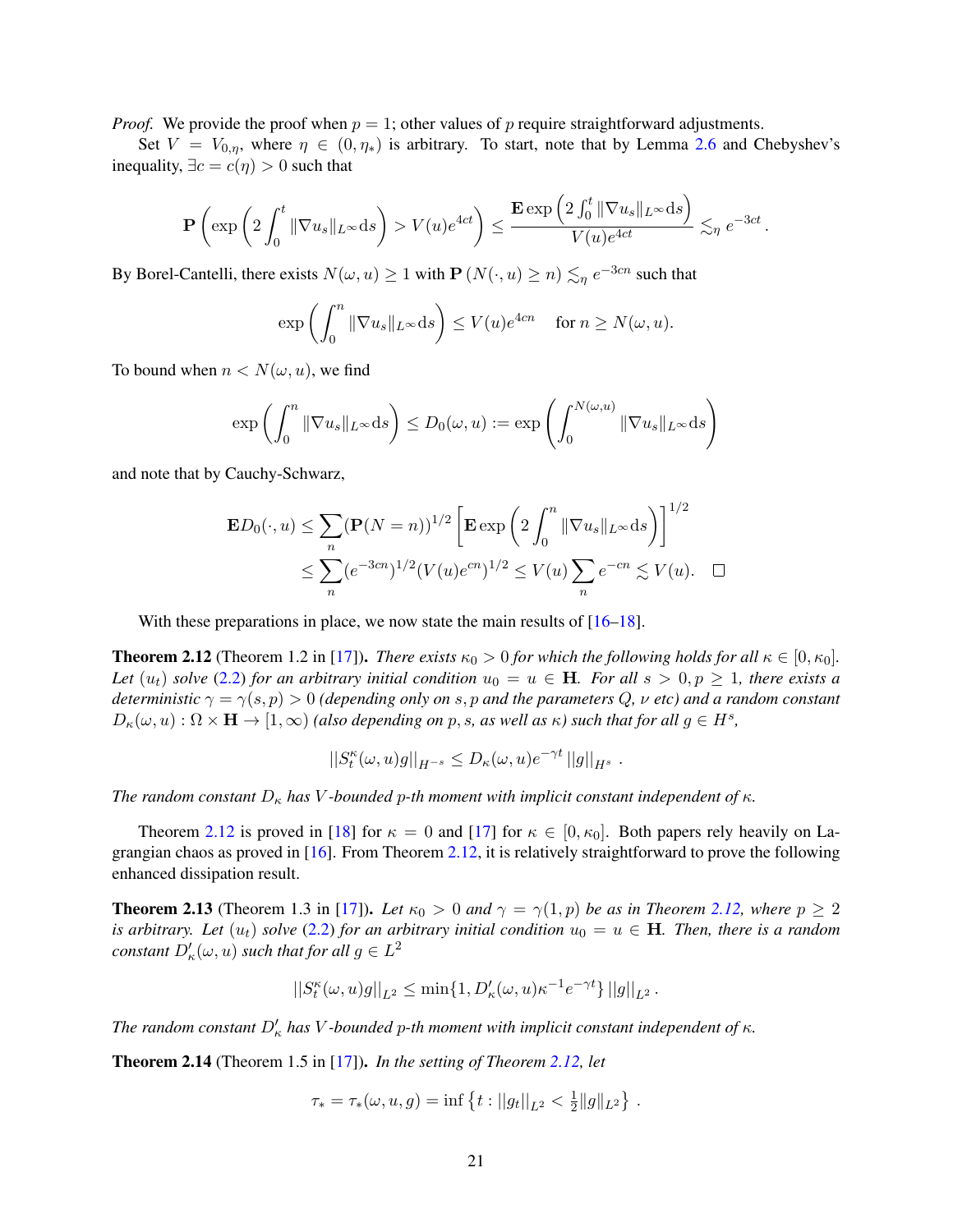*Then, there exists a*  $\kappa_0 > 0$  *a sufficiently small universal constant such that for all*  $\kappa \in (0, \kappa_0]$ *, one has* 

$$
\tau_*(\omega, u, g) \ge \delta(g, u, \omega) |\log \kappa| \quad \text{with probability} \quad 1,
$$

*where*  $\delta(q, u, \omega) \in (0, 1)$  *is a*  $\kappa$ *-independent random constant with the property that there exists a*  $\beta \ge 1$ *such that for all*  $p \ge 1$  *and*  $q > 0$  *with*  $V(u) = V_{\beta,q}(u)$  *we have* 

$$
\mathbf{E} \delta^{-p}(\cdot, u) \lesssim_{p, \eta, \beta} \frac{\|g\|_{H^1}^p}{\|g\|_{L^2}^p} V(u)^p.
$$

## <span id="page-21-0"></span>**2.5** Unique stationary measure for  $(u_t, g_t^{\kappa})$

We provide here an argument proving uniqueness of the stationary measure for the passive scalar process  $(u_t, g_t^k)$  on  $\mathbf{H} \times L^2$ . The following argument is quite general, and applies in a variety of cases outside the scope of the main results; see Remark [2.16](#page-21-2) below.

<span id="page-21-3"></span>**Proposition 2.15.** For any  $\kappa > 0$ , the Markov process  $(u_t, g_t^{\kappa})$  admits a unique stationary measure  $\mu^{\kappa}$  on  $\mathbf{H} \times L^2$ .

*Proof.* It suffices to show that any two ergodic stationary measures  $\mu_1^k$ ,  $\mu_2^k$  for  $(u_t, g_t^k)$  coincide. By standard ergodic theory for random dynamical systems [\[71\]](#page-40-28) and the ergodic decomposition theorem (see, e.g., [\[44\]](#page-40-29)), uniqueness of ergodic stationary measures for  $(u_t, g_t^{\kappa})$  implies uniqueness of stationary measures.

Assume now that  $\mu_i^k$  are two ergodic stationary measures,  $i = 1, 2$ . To prove  $\mu_1^k = \mu_2^k$ , it suffices to show that for each bounded, globally Lipschitz  $\psi:\mathbf{H}\times L^2\to\mathbb{R}$ , we have that  $\int\psi\,\mathrm{d}\mu_1^{\kappa}=\int\bar{\psi}\,\mathrm{d}\mu_2^{\kappa}.$  Without loss of generality, we can assume  $\|\psi\|_{\text{Lip}} = 1$ .

By ergodicity of  $\mu_i^{\kappa}$  and the Birkhoff ergodic theorem, we have the following for  $i = 1, 2$ : there is a set  $\hat{G}_i = \hat{G}_i(\psi) \subset \mathbf{H} \times L^2$  of full  $\mu_i^{\kappa}$ -measure such that for all initial  $(u, g) \in \hat{\mathcal{G}}_i$ , we have

$$
\lim_{n \to \infty} \frac{1}{n} \sum_{t=0}^{n-1} \psi(u_t, g_t^{\kappa}) = \int \psi \, \mathrm{d}\mu_i^{\kappa}
$$

with probability 1. Next, observe that  $\mu_i^k$  projects to the unique stationary measure  $\mu$  for the  $(u_t)$  process (Proposition [2.2\)](#page-16-1). It follows from Fubini's theorem that for  $i = 1, 2$ , we have  $\mu(\mathcal{G}_i) = 1$ , where  $\mathcal{G}_i$  is the projection of  $\hat{\mathcal{G}}_i$  to **H**, i.e.,  $\mathcal{G}_i = \{u \in \mathbf{H} : \exists g \in L^2 \text{ such that } (u,g) \in \hat{\mathcal{G}}_i\}$ . Since  $\mu(\mathcal{G}_i) = 1, i = 1,2$ , we conclude that  $G_1 \cap G_2$  is nonempty. Fix  $u \in G_1 \cap G_2$  and let  $g, h \in L^2$  be such that  $(u, g) \in \hat{G}_1$ ,  $(u, h) \in \hat{G}_2$ . Observe that

$$
g_t - h_t = S_t^{\kappa}(\omega, u)(g - h) ,
$$

i.e.,  $g_t - h_t$  solves [\(2.11\)](#page-19-2). Theorem [2.13](#page-20-1) implies  $||g_t - h_t||_{L^2} \to 0$  as  $t \to \infty$ . Given  $\delta > 0$ , let  $N_0 = N_0(\delta')$ be such that  $||g_t - h_t||_{L^2} < \delta$  for all  $t \geq N_0$ .

With these preparations in place, fix  $u \in \mathcal{G}_1 \cap \mathcal{G}_2$  and  $g, h \in L^2$  such that  $(u, g) \in \hat{\mathcal{G}}_1, (u, h) \in \hat{\mathcal{G}}_2$ . With  $\delta > 0$  as above, let  $N_0 = N_0(\delta)$ . We have

$$
\left|\int \psi\, \mathrm{d}\mu_1^\kappa-\int \psi\, \mathrm{d}\mu_2^\kappa\right|\leq \lim_{n\to\infty}\frac{1}{n}\sum_{t=0}^{n-1}|\psi(u_t,g_t^\kappa)-\psi(u_t,h_t^\kappa)|=\lim_{n\to\infty}\frac{1}{n}\sum_{t=N_0}^{n-1}|\psi(u_t,g_t^\kappa)-\psi(u_t,h_t^\kappa)|
$$

Each summand on the RHS is  $\leq \delta$ , and so the whole limit is  $\leq \delta$ . Since  $\delta > 0$  was arbitrary, this completes the proof.  $\Box$ 

<span id="page-21-2"></span><span id="page-21-1"></span>Remark 2.16. The proof given above has two main ingredients: (1) uniqueness for the stationary measure  $\mu$  on H, and (2)  $L^2$  dissipation estimates for  $S_t^{\kappa}(\omega, u)$  for  $\kappa > 0$ . Item (1) is known to hold for 2D Navier-Stokes under very weak nondegeneracy condition on the noise [\[60\]](#page-40-15), while item (2) holds for a wide variety of fluid models by standard estimates. Thus, the proof given above is applicable at a much higher level of generality than that of Assumption [1,](#page-15-2) including the setting of 2D Navier-Stokes with "truly hypoelliptic" forcing as in [\[60\]](#page-40-15).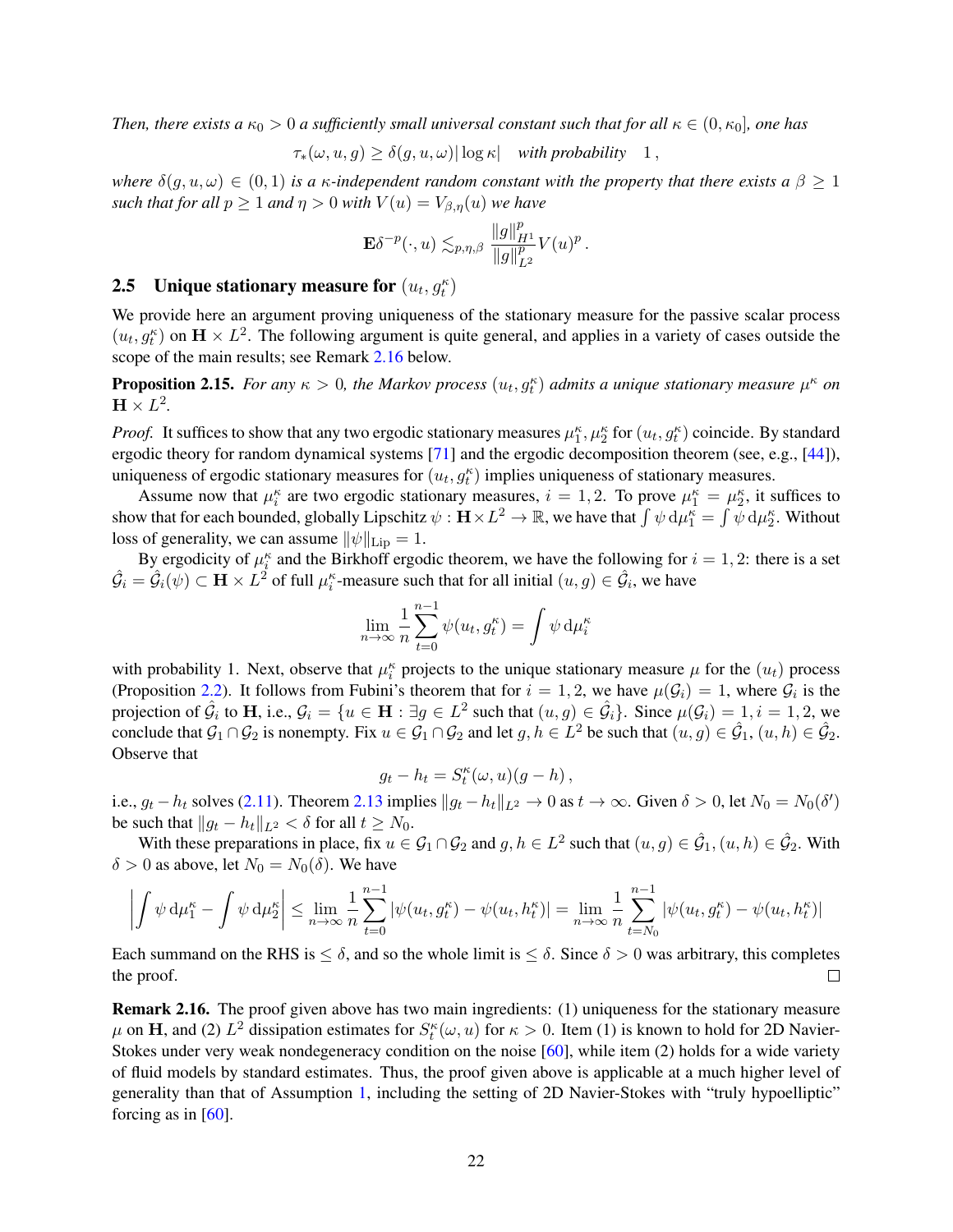## 3 Proof of Batchelor's law

In this section we prove the main result of this paper, Theorem [1.3.](#page-8-0) To summarize the main approach, observe that by uniqueness of the stationary measure  $\mu^k$  for [\(1.3\)](#page-7-4) (Proposition [2.15\)](#page-21-3), the Birkhoff ergodic theorem implies

$$
\mathbf{E}_{\mu^{\kappa}} \|\Pi_{\leq N} g\|_{L^2}^2 = \lim_{T \to \infty} \frac{1}{T} \int_0^T \|\Pi_{\leq N} g_t^{\kappa}\|_{L^2}^2 dt
$$

for  $\mu^k$ -generic initial  $u = u_0 \in \mathbf{H}$ ,  $g = g_0^k \in L^2$ . On the other hand, the mild formulation for [\(1.3\)](#page-7-4) reads as

<span id="page-22-4"></span><span id="page-22-2"></span>
$$
g_t^{\kappa} = S_t^{\kappa}(\omega, u)g + \int_0^t S_{t,s}^{\kappa}(\omega, u)b \,d\beta_s. \tag{3.1}
$$

Using the fact that

$$
\mathbf{E}_{\beta}\left\langle S^\kappa_t(\omega,u)g,\int_0^t\Pi_{\leq N}S^\kappa_{t,s}(\omega,u)b\,\mathrm{d}\beta_s\right\rangle_{L^2}=0
$$

results in the identity

$$
\mathbf{E} \|\Pi_{\leq N} g_t^{\kappa}\|_{L^2}^2 = \mathbf{E} \|\Pi_{\leq N} S_t^{\kappa}(\omega, u)g\|_{L^2}^2 + \mathbf{E} \int_0^t \|\Pi_{\leq N} S_{t,s}^{\kappa}(\omega, u)b\|_{L^2}^2 ds \tag{3.2}
$$

after taking an  $L^2$  norm in  $\mathbb{T}^d$ , then an expectation, and finally the Itô isometry. By Theorem [2.13,](#page-20-1) the first such term vanishes exponentially fast in  $L^2$  as  $t \to \infty$ , and so it is the second term that dominates the long-time behavior of  $\mathbf{E} ||g_t^{\kappa}||_{L^2}^2$ , hence the value of  $\mathbf{E}_{\mu^{\kappa}} ||\Pi_{\leq N} g||_{L^2}^2$ . While the above is stated for  $p = 1$ , the case  $p > 1$  is handled similarly using the Burkholder-Davis-Gundy inequality.

The upper bound for  $(1.6)$  in the inertial range is carried out in Section [3.1,](#page-22-0) and the lower bound in Section [3.2.](#page-23-0) The dissipative-range upper bound is done in Section [3.3.](#page-25-0)

#### <span id="page-22-0"></span>3.1 Upper bound in the inertial range

In this section we prove the  $\leq$  direction of [\(1.6\)](#page-8-4), that is,

<span id="page-22-1"></span>**Lemma 3.1.** *Under the conditions of Theorem [1.3,](#page-8-0) there holds for all*  $p \in [1, \infty)$  *and for all*  $2 \le N < \infty$ *,* 

$$
\left(\mathbf{E}_{\mu^{\kappa}}\left|\left|\Pi_{\leq N}g\right|\right|_{L^{2}}^{2p}\right)^{1/p}\lesssim_{p}\log N.\tag{3.3}
$$

We begin with the following lemma.

<span id="page-22-3"></span>**Lemma 3.2.** *For all*  $p \in [1, \infty)$  *and*  $2 \leq N < \infty$ *,* 

$$
\limsup_{t\to\infty}\int_0^t\left(\mathbf{E}\left|\left|\Pi_{\leq N}S_{t,\tau}^{\kappa}(\omega,u)b\right|\right|_{L^2}^{2p}\right)^{1/p}\mathrm{d}\tau\lesssim_p\log N.
$$

*Proof.* Recall that  $\|\Pi_{\leq N}h\|_{L^2} \lesssim N \|\Pi_{\leq N}h\|_{H^{-1}}$  for  $h \in L^2$ . By [\(2.12\)](#page-19-3) and Theorem [2.12](#page-20-0) followed by Lemma [2.10,](#page-19-4)

$$
\int_0^t \left( \mathbf{E} \left| \left| \Pi_{\leq N} S_{t,\tau}^{\kappa}(\omega, u) b \right| \right|_{L^2}^{2p} \right)^{1/p} d\tau = \int_0^t \left( \mathbf{E} \left| \left| \Pi_{\leq N} S_{t-\tau}^{\kappa}(\theta_\tau \omega, u_\tau) b \right| \right|_{L^2}^{2p} \right)^{1/p} d\tau
$$
  

$$
\lesssim \int_0^t \left( \mathbf{E} D^{2p}(\theta_\tau \omega, u_\tau) \right)^{1/p} \min(1, N^2 e^{-2\lambda(t-\tau)}) d\tau
$$
  

$$
\lesssim \int_0^t \left( e^{-\lambda \tau} V(u) + K_\lambda \right) \min(1, N^2 e^{-2\lambda(t-\tau)}) d\tau
$$
  

$$
\lesssim \left( e^{-\lambda t} V(u) + 1 \right) \log N.
$$

The proof then follows by sending  $t \to \infty$ .

<span id="page-22-5"></span> $\Box$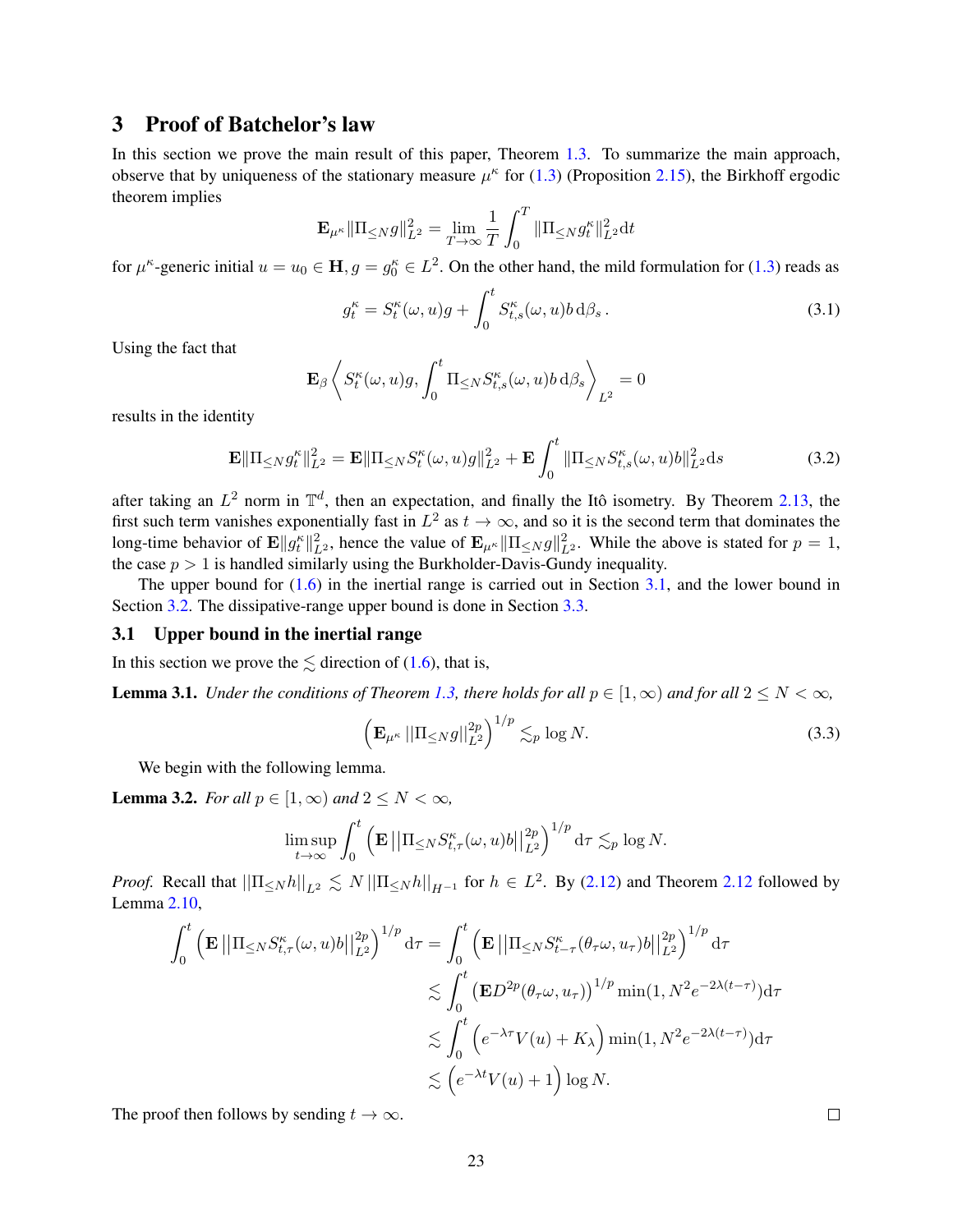We are now ready to complete the proof of Lemma [3.1.](#page-22-1)

*Proof of Lemma* [3.1](#page-22-1). First observe that, for all  $(u, g) \in H \times L^2$  there holds by [\(3.1\)](#page-22-2)

$$
||\Pi_{\leq N}g_t||_{L^2}^{2p} \lesssim_p ||\Pi_{\leq N}S_t^{\kappa}(\omega,u)g||_{L^2}^{2p} + \left|\left|\int_0^t \Pi_{\leq N}S_{t,\tau}^{\kappa}(\omega,u)b\,\mathrm{d}\beta_{\tau}\right|\right|_{L^2}^{2p}.
$$

From the initial data term, by Theorem [2.13,](#page-20-1)  $\exists \lambda$  (depending on p) such that for a suitable V as in [\(2.8\)](#page-17-5),

$$
\left(\mathbf{E} \left|\left|\Pi_{\leq N} S_t^{\kappa}(\omega, u)g\right|\right|_{L^2}^{2p}\right)^{1/p} \lesssim \kappa^{-1} V(u)e^{-\lambda t} \left|\left|g\right|\right|_{L^2}^2.
$$

By Burkholder-Davis-Gundy [e.g. Theorem 5.2.4 [\[34\]](#page-39-25)] followed by Minkowski's inequality,

$$
\left(\mathbf{E}\left|\left|\int_0^t\Pi_{\leq N}S_{t,\tau}^\kappa(\omega,u)b\,\mathrm{d}\beta_\tau\right|\right|_{L^2}^{2p}\right)^{1/p}\lesssim_p\left(\mathbf{E}\left(\int_0^t\left|\left|\Pi_{\leq N}S_{t,\tau}^\kappa(\omega,u)\right|\right|_{L^2}^2\mathrm{d}\tau\right)^p\right)^{1/p}\\ \lesssim \int_0^t\left(\mathbf{E}\left|\left|\Pi_{\leq N}S_{t,\tau}^\kappa(\omega,u)b\right|\right|_{L^2}^{2p}\right)^{1/p}\mathrm{d}\tau.
$$

Hence, Lemma [3.2](#page-22-3) implies

$$
\limsup_{t\to\infty}\left(\mathbf{E}\left|\left|\Pi_{\leq N}g_t\right|\right|_{L^2}^{2p}\right)^{1/p}\lesssim\log N.
$$

Note that by standard moment estimates (see e.g. [\[75\]](#page-41-25)), for all  $p, \kappa > 0$ ,  $\mathbf{E}_{\mu^{\kappa}} ||g||_{L^2}^p < \infty$ . Hence, by the Birkhoff ergodic theorem, for  $\mu^k$ -a.e.  $(u, g) \in \mathbf{H} \times L^2$  we have

$$
\left(\mathbf{E}_{\mu^{\kappa}}\left|\left|\Pi_{\leq N}g\right|\right|_{L^{2}}^{2p}\right)^{1/p}=\lim_{T\to\infty}\frac{1}{T}\int_{0}^{T}\left(\mathbf{E}_{(u,g)}\left|\left|\Pi_{\leq N}g_{t}\right|\right|_{L^{2}}^{2p}\right)^{1/p}\mathrm{d}t\lesssim\log N.
$$

This completes the proof of Lemma [3.1.](#page-22-1)

#### <span id="page-23-0"></span>3.2 Lower bound in the inertial range

In this section we prove the  $\geq$  direction of [\(1.6\)](#page-8-4).

<span id="page-23-2"></span>**Lemma 3.3.** *Under the conditions of Theorem [1.3,](#page-8-0) there exists an*  $N_0 \geq 2$  *chosen sufficiently large (depending on b and the fluid parameters only) such that for all*  $\kappa \in (0, \kappa_0]$  *the following holds for all*  $p \in [1, \infty)$ *and all*  $N \in [N_0, \kappa^{-1/2}]$ ,

$$
\left(\mathbf{E}_{\mu^{\kappa}}\left|\left|\Pi_{\leq N}g\right|\right|^{2p}_{L^2}\right)^{1/p} \gtrsim_p \log N.
$$

We begin with the following, which follows from an  $H^1$  energy estimate and Lemma [2.11.](#page-19-5)

<span id="page-23-1"></span>**Lemma 3.4.** *There holds (with*  $C_0$  *and*  $D_0$  *as in Lemma [2.11\)](#page-19-5)* 

$$
||S_t^{\kappa}(\omega, u)g||_{H^1} \le D_0(\omega, u)e^{C_0 t} ||g||_{H^1}.
$$

The next lemma provides the lower bound on the stochastic integral contribution.

<span id="page-23-3"></span>**Lemma 3.5.** *There exists an*  $N_0 \geq 2$  *chosen sufficiently large (depending on b and the fluid parameters only)* such that for all  $\kappa \in (0, \kappa_0]$  the following limit holds for all  $N \in [N_0, \kappa^{-1/2}]$ ,

$$
\liminf_{t \to \infty} \int_0^t \mathbf{E} \left| \left| \Pi_{\leq N} S_{t-\tau}^{\kappa}(\omega, u) b \right| \right|_{L^2}^2 \mathrm{d}\tau \gtrsim \log N.
$$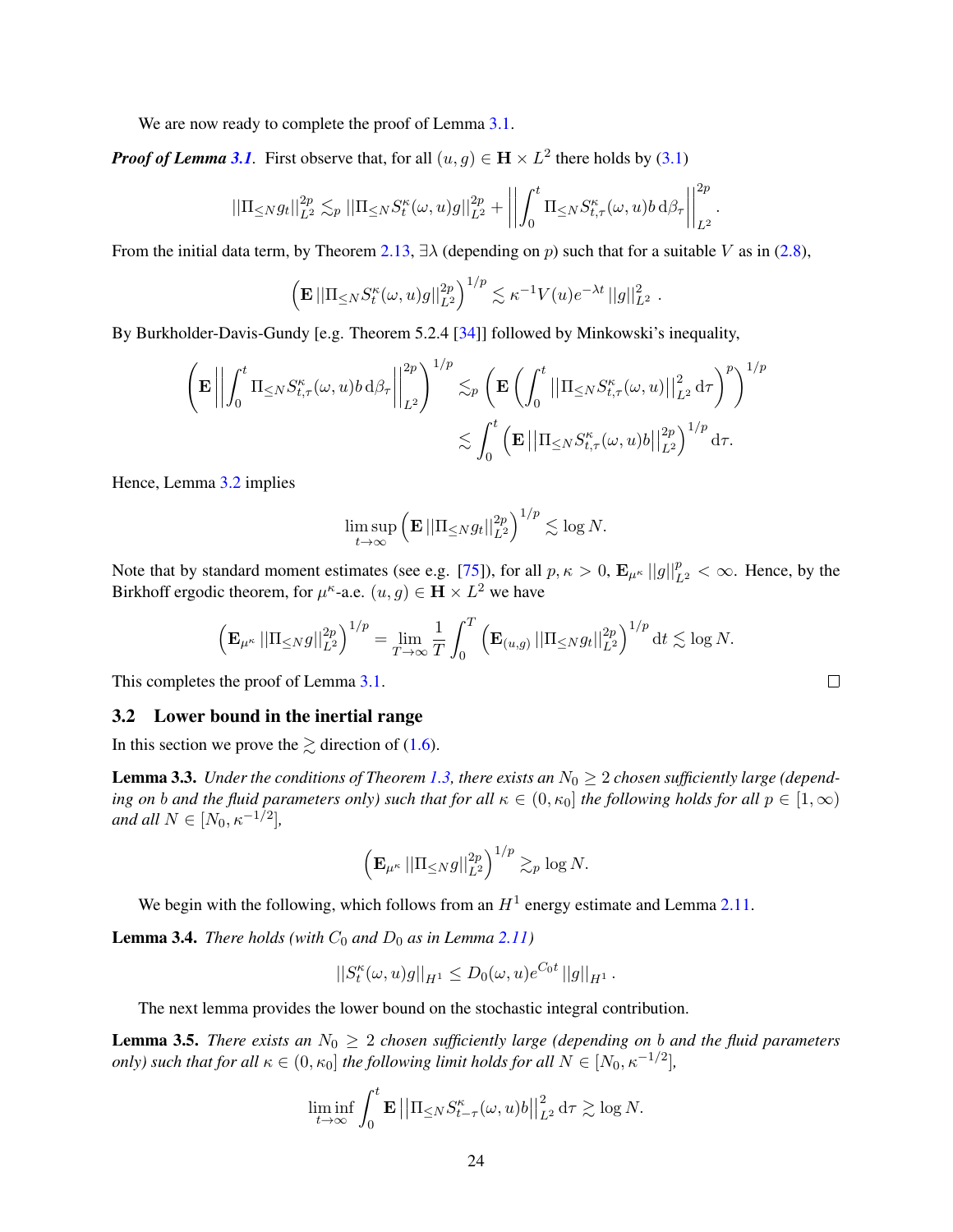*Proof.* Fix  $u \in H$  and let  $\gamma \in (0, 1)$  to be chosen later. Write for  $t \ge \gamma \log N$  and  $N \ge 2$ ,

$$
\int_{0}^{t} \|\Pi_{\leq N} S_{t-r}^{\kappa}(\theta_{r}\omega, u_{r})b\|_{L^{2}}^{2} dr \geq \int_{t-\gamma \log N}^{t} \|S_{t-r}^{\kappa}(\theta_{r}\omega, u_{r})b\|_{L^{2}}^{2} dr\n-\int_{t-\gamma \log N}^{t} \|\Pi_{>N} S_{t-r}^{\kappa}(\theta_{r}\omega, u_{r})b\|_{L^{2}}^{2} dr.
$$
\n(3.4)

The first term is controlled by the  $H^1$  norm growth bound in Lemma [3.4](#page-23-1)

$$
\mathbf{E} \int_{t-\gamma \log N}^t \|\Pi_{>N} S_{t-r}^{\kappa}(\theta_r \omega, u_r) b\|_{L^2}^2 dr \lesssim \int_{t-\gamma \log N}^t N^{-2} \mathbf{E} D_0^2(\theta_r \omega, u_r) e^{\lambda (t-r)} dr.
$$

By Lemma [2.10](#page-19-4)

<span id="page-24-0"></span>
$$
\mathbf{E}D_0^2(\theta_r\omega, u_r) \lesssim e^{-\lambda r}V(u) + K_\lambda,
$$

and hence, choosing  $\gamma < \lambda^{-1}$ , we have

$$
\limsup_{t \to \infty} \mathbf{E} \int_{t-\gamma \log N}^{t} \|\Pi_{>N} S_{t-r}^{\kappa}(\theta_r \omega, u_r) b\|_{L^2}^2 dr \lesssim \gamma N^{\gamma \lambda - 2} \log N \limsup_{t \to \infty} (e^{-\lambda t} V(u) + K_{\lambda})
$$
  

$$
\leq C_0 N^{-1} \gamma \log N,
$$

for some constant  $C_0$  universal independent of  $\gamma, \kappa, t, u$ . This completes the second term in [\(3.4\)](#page-24-0). For the first term in  $(3.4)$ , we use the stopping time defined in Theorem [2.14](#page-20-2) with initial data b:

$$
\mathbf{E}||S_{t-r}^{\kappa}(\theta_r\omega, u_r)b||_{L^2}^2 \geq \frac{1}{2}||b||_{L^2}^2 \mathbf{P}(\tau_*(\theta_r\omega, u_r) > t-r),
$$

where (analogously to Theorem [2.14\)](#page-20-2)  $\tau_*(\omega, u)$  is defined by

$$
\tau_{*}(\omega, u) = \inf \left\{ t > 0 : ||S_t^{\kappa}(\omega, u)b||_{L^2}^2 \le \frac{||b||_{L^2}^2}{2} \right\}.
$$

Theorem [2.14](#page-20-2) then implies that  $\exists C_1 > 0$  (independent of  $t, r, \kappa, u$ ) and  $\delta(\omega, u) : \Omega \times H \to \mathbb{R}_{>0}$  with  $\mathbf{E}\delta^{-1}(\cdot,u) \leq C_1 V(u)$  such that  $\tau_* \geq \delta |\log \kappa|$ . Using Chebyshev's inequality and an argument similar to that used to prove Lemma [2.10](#page-19-4)

$$
\mathbf{P}(\tau_*(\theta_r \omega, u_r) > t - r) \ge 1 - \mathbf{P}(\delta^{-1}(\theta_r \omega, u_r) > |\log \kappa|/(t - r))
$$
  
\n
$$
\ge 1 - \frac{t - r}{|\log \kappa|} \mathbf{E}(\mathbf{E}(\delta^{-1}(\theta_r \omega, u_r)|\mathscr{F}_r))
$$
  
\n
$$
\ge 1 - C_1 \frac{t - r}{|\log \kappa|} (e^{-\lambda r} V(u) + K_\lambda).
$$

It follows that for  $2 \leq N \leq \kappa^{-1/2}$ ,

$$
\liminf_{t \to \infty} \mathbf{E} \int_{t-\gamma \log N}^{t} \|S_{t-r}^{\kappa}(\theta_r \omega, u_r)b\|_{L^2}^2 dr
$$
\n
$$
\geq \liminf_{t \to \infty} \frac{1}{2} \|b\|_{L^2}^2 \gamma \log N \left(1 - \frac{C_1 \gamma}{2} \frac{\log N}{|\log \kappa|} (e^{-\lambda t} V(u) + K_{\lambda})\right)
$$
\n
$$
\geq \frac{1}{2} \|b\|_{L^2}^2 \gamma \log N \left(1 - \frac{C_1 K_{\lambda} \gamma}{4}\right).
$$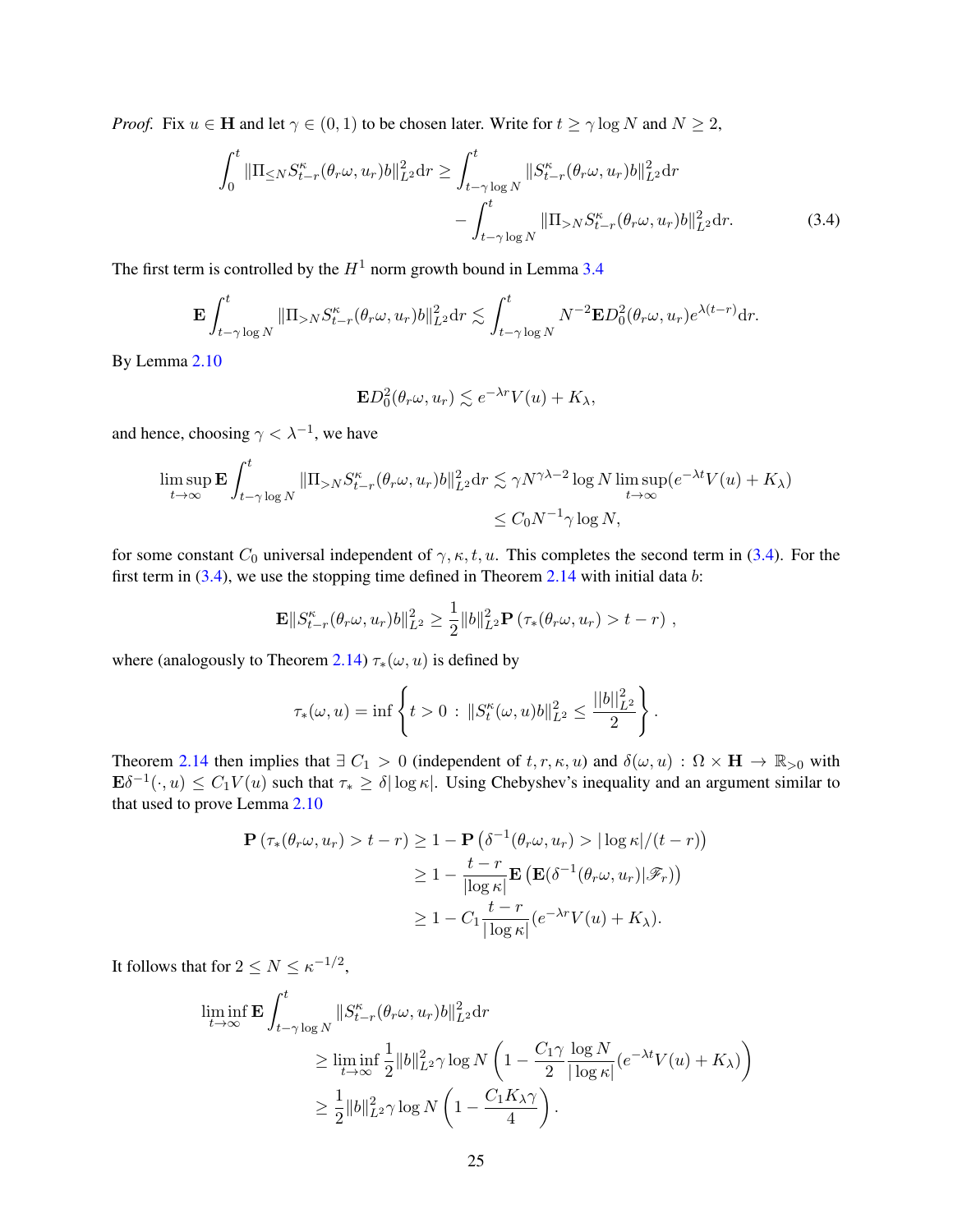Therefore, for  $K_{\lambda}C_1\gamma < 1/8$  and  $N > N_0 := 8C_0$ .

$$
\liminf_{t \to \infty} \mathbf{E} \int_0^t \|\Pi_{\leq N} S_{t-r}^{\kappa}(\theta_r \omega, u_r) b\|_{L^2}^2 dr \gtrsim (1 - \frac{\gamma}{4} C_1 K_\lambda - 2C_0 N^{-1}) \log N
$$
  

$$
\gtrsim \log N.
$$

*Proof of Lemma* [3.3:](#page-23-2) By Jensen's inequality,  $\mathbf{E}_{\mu^{\kappa}} ||\Pi_{\leq N} g||_{L^2}^{2p} \geq (\mathbf{E}_{\mu^{\kappa}} ||\Pi_{\leq N} g||_{L^2}^2)^p$  for  $p \geq 1$ , and so in the following argument it suffices to consider the  $p = 1$  case. For arbitrary initial data  $g \in L^2$ , we have by [\(3.2\)](#page-22-4) that

$$
\mathbf{E} \left|\left|\Pi_{\leq N} g_t\right|\right|_{L^2}^2 \geq \mathbf{E} \int_0^t \left|\left|\Pi_{\leq N} S_{t-r}^\kappa(\theta_r \omega, u_r) b\right|\right|_{L^2}^2 \mathrm{d} r\,,
$$

hence  $\liminf_{t\to\infty}$   $\mathbf{E} \left|\left|\prod_{\leq N} g_t\right|\right|_{L^2}^2 \gtrsim \log N$  by Lemma [3.5](#page-23-3) for  $N_0 < N < \kappa^{-1/2}$ . By the Birkhoff ergodic theorem (as in Lemma [3.1](#page-22-1) above),

$$
\mathbf{E}_{\mu^{\kappa}}\left|\left|\Pi_{\leq N} g_t\right|\right|_{L^2}^2 = \lim_{T \to \infty} \frac{1}{T} \int_0^T \mathbf{E} \left|\left|\Pi_{\leq N} g_t\right|\right|_{L^2}^2 \mathrm{d}t \gtrsim \log N \,.
$$

This completes the proof of Lemma [3.3.](#page-23-2)

#### <span id="page-25-0"></span>3.3 Upper bound in the dissipative range

First, we derive the upper bound on the  $L^2$  norm stated in [\(1.7\)](#page-8-6). If we were not also interested in higher moments we could use the following simple observation using the  $L^2$  balance [\(1.4\)](#page-7-5) and the upper bound in Batchelor's law [\(3.3\)](#page-22-5)

$$
\mathbf{E}_{\mu^{\kappa}}||g||_{L^{2}}^{2} \lesssim \mathbf{E}_{\mu^{\kappa}}||\Pi_{\leq \kappa^{-1/2}}g||_{L^{2}}^{2} + \kappa \mathbf{E}_{\mu^{\kappa}}||\Pi_{>\kappa^{-1/2}}\nabla g||_{L^{2}}^{2} \lesssim 1 + |\log \kappa|.
$$

The following argument provides also estimates on moments  $p > 2$ .

<span id="page-25-1"></span>**Lemma 3.6.** *Under the conditions of Theorem [1.3,](#page-8-0) there holds for all*  $p \in [1, \infty)$ *, for all*  $\kappa \in (0, \kappa_0]$ 

$$
\left(\mathbf{E}_{\mu^{\kappa}}\left|\left|\Pi_{\leq N}g\right|\right|^{2p}_{L^2}\right)^{1/p}\lesssim_p\left|\log\kappa\right|.
$$

*Proof.* The proof proceeds similar to Lemma [3.3](#page-23-2) with the enhanced dissipation estimate (Theorem [2.13\)](#page-20-1) in place of the uniform mixing estimate (Theorem [2.12\)](#page-20-0). As in Lemma [3.3,](#page-23-2) by Burkholder-Davis-Gundy and Minkowski's inequality,

$$
\left(\mathbf{E}||g_t||_{L^2}^{2p}\right)^{1/p} \lesssim \left(\mathbf{E}||S_t^{\kappa}(\omega,u)g||_{L^2}^{2p}\right)^{1/p} + \int_0^t \left(\mathbf{E}||S_{t,\tau}^{\kappa}(\omega,u)g||_{L^2}^{2p}\right)^{1/p} d\tau.
$$

By Theorem [2.13,](#page-20-1)  $\exists \lambda > 0$  and  $D'_\kappa(\omega, u)$  with V-bounded 2p-th moments we have for any  $(u, g) \in \mathbf{H} \times L^2$ ,

$$
\left(\mathbf{E}||g_t||_{L^2}^{2p}\right)^{1/p} \lesssim \left(\mathbf{E}||S_t^{\kappa}(\omega, u)g||_{L^2}^{2p}\right)^{1/p} + \int_0^t \left(\mathbf{E}||S_{t,\tau}^{\kappa}(\omega, u)b||_{L^2}^{2p}\right)^{1/p} d\tau
$$
  

$$
\lesssim \left(\mathbf{E}(D_{\kappa}'(\omega, u))^{2p}\right)^{1/p} \kappa^{-1} e^{-\lambda t} ||g||_{L^2}^2
$$
  

$$
+ \int_0^t \left(\mathbf{E}(D_{\kappa}'(\theta_{\tau}\omega, u_{\tau}))^{2p}\right)^{1/p} \min(1, \kappa^{-1} e^{-\lambda(t-\tau)}) d\tau.
$$

 $\Box$ 

 $\Box$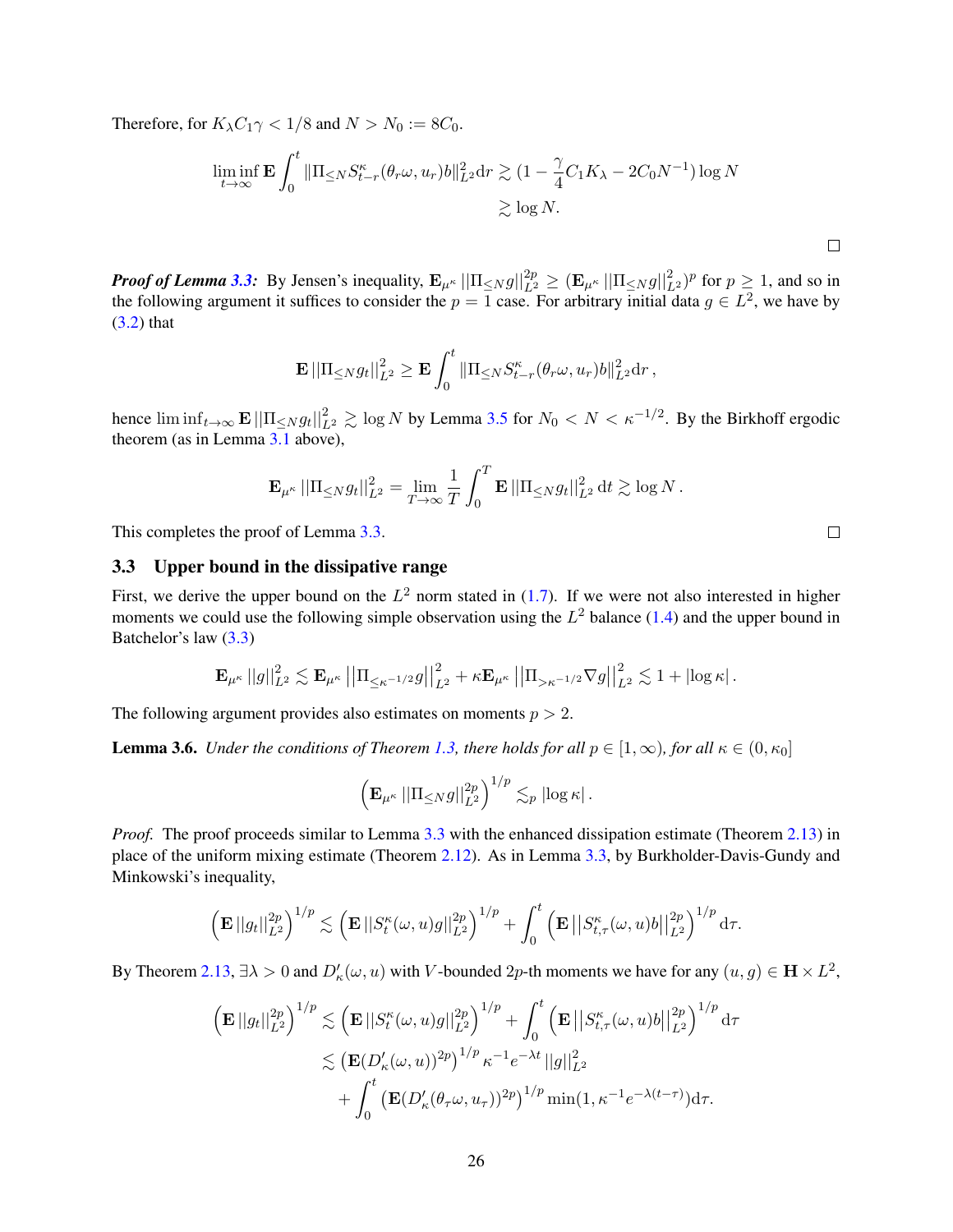By Lemma [2.10,](#page-19-4) we therefore have

$$
\left(\mathbf{E}||g_t||_{L^2}^{2p}\right)^{1/p} \lesssim_p V(u)\kappa^{-1}e^{-\lambda t}||g||_{L^2}^2 + \int_0^t (e^{-\lambda \tau}V(u) + 1)\min(1, \kappa^{-1}e^{-\lambda(t-\tau)})d\tau
$$
  

$$
\lesssim_p V(u)\kappa^{-1}e^{-\lambda t}(1+||g||_{L^2}^2) + |\log \kappa|.
$$

Hence for all  $(u, g) \in \mathbf{H} \times L^2$ ,

$$
\limsup_{t\to\infty} \mathbf{E} ||g_t||_{L^2}^{2p} \lesssim |\log \kappa|.
$$

Finally, by the Birkhoff ergodic theorem, for  $\mu^k$  a.e.  $(u, g) \in \mathbf{H} \times L^2$ 

$$
\mathbf{E}_{\mu^{\kappa}}\, ||g||_{L^2}^{2p} = \lim_{T \to \infty} \frac{1}{T} \int_0^T \mathbf{E}_{(u,g)}\, ||g_t||_{L^2}^{2p} \, \mathrm{d}t \lesssim |\log \kappa|^p \, .
$$

 $\Box$ 

Finally we turn to the proof of  $(1.7)$  for  $q > 0$ , which is a relatively straightforward consequence of parabolic regularity and the  $L^2$  a priori estimate in Lemma [3.6.](#page-25-1) First we prove the following quantitative H<sup>s</sup> regularization estimate. Below we use the Fourier multiplier notation: for  $m : \mathbb{C}^d \to \mathbb{R}$  measurable, we define the operator

$$
m(\nabla)f = \left(m(ik)\hat{f}(k)\right)^{\vee}.
$$

<span id="page-26-0"></span>**Lemma 3.7.** For all initial data  $(u, g) \in H \times L^2$ , for all  $\gamma \in (0, \alpha - d - 1)$ ,  $\exists \beta \geq 0$ , such that  $\forall p \in [1, \infty)$ *and*  $\forall \eta > 0$  *there holds for*  $V = V_{\beta,\eta}$ 

$$
\mathbf{E} \left\| \left(1 + \sqrt{\kappa} \left\langle \nabla \right\rangle \right)^{\gamma} S_{1}^{\kappa}(\omega, u) g \right\|_{L^{2}}^{p} \lesssim_{p, \gamma} V^{p}(u) \left\| g \right\|_{L^{2}}^{p}.
$$

*Proof.* We first deduce a pathwise a priori estimate assuming g is sufficiently smooth. To this end, by Plancherel's identity we have for  $t \in [0, 1]$ ,

$$
\frac{1}{2} \frac{d}{dt} \left\| \left( 1 + \sqrt{\kappa} \langle \nabla \rangle \right)^{\gamma t} g_t^{\kappa} \right\|_{L^2}^2 = \sum_{k \in \mathbb{Z}_*^d} \left( \gamma \log \left( 1 + \sqrt{\kappa} \langle k \rangle \right) - \kappa |k|^2 \right) \left( 1 + \sqrt{\kappa} \langle k \rangle \right)^{2\gamma t} |\hat{g}_t^{\kappa}(k)|^2
$$

$$
+ \left\langle \left( 1 + \sqrt{\kappa} \langle \nabla \rangle \right)^{\gamma t} g_t^{\kappa}, \left( 1 + \sqrt{\kappa} \langle \nabla \rangle \right)^{\gamma t} \nabla \cdot \left( u_t g_t^{\kappa} \right) \right\rangle_{L^2}
$$

$$
=: \mathcal{I}_1 + \mathcal{I}_2.
$$

For  $\mathcal{I}_1$ , by  $\gamma \log(1+x) \leq x^2 + C(\gamma)$ ,

$$
\mathcal{I}_1 \lesssim_{\gamma} \left\| \left(1 + \sqrt{\kappa} \left\langle \nabla \right\rangle \right)^{\gamma t} g_t^{\kappa} \right\|^2.
$$

By incompressibility and Plancherel's identity

$$
\mathcal{I}_2 = \left\langle \left(1 + \sqrt{\kappa} \langle \nabla \rangle \right)^{\gamma t} g_t^{\kappa}, \left(1 + \sqrt{\kappa} \langle \nabla \rangle \right)^{\gamma t} \nabla \cdot (u_t g_t^{\kappa}) - \nabla \cdot (u_t \left(1 + \sqrt{\kappa} \langle \nabla \rangle \right)^{\gamma t} g_t^{\kappa}) \right\rangle_{L^2}
$$
\n
$$
= \sum_{k,\ell \in \mathbb{Z}_*^d} \left(1 + \sqrt{\kappa} \langle k \rangle \right)^{\gamma t} \overline{\hat{g}_t^{\kappa}}(k) \left( \left(1 + \sqrt{\kappa} \langle k \rangle \right)^{\gamma t} - \left(1 + \sqrt{\kappa} \langle k - \ell \rangle \right)^{\gamma t} \right) ik \cdot \hat{u}_t(\ell) \hat{g}_t^{\kappa}(k - \ell)
$$
\n
$$
= \sum_{k,\ell \in \mathbb{Z}_*^d} \left( \mathbf{1}_{|k-\ell| \ge \frac{1}{2}|\ell|} + \mathbf{1}_{|k-\ell| \le \frac{1}{2}|\ell|} \right) \left(1 + \sqrt{\kappa} \langle k \rangle \right)^{\gamma t} \overline{\hat{g}_t^{\kappa}}(k)
$$
\n
$$
\times \left( \left(1 + \sqrt{\kappa} \langle k \rangle \right)^{\gamma t} - \left(1 + \sqrt{\kappa} \langle \ell \rangle \right)^{\gamma t} \right) ik \cdot \hat{u}_t(k - \ell) \hat{g}_t^{\kappa}(\ell)
$$
\n
$$
= \mathcal{I}_{2;HL} + \mathcal{I}_{2;LH}.
$$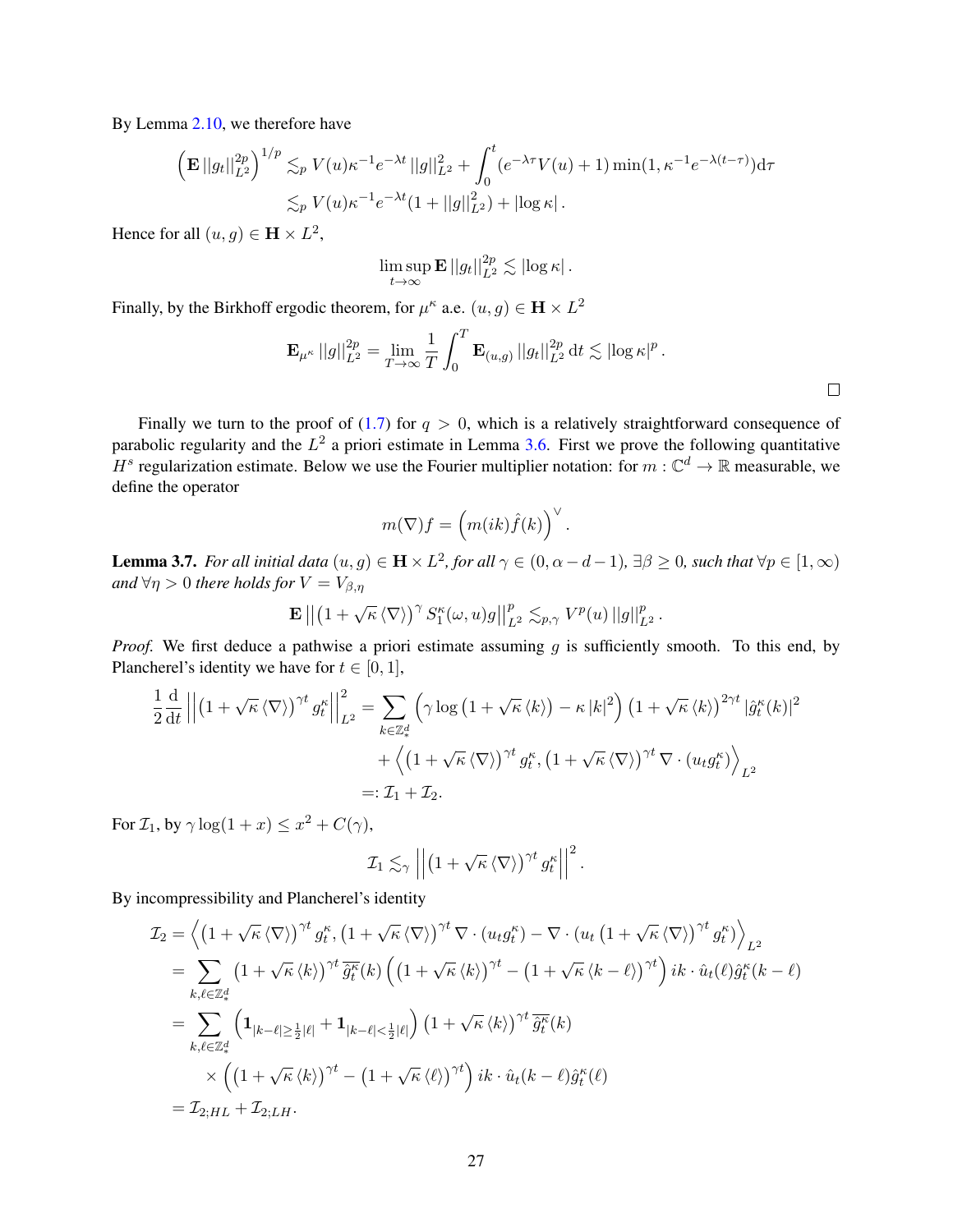On the support of the  $\mathcal{I}_{2;HL}$  (here HL stands for "high-low"), we use that  $|k| + |\ell| \lesssim |k - \ell|$ , together with Cauchy-Schwarz, Young's inequality,  $H^r \hookrightarrow L^1$  for  $r > \frac{d}{2}$ , to deduce that for any  $r \in (\frac{d}{2} + 1, 3)$ ,

$$
\left|\mathcal{I}_{2;HL}\right| \lesssim \left|\left|\left(1+\sqrt{\kappa} \left\langle \nabla \right\rangle\right)^{\gamma t} g_t^{\kappa}\right|\right|_{L^2} \left|\left|g_t^{\kappa}\right|\right|_{L^2} \left|\left|\left(1+\sqrt{\kappa} \left\langle \nabla \right\rangle\right)^{\gamma t} u_t\right|\right|_{H^r}.
$$

On the support of the  $\mathcal{I}_{2:LH}$ , we use the mean value theorem and  $|k| \lesssim |\ell|$  to deduce

$$
\left(1+\sqrt{\kappa} \left\langle k\right\rangle\right)^{\gamma t}-\left(1+\sqrt{\kappa} \left\langle k-\ell\right\rangle\right)^{\gamma t}\lesssim \sqrt{\kappa}\gamma t\left(1+\sqrt{\kappa} \left\langle k-\ell\right\rangle\right)^{\gamma t-1}|\ell|.
$$

Therefore, by Cauchy-Schwarz, Young's inequality, and  $H^r \hookrightarrow L^1$  for  $r > \frac{d}{2}$ , for any  $r \in (\frac{d}{2} + 1, 3)$  we have

$$
\left|\mathcal{I}_{2;LH}\right| \lesssim \left|\left|u_t\right|\right|_{H^r} \left|\left|\left(1+\sqrt{\kappa} \left\langle \nabla \right\rangle\right)^{\gamma t} g_t^{\kappa}\right|\right|_{L^2}^2.
$$

By Grönwall's inequality, there is some  $C > 0$  (independent of g,  $\kappa$ , u, t) such that the following holds,

$$
\left\| \left(1 + \sqrt{\kappa} \langle \nabla \rangle \right)^{\gamma t} g_t^{\kappa} \right\|_{L^2}^2 \le \exp\left( Ct + \int_0^t \|u_\tau\|_{H^r} d\tau \right) \|g\|_{L^2}^2 + \exp\left( Ct + \int_0^t \|u_\tau\|_{H^r} d\tau \right) \int_0^t \left\| \left(1 + \sqrt{\kappa} \langle \nabla \rangle \right)^{\gamma \tau} u_\tau \right\|_{H^r}^2 \|g_\tau\|_{L^2}^2 d\tau.
$$

Taking expectations and applying Lemma [2.6](#page-18-2) completes the a priori estimate [\(3.7\)](#page-26-0). For an arbitrary  $g \in L^2$ , the desired result follows by density.  $\Box$ 

Lemma 3.8. *Under the assumptions of Theorem [1.3,](#page-8-0)* [\(1.7\)](#page-8-6) *holds.*

*Proof.* By standard moment estimates (see e.g. [\[75\]](#page-41-25)),  $\mathbf{E}_{\mu^{\kappa}} ||g||_{H^s}^{2p} < \infty$  for  $s \in [0, \sigma - \frac{3d}{2} - 1)$  and  $p < \infty$ . By stationarity,

$$
\mathbf{E}_{\mu^{\kappa}}\|g\|_{H^{s}}^{2p} = \int \mathbf{E}_{(u,g)}\|g_{1}^{\kappa}\|_{H^{s}}^{2p} d\mu^{\kappa}(u,g)
$$
  

$$
\lesssim_{p} \int \mathbf{E}\|S_{1}^{\kappa}(\omega,u)g\|_{H^{s}}^{2p} d\mu^{\kappa}(u,g) + \int \mathbf{E}\left\|\int_{0}^{1} S_{1-\tau}^{\kappa}(\theta_{\tau}\omega,u_{\tau})b d\beta_{\tau}\right\|_{H^{s}}^{2p} d\mu^{\kappa}(u,g).
$$

By Lemma [3.7,](#page-26-0)  $\exists \beta \ge 0$  such that for  $\forall \eta > 0$ ,  $V = V_{\beta,\eta}$ , and all  $(u, g) \in \mathbf{H} \times L^2$ ,

$$
\mathbf{E} \left\|S_1^{\kappa}(\omega, u)g\right\|_{H^s}^{2p} \lesssim \kappa^{-sp}V^p(u) \left\|g\right\|_{L^2}^{2p}.
$$

Because  $b \in C^{\infty}$ , it follows from Burkholder-Davis-Gundy, Minkowski's inequality, and classical  $H^s$ estimates for the transport equation (together with Lemma [2.10\)](#page-19-4) that  $\exists \beta \geq 0$  such that  $\forall \eta > 0$ , there holds for suitable  $V = V_{\beta,\eta}$ ,

$$
\mathbf{E}\left\Vert \int_{0}^{1} S_{1-\tau}^{\kappa}(\theta_{\tau}\omega, u_{\tau}) b \,d\beta_{\tau} \right\Vert_{H^{s}}^{2p} \lesssim \int_{0}^{1} \mathbf{E}\left\Vert S_{1-\tau}^{\kappa}(\theta_{\tau}\omega, u_{\tau}) b \right\Vert_{H^{s}}^{2p} d\tau \lesssim V^{p}(u).
$$

Therefore by Lemmas  $3.6, 3.7$  $3.6, 3.7$ , and Hölder's inequality,

$$
\mathbf{E}_{\mu^{\kappa}}\|g\|_{H^s}^{2p} \lesssim \mathbf{E}_{\mu^{\kappa}}\left[V^p(u)\left(1+\kappa^{-sp}\left|\left|g\right|\right|_{L^2}^{2p}\right)\right] \lesssim_p \kappa^{-sp}\left|\log \kappa\right|^p.
$$

<span id="page-27-0"></span>This completes the proof of  $(1.7)$ .

 $\Box$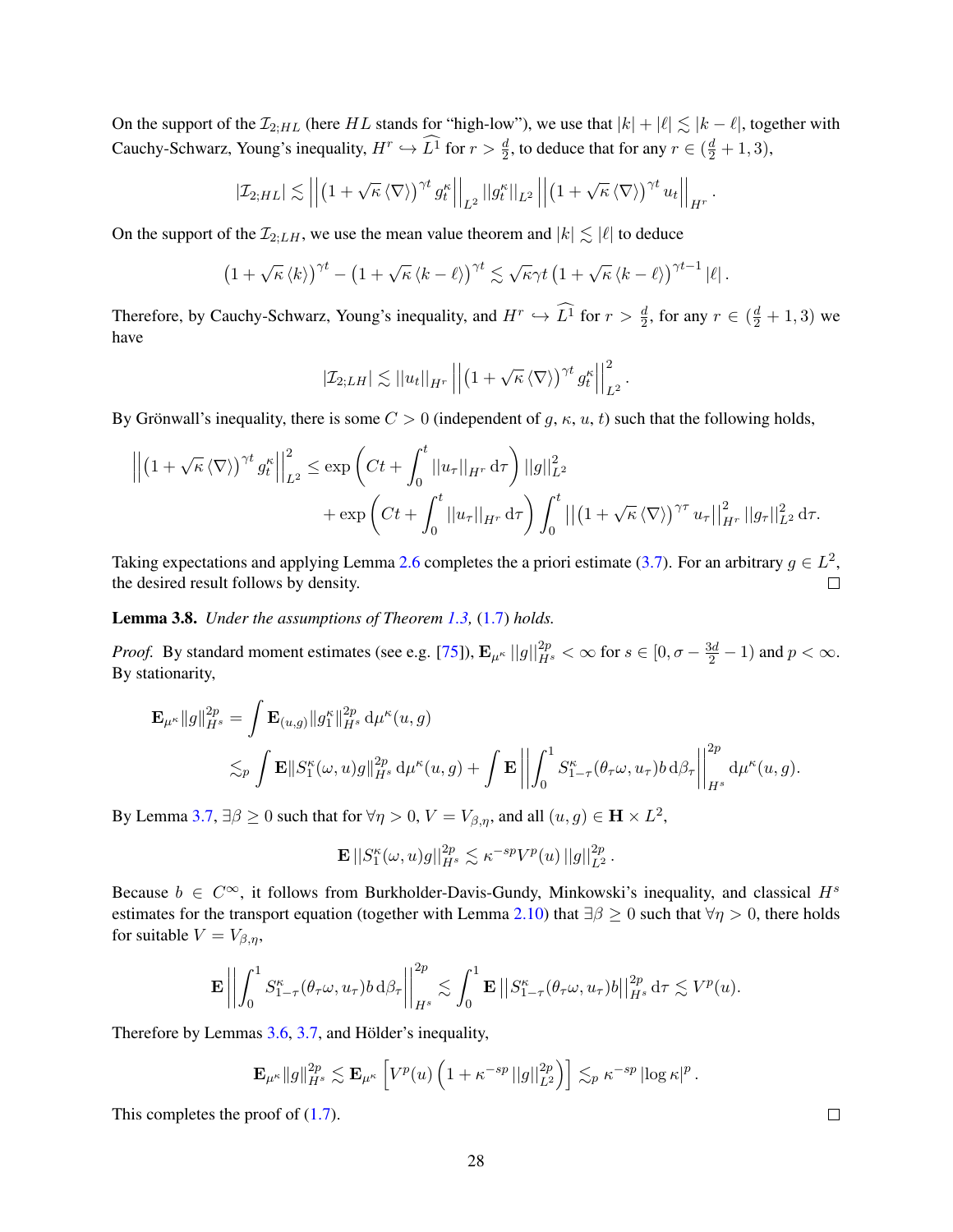### 4 Vanishing diffusivity limit

This section is devoted to the proof of Theorem [1.12](#page-11-5) describing weak limits of the stationary measures  $\mu^k$ for the passive scalar process  $(u_t, g_t^k)$ . In Section [4.1](#page-28-0) we show that such weak limits exist in the weak topology of of measures on  $\mathbf{H} \times H^{-s}$  and satisfy Batchelor's Law [\(1.13\)](#page-11-3) over an infinite inertial range.

Once these are established, it remains to show that  $\mu^0$  is a stationary measure for the passive scalar process  $(u_t, g_t^0)$ . As we check in Section [4.2,](#page-28-1) the latter can be extended to a Markov process defined by a random dynamical system on  $H \times H^{-1}$ , the trajectories of which are weak solutions to the passive scalar advection equation at  $\kappa = 0$ . However, to check that weak limits  $\mu^0$  are stationary is a non-trivial task due to poor continuity properties of  $(u_t, g_t^0)$  in  $H^{-1}$  with respect perturbations of the initial data  $u \in H$ for the velocity field  $(u_t)$ , and so stationarity of  $\mu^0$  requires careful justification– see Section [4.3](#page-29-0) for more discussion. The proof is completed in Section [4.4.](#page-31-0)

Finally we complete this section with a proof of the  $L^2$  non-vanishing flux relation [\(1.14\)](#page-11-1).

## <span id="page-28-0"></span>**4.1** Existence of weak limits of  $\{\mu^{\kappa}\}\$

Corollary [1.5](#page-8-7) of Batchelor's law in Theorem [1.12](#page-11-5) is that for each  $s \in (0,1]$  we have the uniform in  $\kappa$ estimate

<span id="page-28-2"></span>
$$
\sup_{\kappa>0} \mathbf{E}_{\mu^{\kappa}} \|g\|_{H^{-s}}^{2p} \lesssim_{s,p} 1.
$$
 (4.1)

Since  $H^{-s/2}$  is compactly embedded in  $H^{-s}$  for all  $s > 0$ , we can use this to show tightness of  $\{\mu^{\kappa}\}\,$ , which permits us to take weak limits by Prokhorov's theorem. Precisely, we have the following.

**Lemma 4.1.** *There exists a sequence*  $\{\kappa_n\}$ ,  $\kappa_n \to 0$  *as*  $n \to \infty$  *and a measure*  $\mu^0$  *on*  $\mathbf{H} \times L^2$  *such that for each*  $s \in (0,1]$ , the following holds:  $\mu^{\kappa} \to \mu^0$  weakly as a measure on  $\mathbf{H} \times H^{-s}$ , i.e., for each  $\phi \in C_b(\mathbf{H} \times H^{-s})$  we have

$$
\int \phi \, \mathrm{d}\mu^{\kappa_n} \to \int \phi \, \mathrm{d}\mu^0 \, .
$$

*Proof.* Fix  $s, \epsilon > 0$  and define

$$
K = \{ h \in H^{-s} : ||h||_{H^{-s/2}}^2 \le \epsilon^{-2} \mathbf{E}_{\mu^{\kappa}} ||g||_{H^{-s/2}}^2 \}.
$$

In light of the compact embedding  $H^{-s/2} \hookrightarrow H^{-s}$ , K is a compact subset of  $H^{-s}$ ; by [\(4.1\)](#page-28-2) and Chebyshev's inequality, we have

$$
\sup_{\kappa\in(0,\kappa_0]}\mu^\kappa(\mathbf{H}\times (H^{-s}\backslash K))\leq \epsilon\,.
$$

It follows by Prokhorov's theorem that  $(\mu^{\kappa})_{\kappa>0}$  has a subsequence that converges weakly as a measure on  $H \times H^{-s}$ . Choosing  $s = s_j = 2^{-j}$  we can extract a diagonal subsequence  $\kappa_n$  and a limit measure  $\mu^0$ such that  $\mu^{\kappa_n} \to \mu^0$  weakly as a measure on  $\mathbf{H} \times H^{-s_j}$  for every  $j > 0$ , hence on  $\mathbf{H} \times H^{-s}$  for every  $s \in (0, 1].$  $\Box$ 

It is now straightforward to verify the infinite-inertial range version of Batchelor's law as in [\(1.13\)](#page-11-3). With  $\mu^0 = \lim_n \mu^{\kappa_n}$  fixed as above, observe that  $g \mapsto ||\Pi_{\leq N} g||_{L^2}$  varies continuously in  $H^{-s}$  and by a straight forward truncation argument along with the fact that

$$
\sup_{\kappa\in[0,1]}\mathbf{E}_{\mu^{\kappa}}\|\Pi_{\leq N}g\|_{L^2}^{2p}<\infty
$$

to conclude that

$$
\mathbf{E}_{\mu^0} \|\Pi_{\leq N} g\|_{L^2}^{2p} = \lim_{n \to \infty} \mathbf{E}_{\mu^{\kappa_n}} \|\Pi_{\leq N} g\|_{L^2}^{2p} \approx_p (\log N)^p,
$$

<span id="page-28-1"></span>for all  $N \ge N_0$ , using the fact that the inertial range  $N_0 \le N \lesssim \kappa^{-1/2}$  grows to all of  $\{N \ge N_0\}$  as  $\kappa \to 0$ .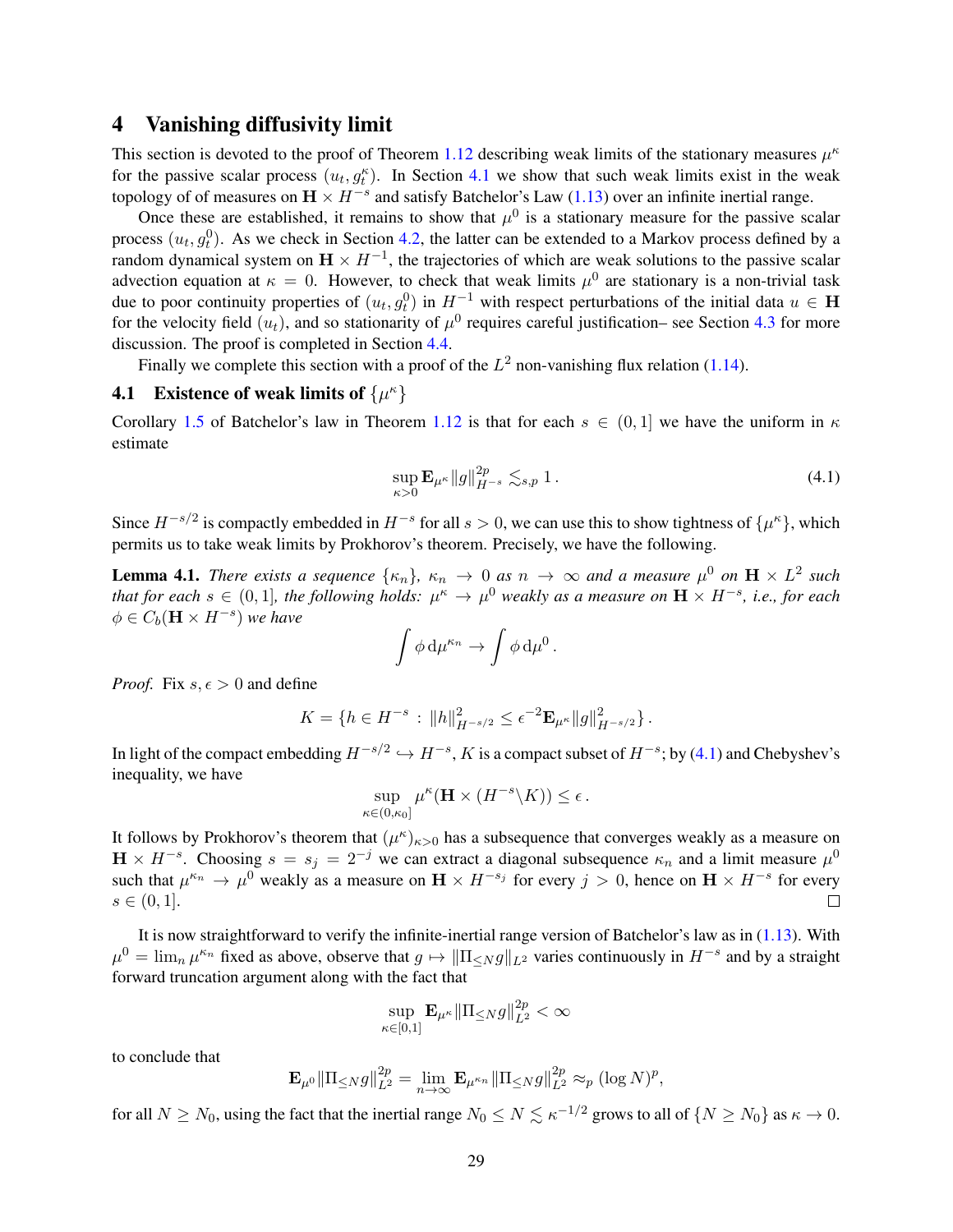## **4.2** The scalar process  $(u_t, g_t^0)$  at  $\kappa = 0$

In this section we study the properties of the passive scalar process  $(u_t, g_t^0)$  which solves the advection equation

<span id="page-29-1"></span>
$$
\partial_t g_t^0 + u_t \cdot \nabla g_t^0 = b \dot{\beta}_t,\tag{4.2}
$$

in the absence of any diffusion term. Since the limiting measure  $\mu^0$  assigns full measure to  $H^{-1}$ , it is natural to consider  $t \mapsto g_t^0$  as a process in the negative Sobolev space  $H^{-1}$ , for which it will be necessary to show that weak solutions to [\(4.2\)](#page-29-1) are well-posed for  $H^{-1}$  initial data.

To formulate this, recall that the solution operator  $S_t^0(\omega, u) : L^2 \to L^2$ , defined by

<span id="page-29-2"></span>
$$
S_t^0(\omega, u)g = g \circ (\phi_{\omega, u}^t)^{-1}
$$

solves [\(4.2\)](#page-29-1) in the absence of the noise term  $b\dot{\beta}_t$ , where  $\phi_{\omega,u}^t : \mathbb{T}^d \to \mathbb{T}^d$  is the Lagrangian flow associated to  $(u_t)$ . By incompressibility, for  $f \in H^1, g \in L^2$  we have

$$
\int fS_t^0(\omega, u)g \,dx = \int (f \circ \phi_{\omega, u}^t)g \,dx. \tag{4.3}
$$

<span id="page-29-4"></span>Lemma 4.2. *The following holds*

- (a) For each  $t > 0$  operator  $S_t^0(\omega, u)$  defined by [\(4.2\)](#page-29-1) admits a unique extension to a bounded linear *operator on*  $H^{-1}$  *satisfying* [\(4.3\)](#page-29-2) *for all*  $g \in L^2$ ,  $f \in H^{-1}$  *and for all*  $g \in H^{-1}$ ,  $t \mapsto S_t(\omega, u)g$  *is strongly continuous in* H−<sup>1</sup> *.*
- *(b)* For initial data  $g ∈ H^{-1}$  the unique weak solution  $g_t^0$  to equation [\(4.2\)](#page-29-1) is is given by

$$
g_t^0 = S_t^0(\omega, u)g + \int_0^t S_{t-s}^0(\theta_s \omega, u_s) b \,d\beta_s.
$$

*Proof.* Part (b) follows from (a), which in turn follows from a density argument and the following estimate for  $g \in L^2$ 

<span id="page-29-3"></span>
$$
||S_t^0(\omega, u)g||_{H^{-1}} \le \bar{D}(\omega, u)e^{ct}||g||_{H^{-1}},
$$
\n(4.4)

where  $c > 0$  and for each  $p \in [1, \infty)$  we can take  $\overline{D}(\omega, u) : \Omega \times H \to \mathbb{R}_{\geq 1}$  to have V-bounded p-th moment. To see this, fix  $f \in H^1, g \in L^2$ , and observe that by Grönwall's inequality and Lemma [2.11](#page-19-5)

$$
\begin{aligned} |\nabla (f \circ \phi_t^{\omega, u})(x)| &\leq \exp\left(\int_0^t \|\nabla u_s\|_{L^\infty} \mathrm{d}s\right) |\nabla f(\phi_{\omega, u}^t(x))| \\ &\leq D_0(\omega, u) e^{ct} |\nabla f(\phi_{\omega, u}^t(x))|, \end{aligned}
$$

where  $c > 0$  and  $D_0(\omega, u)$  has V-bounded p-th moment. Using incompressibility of  $\phi_{\omega, u}^t$ , we obtain

$$
||f\circ \phi_{\omega,u}^t||_{H^1}\leq D_0(\omega,u)e^{ct}||f||_{H^1},
$$

hence

$$
\left| \int S_t^0(\omega, u) g f \mathrm{d} x \right| = \left| \int g(f \circ \phi_{\omega, u}^t) \mathrm{d} x \right| \leq \|g\|_{H^{-1}} \|f \circ \phi_{\omega, u}^t\|_{H^1} \leq D_0(\omega, u) e^{ct} \|g\|_{H^{-1}} \|f\|_{H^1}.
$$

<span id="page-29-0"></span>We conclude  $||S_t^0(\omega, u)g||_{H^{-1}} \le D_0(\omega, u)e^{ct}||g||_{H^{-1}}$ , as desired. Strong continuity of  $t \mapsto S_t^0$  follows by density of  $C^{\infty}(\mathbb{T}^d)$  in  $H^{-1}$ .  $\Box$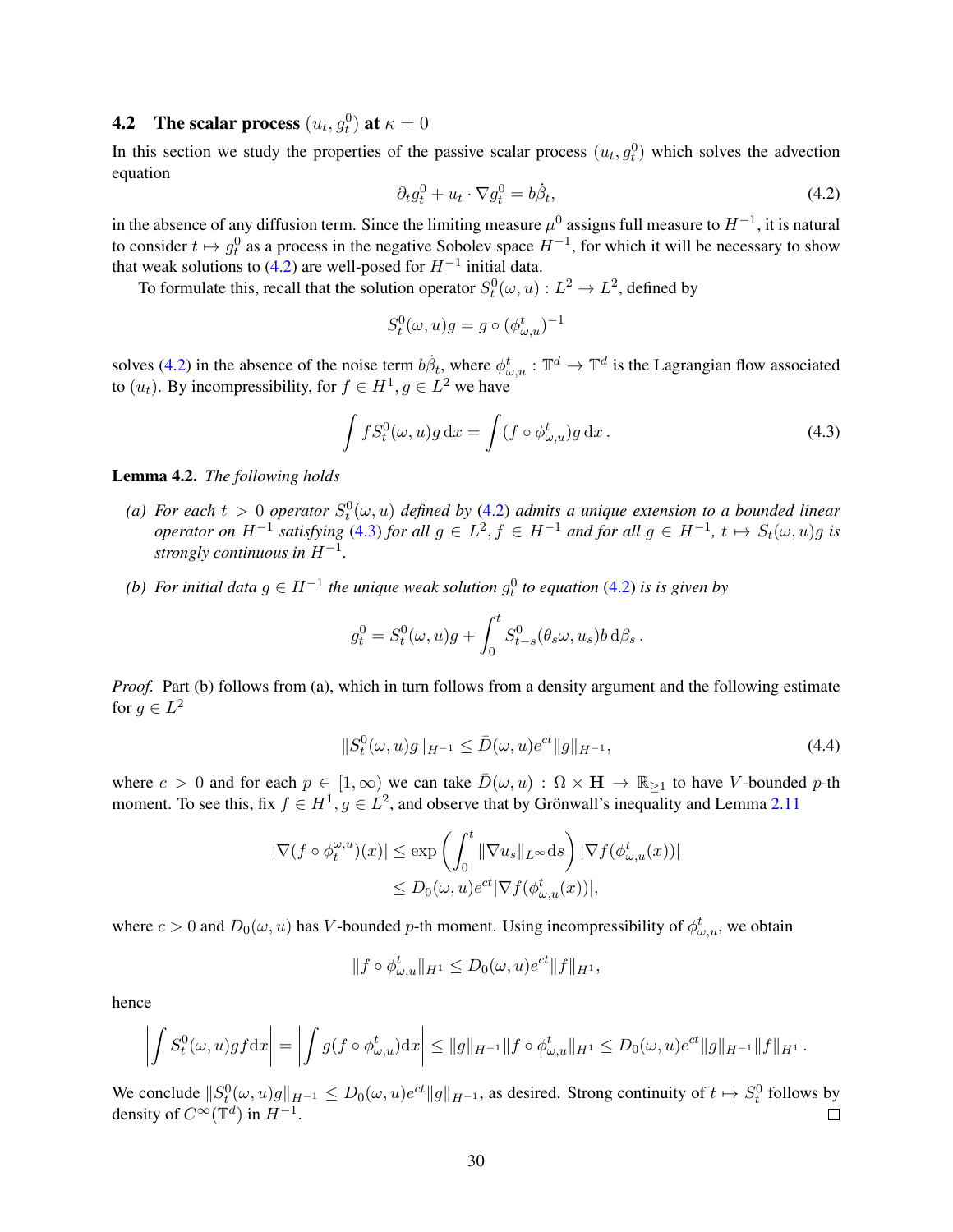## **4.3** Stationarity of  $\mu^0$ : restricted Feller property of  $(u_t, g_t^0)$

With the evolution  $t \mapsto g_t^0$  defined, let  $P_t^0$  denote its corresponding Markov semigroup:

$$
P_t^0 \phi(u, g) := \mathbf{E}_{(u,g)} \phi(u_t, g_t^0)
$$

for each bounded measurable  $\phi:\mathbf H\times H^{-1}\to\mathbb R.$  We seek to show that if  $\mu^0$  is a weak limit of  $\mu^{\kappa_n},\kappa_n\to 0,$ then  $\mu^0$  is stationary for  $(u_t, g_t^0)$ ; equivalently it suffices to show that for all globally Lipschitz, bounded  $\phi : \mathbf{H} \times H^{-1} \to \mathbb{R}$ , we have

<span id="page-30-0"></span>
$$
\int P_1^0 \phi \, \mathrm{d}\mu^0 = \int \phi \, \mathrm{d}\mu^0 \, .
$$

By the weak convergence  $\mu^{\kappa_n} \to \mu^0$  and stationarity of  $\mu^{\kappa_n}$ , it suffices to show that

$$
\lim_{n\to\infty}\int P_1^{\kappa_n}\phi\,\mathrm{d}\mu^{\kappa_n}=\int P_1^0\phi\,\mathrm{d}\mu^0,
$$

where  $P_t^{\kappa}$  is the Markov semigroup on  $\mathbf{H} \times L^2$  for the process  $(u_t, g_t^{\kappa})$ . To this end the strategy is to write

$$
\left| \int P_1^{\kappa_n} \phi \, \mathrm{d}\mu^{\kappa_n} - \int P_1^0 \phi \, \mathrm{d}\mu^0 \right| \le \left| \int (P_1^{\kappa_n} \phi - P_1^0 \phi) \, \mathrm{d}\mu^{\kappa_n} \right| + \left| \int P_1^0 \phi \, (\mathrm{d}\mu^{\kappa_n} - \mathrm{d}\mu^0) \right| \tag{4.5}
$$

and show that each term vanishes as  $n \to \infty$ . The first term is relatively straightforward to bound, having to do with the nearness of  $g_t^{\kappa_n}, g_t^0$  when initiated at the same initial condition  $g \in L^2$  and subjected to the same noise sample  $b\beta_t$ . This is dealt with by Lemma [4.4](#page-31-1) below.

The second term in [\(4.5\)](#page-30-0) is more challenging. One would like to use weak convergence to justify passing the limit using weak convergence  $\mu^{\kappa_n} \to \mu^0$ , but this will not work: to the best of our knowledge, the semigroup  $P_t^0$  for  $(u_t, g_t^0)$  does not send continuous functions on  $\mathbf{H} \times H^{-1}$  to continuous functions  $H \times H^{-1}$ , namely  $P_t^0$  is not *Feller* on  $H \times H^{-1}$ . When  $\kappa > 0$  it is a straightforward consequence of parabolic regularity that the semigroup  $P_t^{\kappa}$  is Feller on  $\mathbf{H} \times L^2$ . However, when  $\kappa = 0$  this mechanism is not available and consequently  $P_t^0$  is not necessarily Feller on  $\mathbf{H} \times H^{-1}$  due to a lack of stability of the transport equation in  $H^{-1}$  under perturbations of the velocity field.

Instead, we will show the following *restricted Feller property*: namely  $P_t^0$  has the Feller property in  $H \times H^{-1}$  when restricted to initial g in a bounded subset of  $L^2$ . We state this property below for Lipschitz observables.

<span id="page-30-1"></span>**Lemma 4.3** (Restricted Feller). Let  $\phi \in \text{Lip}(\mathbf{H} \times H^{-1})$ , then for all  $u, u' \in \mathbf{H}$  and  $g, g' \in L^2$  we have

$$
|P_1^0 \phi(u,g) - P_1^0 \phi(u',g')| \lesssim \|\phi\|_{\text{Lip}} W(u,g,u',g') \left( \|u - u'\|_{\mathbf{H}} + \|g - g'\|_{H^{-1}} \right),
$$

*where*

$$
W(u, g, u', g') = (V(u) + V(u'))(1 + ||g||_{L^2})(1 + ||g'||_{L^2}),
$$

*and*  $V = V_{\beta,\eta}$  *for a sufficiently large universal*  $\beta > 0$  *and all*  $\eta > 0$ *.* 

*Proof.* To prove this it suffices to consider two cases: (i)  $u = u'$  and  $g \neq g'$  and (ii)  $u \neq u'$ ,  $g' = g$ .

Case (i) is straightforward since the difference between any two solutions  $g_t$  and  $g'_t$  to [\(4.2\)](#page-29-1) with different initial data and the same noise and same velocity field  $(u_t)$  immediately satisfy

$$
g_t - g'_t = S_t^0(\omega, u)(g - g'),
$$

hence by  $(4.4)$ ,

$$
|P_1^0 \phi(u, g) - P_1^0(u, g')| \le ||\phi||_{\text{Lip}} \mathbf{E} \bar{D}(u, \cdot)||g - g'||_{H^{-1}} \le ||\phi||_{\text{Lip}} V(u)||g - g'||_{H^{-1}}.
$$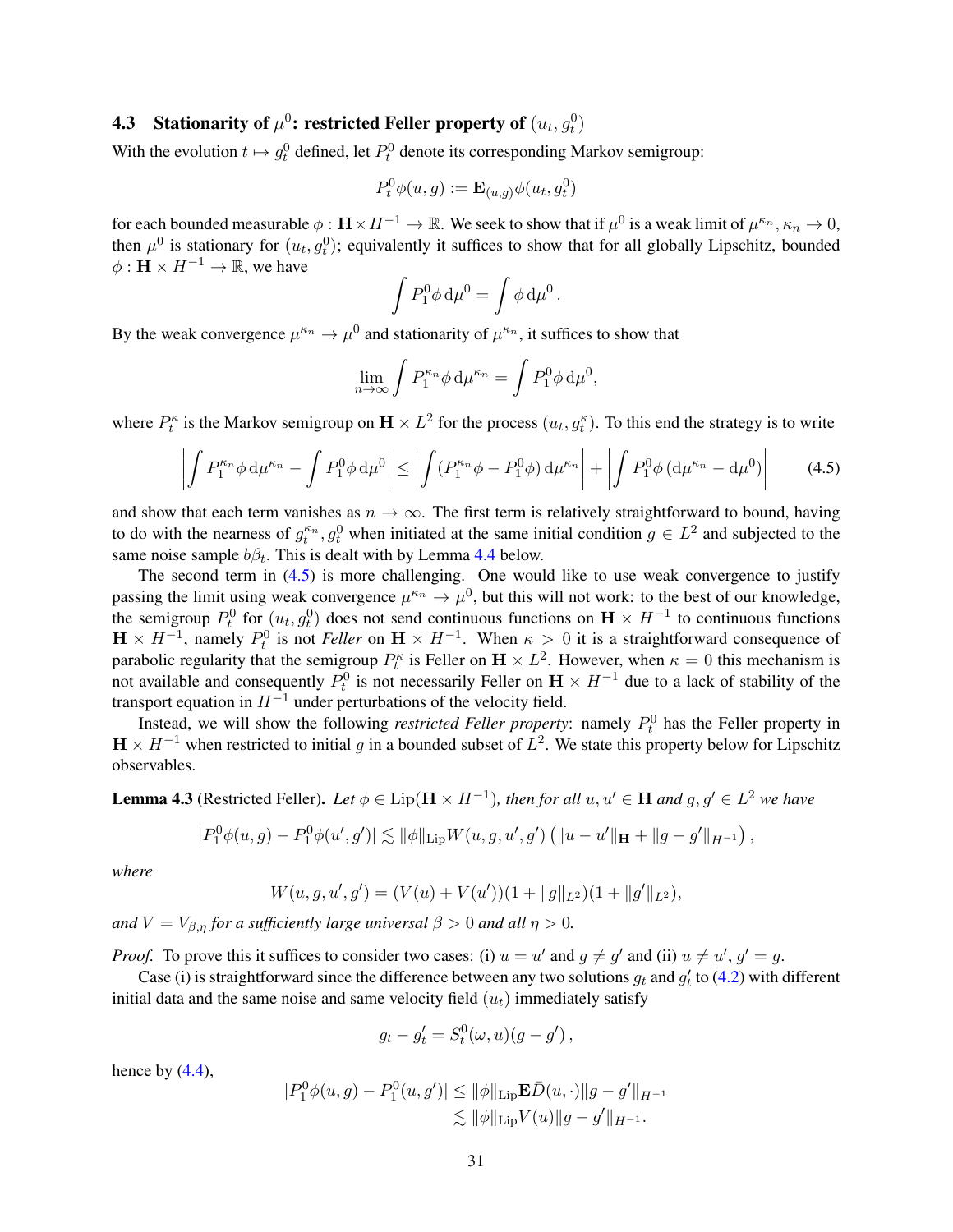For case (ii) let  $u_t$  and  $u'_t$  be two solutions to [\(1\)](#page-7-2) with initial data u and u' respectively and  $g_t$  and  $g'_t$  the solutions to [\(4.2\)](#page-29-1) with velocity fields  $(u_t)$  and  $(u'_t)$  respectively and the same initial data  $g \in H^1$ . Then the difference  $\tilde{g}_t = g_t - g'_t$  satisfies

$$
\partial_t \tilde{g}_t + u_t \cdot \nabla \tilde{g}_t + (u_t - u'_t) \cdot \nabla g'_t = 0, \quad \tilde{g}_0 = 0,
$$

and therefore can we written as

$$
\tilde{g}_t = \int_0^t S^0_{t-s}(\theta_s \omega, u_s) \left[ (u_s - u'_s) \cdot \nabla g'_s \right] ds.
$$

It follows from [\(4.4\)](#page-29-3) (choosing  $\bar{D}$  to have a V-bounded 4th moment) that for  $0 \le s < t \le 1$ 

$$
||S_{t-s}^{0}(\theta_{s}\omega,u_{s})[ (u_{s}-u'_{s})\cdot\nabla g'_{s}]||_{H^{-1}} \leq \bar{D}(\theta_{s}\omega,u_{s})||(u_{s}-u'_{s})\cdot\nabla g'_{s}||_{H^{-1}}\leq \bar{D}(\theta_{s}\omega,u_{s})||u_{s}-u'_{s}||_{W^{1,\infty}}||g'_{s}||_{L^{2}},
$$

where in the last inequality we used that if  $f \in W^{1,\infty}$  and  $h \in H^{-1}$  then  $||fh||_{H^{-1}} \leq ||f||_{W^{1,\infty}} ||h||_{H^{-1}}$ , which can be seen by duality between  $H^1$  and  $H^{-1}$ . Consequently we have

$$
\mathbf{E} \|\tilde{g}_1\|_{H^{-1}} \le \int_0^1 \mathbf{E} \left[ \bar{D}(\theta_s \omega, u_s) \|u_s - u'_s\|_{\mathbf{H}} \|g'_s\|_{L^2} \right] ds
$$

We use Hölder's inequality under the expectation E. The 4th moment  $\mathbf{E}\bar{D}(\omega, u)^4$  is bounded  $\lesssim V(u)$  by construction, while by Lemma [2.8](#page-18-4) we have  $\mathbf{E} \| u_s - u_s' \|_{\mathbf{H}}^4 \lesssim (V(u) + V(u')) \| u - u' \|_{\mathbf{H}}$ . To bound  $\mathbf{E} \| g_s' \|_{L^2}^2$ , we estimate as follows: by Itô's formula,

$$
||g'_{s}||_{L^{2}}^{2} = ||g||_{L^{2}}^{2} + 2\chi s + \int_{0}^{s} \langle g'_{r}, b \rangle_{L^{2}} d\beta_{r}.
$$

By taking **E** of both sides, the stochastic integral vanishes, hence  $\mathbf{E} ||g_s'||_{L^2}^2 = ||g||_{L^2}^2 + 2\chi s$ . Putting this together, we conclude for suitable  $V(u)$ 

$$
|P_1\phi(u,g) - P_1\phi(u',g)| \le ||\phi||_{\text{Lip}} \mathbf{E}||\tilde{g}_1||_{H^{-1}} \lesssim_p ||\phi||_{\text{Lip}} (V(u) + V(u'))(1 + ||g||_{L^2})||u - u'||_{\mathbf{H}}.
$$

## <span id="page-31-0"></span>4.4 Stationarity of  $\mu^0$ : completing the proof

It suffices to show that the right-hand side of [\(4.5\)](#page-30-0) vanishes. The first term  $\int (P_1^{\kappa_n} \phi - P_1^0 \phi) d\mu^{\kappa_n} |$  in (4.5) will be estimated using the following.

<span id="page-31-1"></span>**Lemma 4.4.** Let  $g_t^{\kappa}$  and  $g_t^0$  have the same initial data  $g \in L^2$ , the same velocity field  $(u_t)$ , and the same *source path*  $b\beta_t$ *. Then,* 

$$
\mathbf{E} \|g_1^{\kappa} - g_1^0\|_{H^{-1}} \lesssim V(u) \int_0^1 \kappa \mathbf{E} \|g_s^{\kappa}\|_{H^1} ds.
$$

*Proof.* Note that  $\tilde{g}_t^{\kappa} = g_t^{\kappa} - g_t^0$  satisfies

$$
\partial_t \tilde{g}^{\kappa}_t + u_t\cdot \nabla \tilde{g}^{\kappa}_t - \kappa \Delta g_t^{\kappa} = 0.
$$

with  $\tilde{g}_0^{\kappa} = 0$ . This implies that

$$
\tilde{g_1}^{\kappa} = \kappa \int_0^1 S_{t-s}^0(\theta_s \omega, u_s) \Delta g_s^{\kappa} ds,
$$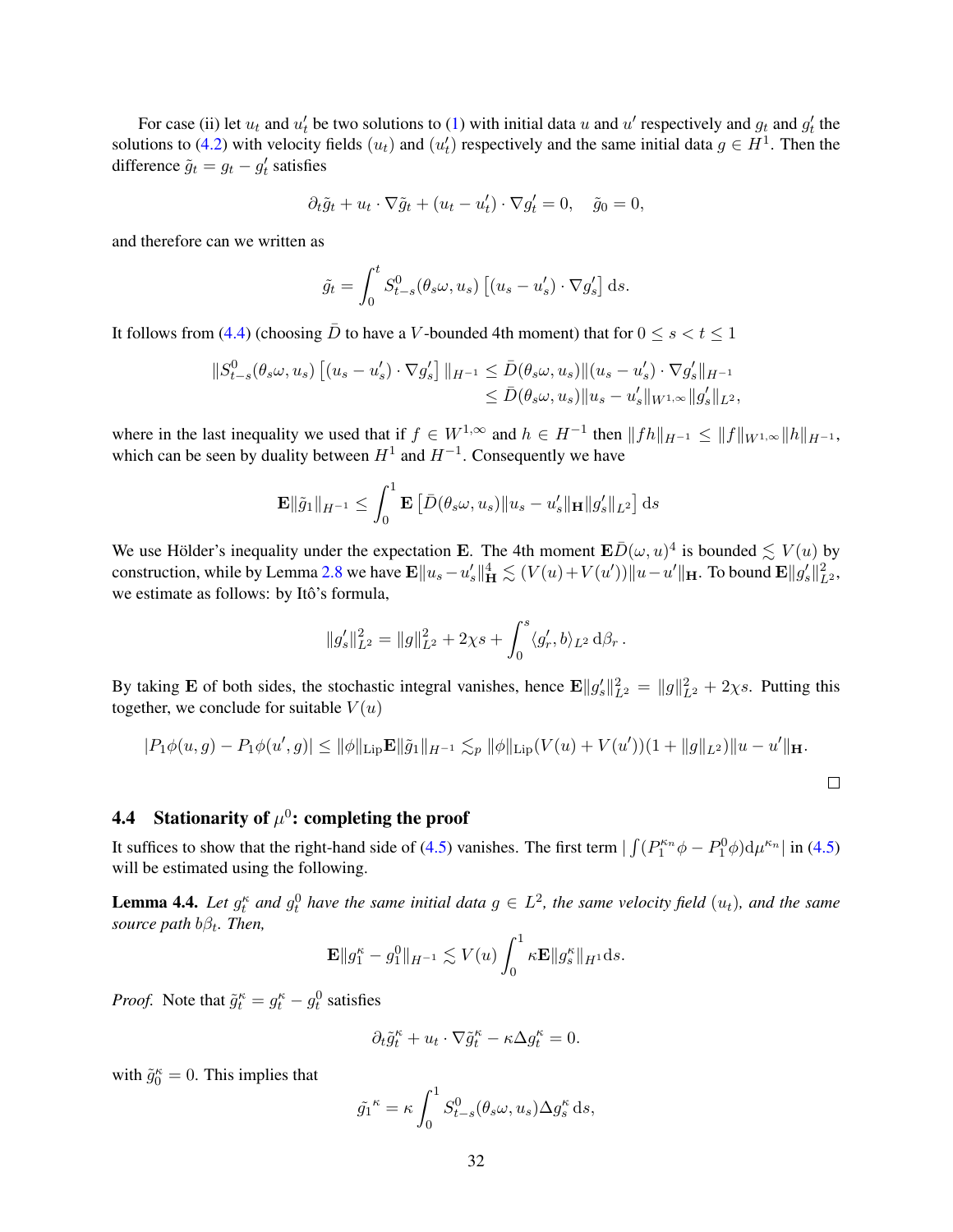and therefore using the  $H^{-1}$  bound [\(4.4\)](#page-29-3) on  $S^0_{t-s}(\theta_s \omega, u_s)$  we find

$$
\|\tilde{g}_1^{\kappa}\|_{H^{-1}} \lesssim \kappa \int_0^1 \bar{D}(\theta_s \omega, u_s) \|g_s^{\kappa}\|_{H^1} ds,
$$

where  $\bar{D}(\omega, u)$  has V-bounded 1st moment. Taking an expectation w.r.t.  $\omega$  and applying Lemma [2.6](#page-18-2) completes the proof.  $\Box$ 

From here, to prove convergence  $\int (P_1^{\kappa_n} \phi - P_1^0 \phi) d\mu^{\kappa_n} \to 0$ , we have from Lemma [4.4](#page-31-1) and the Lipschitz property of  $\phi$  that

$$
|(P_1^{\kappa} \phi - P_1^0 \phi)(u, g)| \leq ||\phi||_{\text{Lip}} \mathbf{E}||g_1^{\kappa} - g_1^0||_{H^{-1}} \lesssim V(u) \int_0^1 \kappa \mathbf{E}||g_s^{\kappa}||_{H^1} ds,
$$

hence upon integrating in  $\mu^k$  and using Cauchy-Schwarz,

$$
\int |P_1^{\kappa}\phi - P_1^0\phi| \, \mathrm{d}\mu^{\kappa} \lesssim \kappa \int_0^1 \left(\mathbf{E}_{\mu^{\kappa}} \|g\|_{H^1}^2\right)^{1/2} \, \mathrm{d}s \lesssim \sqrt{\kappa}
$$

by the energy balance relation  $\kappa \mathbf{E}_{\mu^{\kappa}} ||g_t||_{H^1}^2 = \chi$  (see [\(1.4\)](#page-7-5)).

It remains to show that  $|\int P_1^0 \phi(\mathrm{d}\mu^{\kappa_n} - \mathrm{d}\mu^0)| \to 0$  in [\(4.5\)](#page-30-0). As observed already, this does not follow immediately from weak convergence since  $P_1^0\phi$  need not be continuous. Instead, we will use the restricted Feller property from Lemma [4.3,](#page-30-1) which guarantees continuity of  $P_1^0\phi$  along  $g \in L^2$ . To bridge the gap from  $L^2$  to  $H^{-1}$ , we use the following mollification argument: for  $\delta \in (0,1)$  and  $g \in H^{-s}, s \in (0,1]$ , define  $T_\delta g$ to be the mollification  $10$  of g, and define the regularized semigroup

$$
(P_1^0 \phi)_{\delta}(u,g) := P_1^0 \phi(u,T_{\delta}g).
$$

Note that a straight-forward duality argument shows that

$$
||T_{\delta}g - g||_{H^{-1}} \lesssim \delta^{1-s} ||g||_{H^{-s}}.
$$

This, in turn gives rise to the following approximation property for  $(P_1^0 \phi)_\delta$ .

<span id="page-32-1"></span>**Lemma 4.5.** *For each*  $\delta \in (0,1)$ ,  $s \in (0,1]$ ,  $(P_1^0 \phi)_{\delta} \in C_b(\mathbf{H} \times H^{-1})$  *and for each globally Lipschitz*  $\phi: \mathbf{H} \times H^{-1} \to \mathbb{R}$  and  $g \in H^{-s}$ , we have

$$
|(P_1\phi)_{\delta}-P_1\phi|(u,g)\lesssim V(u)\delta^{1-s}\|g\|_{H^{-s}},
$$

*where*  $V = V_{\beta,\eta}$  *for any*  $\beta > 0$  *and*  $\eta > 0$ *.* 

*Proof.* Note that Lemma [4.3](#page-30-1) implies  $(P_1^0 \phi)_\delta \in C_b(\mathbf{H} \times H^{-1})$ . For  $g \in H^{-s}$ , denote  $g_1^\delta$  and  $g_1$  solutions at time  $t = 1$  of the transport equation [\(4.2\)](#page-29-1) with the same velocity path  $(u_t)$  and noise  $b\beta_t$  but with different initial data  $T_{\delta}g$  and g respectively. We have

$$
|((P_1^0 \phi)_{\delta} - P_1^0 \phi)(u, g)| \le \mathbf{E} |\phi(u_1, g_1^{\delta}) - \phi(u_1, g_1)|
$$
  
\n
$$
\le ||\phi||_{\text{Lip}} \mathbf{E} ||S_1^0(u, \omega)(T_{\delta}g - g)||_{H^{-1}}
$$
  
\n
$$
\lesssim V(u) ||T_{\delta}g - g||_{H^{-1}}
$$
  
\n
$$
\lesssim V(u)\delta^{1-s} ||g||_{H^{-s}}
$$

having used [\(4.4\)](#page-29-3) and the V-boundedness of the 1st moment of  $\bar{D}$ .

 $\Box$ 

<span id="page-32-0"></span><sup>&</sup>lt;sup>10</sup>Here mollification is defined by convolution with  $\eta_\delta = \delta^{-d}\eta(\cdot/\delta)$ , where  $\eta$  is a smooth, symmetric, compactly supported test function with  $\int \eta = 1$ .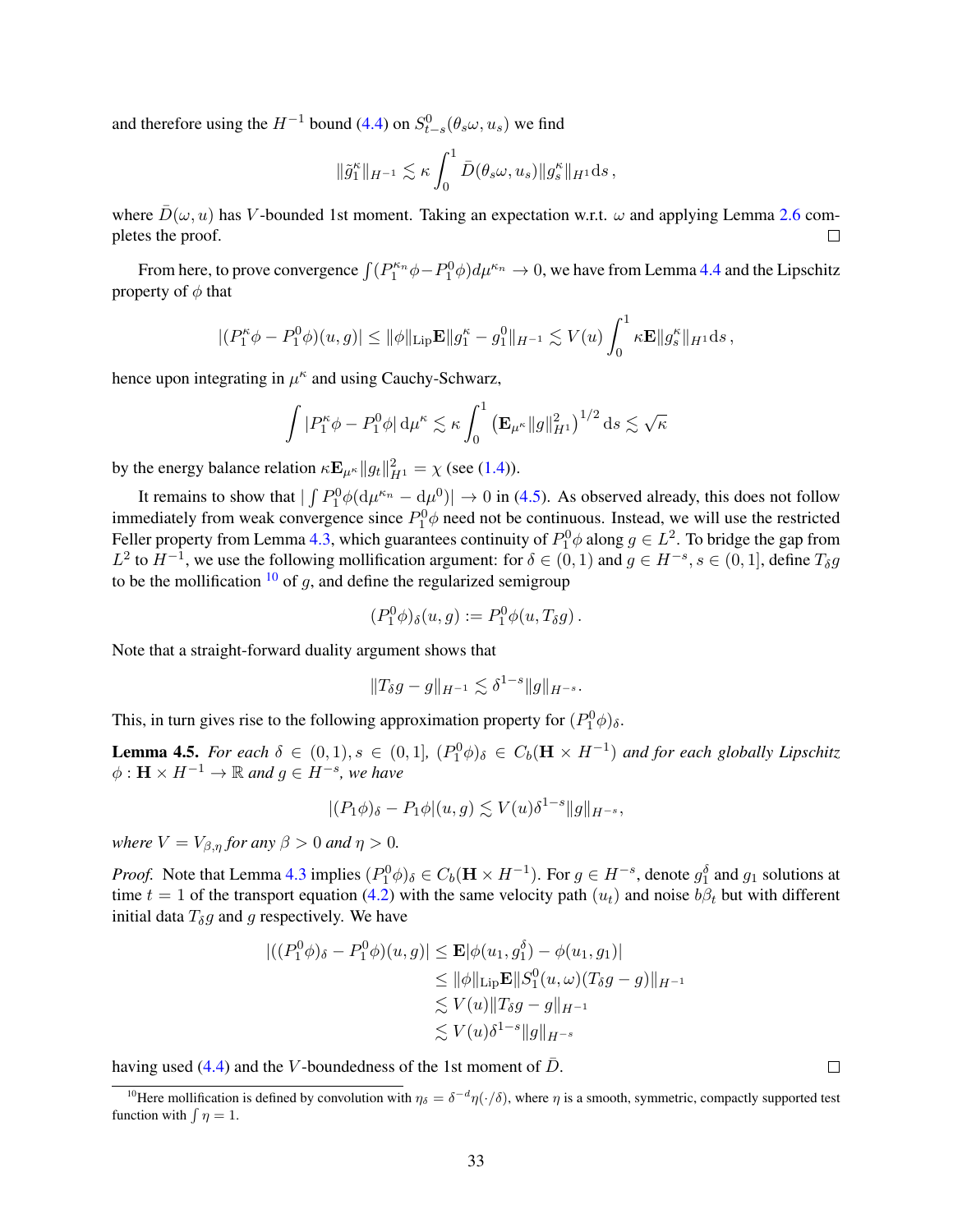To complete the proof: for  $\delta > 0$ , we estimate

$$
\left| \int P_1^0 \phi \left( d\mu^{\kappa_n} - d\mu^0 \right) \right| \le \left| \int (P_1^0 \phi)_{\delta} \left( d\mu^{\kappa_n} - d\mu^0 \right) \right| + \int \left| (P_1^0 \phi)_{\delta} - P_1^0 \phi \right| \left( d\mu^{\kappa_n} + d\mu^0 \right)
$$

The first term on the right vanishes as  $n \to \infty$  since  $(P_1 \phi)_\delta \in C_b(H \times H^{-1})$  by Lemma [4.2](#page-28-1) and  $\mu^{\kappa_n} \to \mu^0$ weakly. For the second term, Lemma [4.5](#page-32-1) and Cauchy-Schwarz imply

$$
\int | (P_1 \phi)_{\delta} - P_1 \phi | ( \mathrm{d} \mu^{\kappa_n} + \mathrm{d} \mu^0 ) \lesssim \delta^{1-s} \left( \left( \mathbf{E}_{\mu^{\kappa_n}} \| g \|_{H^{-s}}^2 \right)^{1/2} + \left( \mathbf{E}_{\mu^0} \| g \|_{H^{-s}}^2 \right)^{1/2} \right)
$$

which converges to 0 as  $\delta \to 0$  uniformly in  $\kappa_n$  by [\(4.1\)](#page-28-2). This completes the proof of stationarity of  $\mu^0$  for  $P_t^0$ , the last item remaining from Theorem [1.12.](#page-11-5)

### <span id="page-33-0"></span>4.5 Non-vanishing flux

We conclude this section by proving the non-vanishing flux law [\(1.14\)](#page-11-1). To do this, we remark that  $\Pi_{\leq N} g_t^k$ satisfies

$$
\Pi_{\leq N} g_t^{\kappa} = \Pi_{\leq N} g_0^{\kappa} - \int_0^t \Pi_{\leq N}(u_s \cdot \nabla g_s^{\kappa}) ds + \Pi_{\leq N} b \beta_t,
$$

and therefore applying Itô's formula gives

$$
\begin{aligned} \|\Pi_{\leq N} g^0_t\|_{L^2}^2 &= \|\Pi_{\leq N} g^0_0\|_{L^2}^2 - 2 \int_0^t \langle \Pi_{\leq N} g_s, \Pi_{\leq N}(u_s \cdot \nabla g_s) \rangle_{L^2} \mathrm{d}s \\ &+ \|\Pi_{\leq N} b\|_{L^2}^2 t + \int_0^t 2 \langle \Pi_{\leq N} g_s, \Pi_{\leq N} b \rangle_{L^2} \mathrm{d}\beta_s. \end{aligned}
$$

Taking expectation, integrating the initial data  $(u, g)$  with respect to the stationary measure  $\mu^0$  and using the stationarity of  $(u_t, g_t^0)$  with respect to  $\mu^0$  we readily obtain the flux balance

$$
\mathbf{E}_{\mu^{\kappa}} \langle \Pi_{\leq N} g, \Pi_{\leq N} (u \cdot \nabla g) \rangle_{L^2} = \frac{1}{2} || \Pi_{\leq N} b ||_{L^2}^2.
$$

Using the divergence free property and integrating by parts in the  $L^2$  inner product gives [\(1.14\)](#page-11-1).

## <span id="page-33-1"></span>5 Irregularity of the limiting statistically stationary solutions

In the previous section, we produced a  $\kappa \to 0$  subsequential limit of  $\mu^{\kappa}$  which converges to a stationary measure  $\mu^0$  of the Markov semigroup associated with  $(u_t, g_t^0)$ , where the scalar solves

<span id="page-33-3"></span>
$$
\partial_t g_t^0 + u_t \cdot \nabla g_t^0 = b \dot{\beta}_t. \tag{5.1}
$$

Since there is no dissipation in the equation, the input from the noise must be "anomalously" dissipated by the mixing mechanism. As discussed in Section [1.3.4,](#page-11-0) this requires a degree of roughness of statistically stationary  $g_t^0$ . Specifically, in this section we prove

- (a)  $\mu^0$ -generic  $(u, g) \in H \times H^- = H \times \bigcap_{\delta > 0} H^{-\delta}$  are such that g is not locally integrable, hence are 'strictly' distributions (Theorem [1.15\)](#page-11-2);
- (b) the Besov space  $L_t^2 B_{2,\infty}^0$  is "Onsager-type critical", in the sense that no statistically stationary solution  $g_t^0$  can have even a small amount of additional regularity (Theorem [1.19\)](#page-13-1).

<span id="page-33-2"></span>Part (a) is carried out by applying a variant of the DiPerna-Lions theory of renormalized solutions for the transport equation, and is carried out in Section [5.1,](#page-33-2) while part (b) is carried out in Section [5.2.](#page-36-0)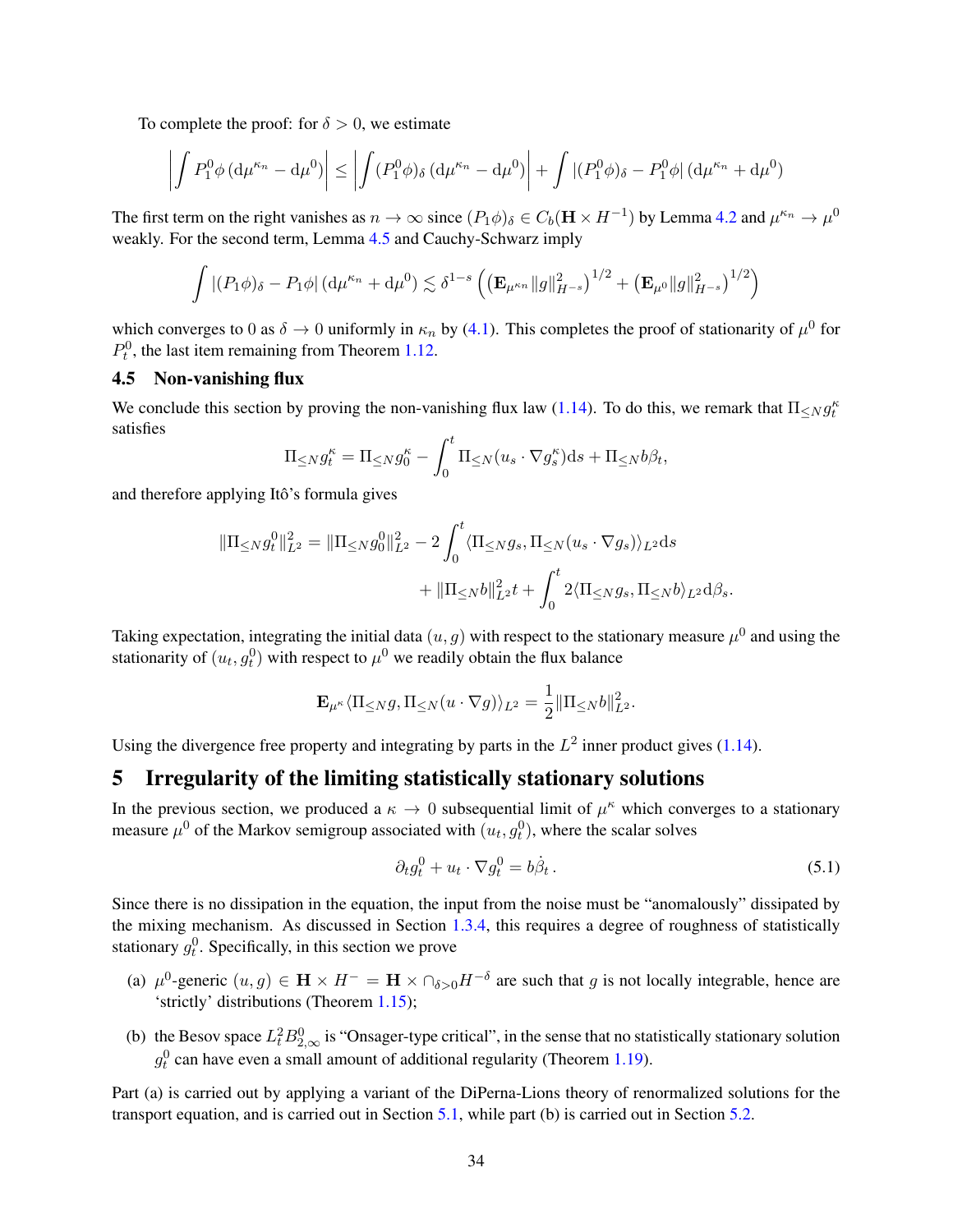## 5.1  $\mu^0$  generic functions cannot be  $L^1$

Our proof is by contradiction, based on invariance of  $\mathbf{H} \times L^1$  by solutions to [\(5.1\)](#page-33-3).

<span id="page-34-1"></span>**Lemma 5.1.** The set  $H \times L^1$  is almost surely invariant for  $(u_t, g_t^0)$ : if  $u_0 \in H$  and  $g_0^0 \in L^1$ , then  $g_t^0 \in L^1$ *for all*  $t > 0$ *.* 

*Proof.* This follows from Lemma [4.2\(](#page-29-4)b) by noting that due to smoothness of b, the stochastic convolution

$$
\int_0^t S^0_{t-s}(\theta_s \omega, u_s) b \,d\beta_s
$$

takes values in (at least)  $L^2$ , and  $S_t^0$  propagates  $L^1$  regularity. In fact, we have

$$
||S_t^0(\omega, u)g||_{L^1} = ||g \circ (\phi_{\omega, u}^t)^{-1}||_{L^1} = ||g||_{L^1}
$$

by the fact that  $\phi_{\omega,u}^t$  is volume preserving.

To continue, we will find it convenient to show that any  $L^1$  valued solutions to [\(5.1\)](#page-33-3) can be renormalized in the sense of DiPerna and Lions [\[39\]](#page-39-19), meaning that we show that  $F(g_t^0)$  solves another transport-type equation for some suitably regular function  $F : \mathbb{R} \to \mathbb{R}$ . In our setting the velocity field  $(u_t)$  is not rough, which allows for the transport part of the equation to be easily renormalized, but the presence of noise introduces Itô corrections and imposes higher regularity requirements on  $F$ . In what follows we define

$$
F(z) := \sqrt{1+|z|^2}.
$$

**Lemma 5.2.** Let  $g^0 \in L^1$ , and  $g_t^0$  be a mild solution to [\(5.1\)](#page-33-3), then the following holds almost surely

$$
\int F(g_t^0) dx = \int F(g_0^0) dx + \int_0^t \left( \int \frac{b^2}{2F(g_s^0)^3} dx \right) ds + \int_0^t \left( \int \frac{g_s^0 b}{F(g_s^0)} dx \right) d\beta_s.
$$
 (5.2)

*Proof.* For a given function  $f \in L^1$ , we denote  $(f)_{\delta}$  the mollification of f (see the proof of Lemma [4.5\)](#page-32-1). It is straightforward to show that  $(f)_{\delta} \to f$  both in  $L^1$  and pointwise a.e.. Since  $g_t^0$  is a weak solution to [\(5.1\)](#page-33-3) we see that  $(g_t^0)$ <sub>δ</sub> solves the following equation almost surely:

$$
(g_t^0)_{\delta} = (g_0^0)_{\delta} - \int_0^t u_s \cdot \nabla (g_s^0)_{\delta} ds + (b)_{\delta} \beta_t + \int_0^t R_{\delta}(u_s, g_s^0) ds,
$$

where, we write

$$
R_{\delta}(u_t, g_t^0) = u_t \cdot \nabla(g_t^0)_{\delta} - (u_t \cdot \nabla g_t^0)_{\delta}
$$

for the commutator term, noting that convolution  $(\cdot)_{\delta}$  does not commute with  $u_t \cdot \nabla$ . Since the equation for  $(g_t^0)$ <sub>δ</sub> holds pointwise as an identity on smooth functions for each  $x \in \mathbb{T}^d$ , we can apply Itô's formula to  $F((g_t^0)_{\delta}(x))$  to deduce the pointwise identity

$$
F((g_t^0)_{\delta}) = F((g_0^0)_{\delta}) - \int_0^t u_s \cdot \nabla F((g_s^0)_{\delta}) ds + \int_0^t \frac{1}{2} F''((g_s^0)_{\delta})(b)_{\delta}^2 ds + \int_0^t F'((g_s^0)_{\delta})(b)_{\delta} d\beta_t + \int_0^t F'((g_s^0)_{\delta}) R_{\delta}(u_s, g_s^0) ds.
$$
 (5.3)

Above, we have used the fact  $(g_t^0)_{\delta}$  is smooth and therefore  $F'(g_t^0)u_t \cdot \nabla (g_t^0)_{\delta} = u_t \cdot \nabla F((g_t^0)_{\delta})$ . Itô's formula for the unbounded function  $F(z) = \sqrt{1 + |z|^2}$  is justified in this case because  $F((g_t^0)_{\delta}) \lesssim_{\delta}$  $1 + ||g_t^0||_{L^1}$ , hence for each  $t \in \mathbb{R}_+$ ,

<span id="page-34-0"></span>
$$
\mathbf{P}\left(\sup_{s\in[0,t]}\|F((g_s^0)_{\delta})\|_{L^{\infty}}<\infty\right)=1.
$$

<span id="page-34-2"></span> $\Box$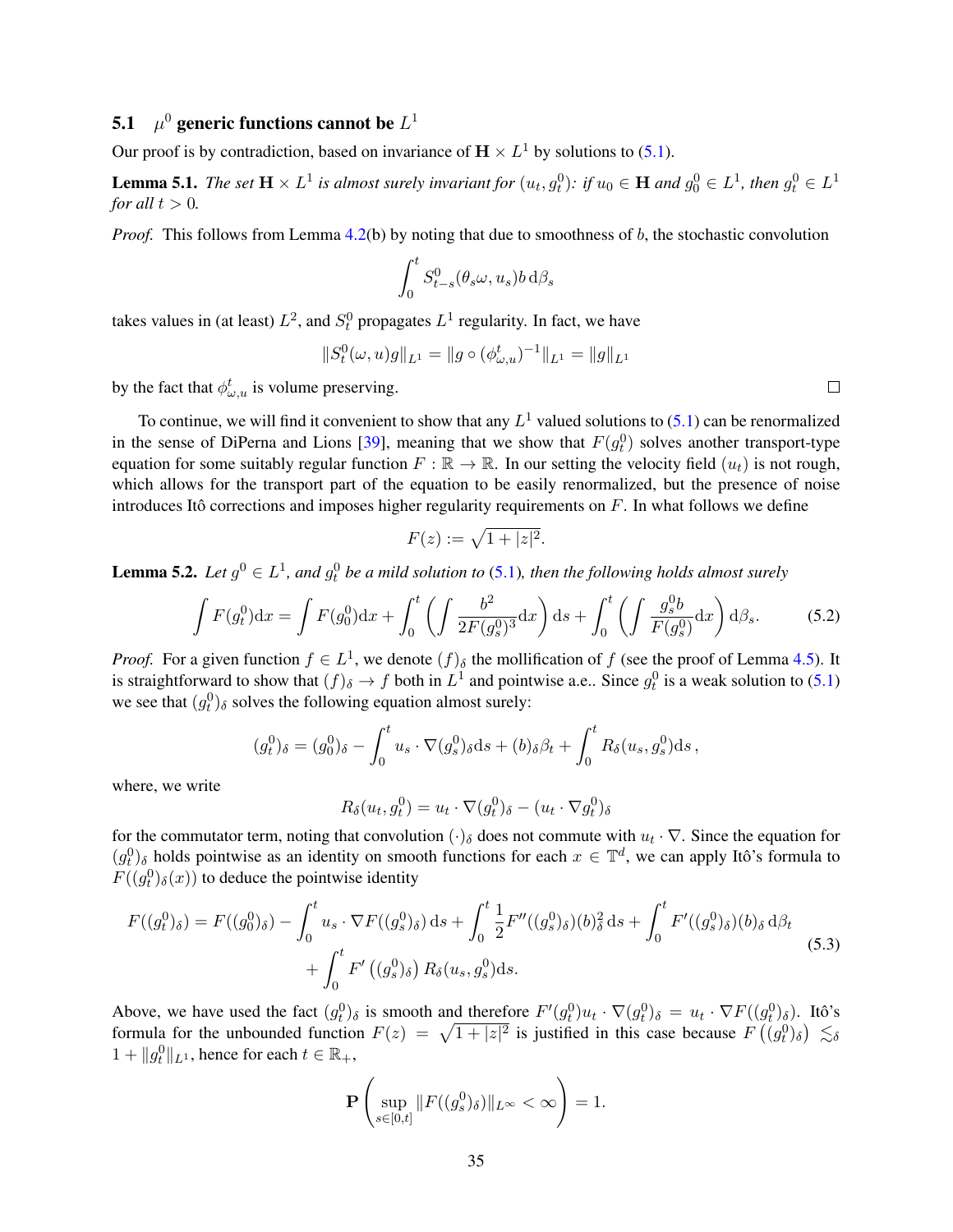Next, we note that since div  $u_t = 0$ , it is standard that (see [\[39\]](#page-39-19))

$$
\int |R_{\delta}(u_t, g_t^0)| dx \leq \|u_t\|_{W^{1,\infty}} \left( \int_{B_{\delta}} |y \cdot \nabla \eta_{\delta}| dy \right) \sup_{|y| < \delta} \|g_t^0(\cdot + y) - g_t^0(\cdot) \|_{L^1}.
$$

Since  $\int |y \cdot \nabla \eta_{\delta}| dy = \int |y \cdot \nabla \eta| dy$ , and  $g_t^0$  belongs to  $L^1$  almost surely we conclude by the  $L^1$ -continuity of spatial translations that for each  $t \in \mathbb{R}_+$ 

$$
R_{\delta}(u_t, g_t^0) \to 0 \quad \text{in } L^1 \text{ as } \delta \to 0 \text{ almost surely.}
$$
 (5.4)

<span id="page-35-1"></span><span id="page-35-0"></span> $\Box$ 

Using the fact

$$
F'(z) = \frac{z}{F(z)}, \quad F''(z) = \frac{1}{F(z)^3}
$$

we can integrate [\(5.3\)](#page-34-0) and use the fact that  $u_t$  is divergence free to obtain

$$
\int F((g_t^0)_\delta) dx = \int F((g_0^0)_\delta) dx + \int_0^t \left( \int \frac{1}{2} \frac{(b)_\delta^2}{F((g_s^0)_\delta)^3} dx \right) ds + \int_0^t \left( \int \frac{(b)_\delta (g_t^0)_\delta}{F((g_s^0)_\delta)} dx \right) d\beta_t
$$

$$
+ \int_0^t \left( \int \frac{(g_t^0)_\delta}{F((g_t^0)_\delta)} R_\delta(u_s, g_s^0) dx \right) ds.
$$
(5.5)

The proof will be complete if we can pass the  $\delta \to 0$  limit in both sides of [\(5.5\)](#page-35-0) almost-surely for each fixed t. Since we have  $(g_t^0)_{\delta} \to g_t^0$  in  $L^1$  and almost everywhere on  $\mathbb{T}^d$ , as well as the convergence of the commutator [\(5.4\)](#page-35-1) in  $L^1$  and  $(b)_{\delta} \to b$  in  $L^2$ , we can use bounded convergence to pass the  $\delta \to 0$  limits almost-surely in every term of [\(5.5\)](#page-35-0) except for the stochastic integral. To deal with the stochastic integral, we note that by Itô's formula

$$
\mathbf{E}\left|\int_0^t \left(\int \frac{(b)_{\delta}(g_t^0)_{\delta}}{F((g_s^0)_{\delta})} - \frac{bg_t^0}{F(g_s^0)}dx\right)d\beta_t\right|^2 = \mathbf{E}\int_0^t \int \left|\frac{(b)_{\delta}(g_t^0)_{\delta}}{F((g_s^0)_{\delta})} - \frac{bg_t^0}{F(g_s^0)}\right|dxds \to 0
$$

as  $\delta \to 0$  by the bounded convergence theorem.

We are now ready to prove Theorem [1.15.](#page-11-2)

*Proof of Theorem [1.15](#page-11-2).* In pursuit of a contradiction, we assume that  $\mu^0(H \times L^1) > 0$ . By Lemma [5.1,](#page-34-1)  $\mathbf{H} \times L^1$  is an invariant set for  $(u_t, g_t^0)$ , and so the conditional measure

$$
\hat{\mu}^0 := \frac{\mu^0(\cdot \cap (\mathbf{H} \times L^1))}{\mu^0(\mathbf{H} \times L^1)}
$$

is another stationary measure for  $(u_t, g_t^0)$  that assigns full measure to  $\mathbf{H} \times L^1$ .

We would like to conclude the proof by taking expectations of both sides of  $(5.2)$  using stationarity with respect to  $\hat{\mu}^0$ . However, we are unable to justify this, since a priori we do not know whether or not  $F(g_t^0)$ has finite moments. To get around this, we apply Itô's formula to  $\phi \left(\int F(g_t^0) \mathrm{d}x\right)$ , where  $\phi$  is a bounded  $C^2$ function, to deduce

$$
\phi \left( \int F(g_t^0) dx \right) = \phi \left( \int F(g_0^0) dx \right) + \int_0^t \left( \int \frac{b^2}{2F(g_s^0)^3} dx \right) \phi' \left( \int F(g_s^0) dx \right) ds + \frac{1}{2} \int_0^t \left( \int \frac{g_s^0 b}{\beta(g_s^0)} dx \right)^2 \phi'' \left( \int F(g_s^0) dx \right) ds + \int_0^t \left( \int \frac{g_s^0 b}{F(g_s^0)} dx \right) \phi' \left( \int F(g_s^0) dx \right) d\beta_s.
$$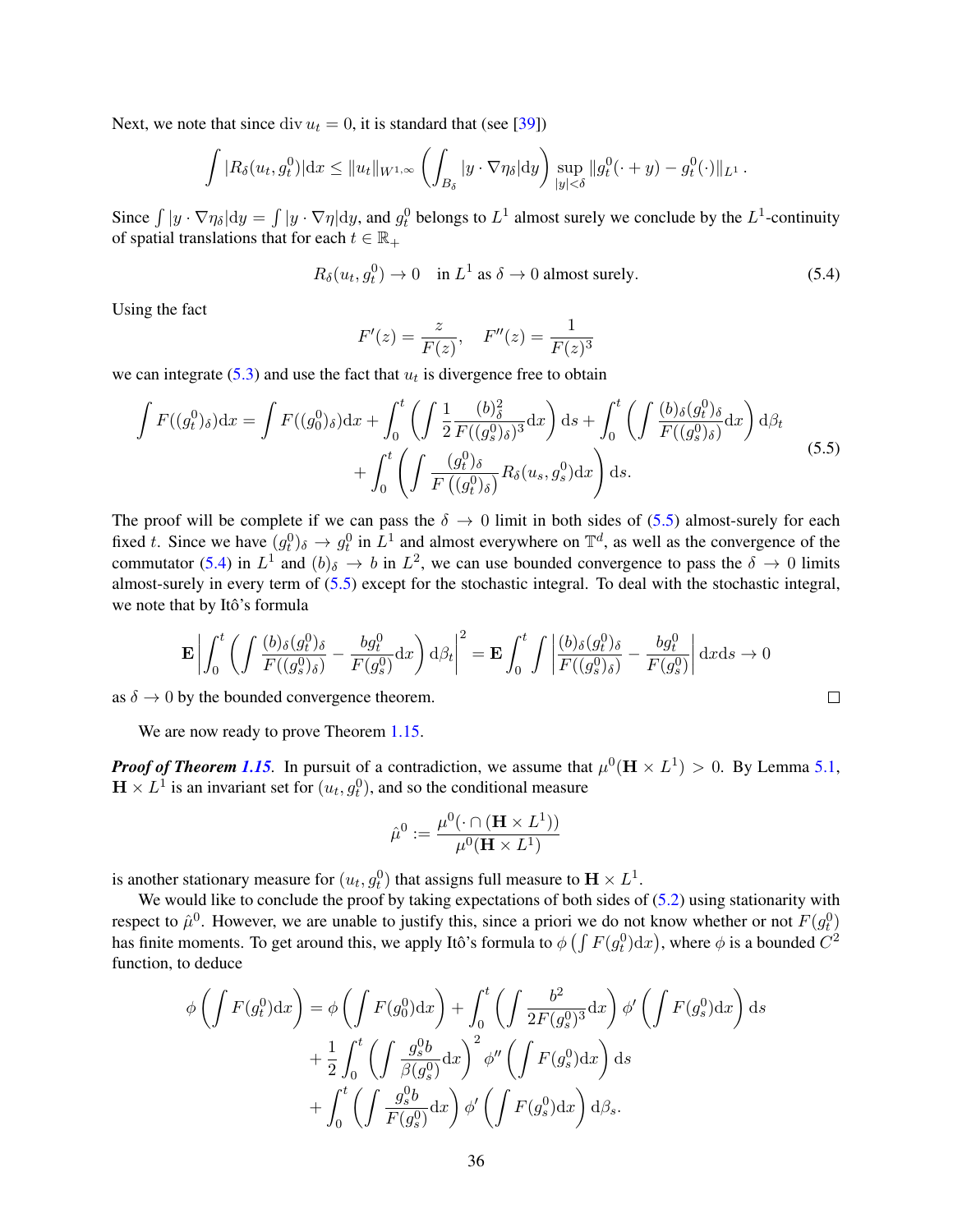Taking expectation and integrating the initial data with respect to  $\hat{\mu}^0$  (crucially using that  $\hat{\mu}^0$  assigns full measure to  $L^1$ ), we find

$$
\mathbf{E}_{\hat{\mu}^0} \left[ \left( \int \frac{b^2}{F(g)^3} dx \right) \phi' \left( \int F(g) dx \right) + \left( \int \frac{gb}{F(g)} dx \right)^2 \phi'' \left( \int F(g) dx \right) \right] = 0.
$$

For  $\epsilon > 0$ , define  $\phi(z) = \frac{z}{1 + \epsilon z}$ , so that

$$
\mathbf{E}_{\hat{\mu}^0} \frac{\int \frac{b^2}{F(g)^3} dx}{\left(1 + \epsilon \int F(g) dx\right)^2} = \mathbf{E}_{\hat{\mu}^0} \frac{2\epsilon \left(\int \frac{gb}{F(g)} dx\right)^2}{\left(1 + \epsilon \int F(g) dx\right)^3} \leq 2\epsilon \|b\|_{L^2}^2.
$$

Sending  $\epsilon \to 0$  and applying monotone convergence gives

$$
\mathbf{E}_{\hat{\mu}^0} \int \frac{b^2}{F(g)^3} \mathrm{d}x = 0 \,,
$$

 $\Box$ 

which contradicts  $\hat{\mu}^0(\mathbf{H} \times L^1) = 1$ . Therefore  $\mu^0(\mathbf{H} \times L^1) = 0$ , which completes the proof.

## <span id="page-36-0"></span>**5.2** Onsager-type criticality of  $L_t^2 B_{2,\infty}^0$

In this section we prove Theorem [1.19.](#page-13-1) Recall Definition [1.18](#page-12-0) of a  $B_{2,c}^0$ -suitable multiplier M, and the associated generalized Besov norm

$$
||f||_{B_{2,\infty}^M} = \sup_{N \in \{2^j : j \in \mathbb{N}_*\}} M(N) ||\Pi_N f||_{L^2}.
$$

We denote  $B_{2,\infty}^M$  the associated space of tempered distributions f with  $||f||_{B_{2,\infty}^M} < \infty$ . The following Lemma shows that we can exhaust  $B_{2,c}^0$  in terms of the spaces  $\{B_{2,\infty}^M\}$ .

<span id="page-36-1"></span>Lemma 5.3. *The following holds*

$$
B_{2,c}^0 = \bigcup_M B_{2,\infty}^M,
$$

where the union is over all  $B_{2,c}^0$ -suitable multipliers  $M$ .

*Proof.* That  $||f||_{B_{2,\infty}^M} < \infty \Rightarrow f \in B_{2,c}^0$  follows from  $\lim_{k \to \infty} M(k) = \infty$ .

Conversely, let  $g \in B_{2,c}^0$ . Let  $C_0$  be such that  $\sup_{j \in \mathbb{N}_*} ||\Pi_{2j}g||_{L^2} \leq C_0$ . By  $g \in B_{2,c}^0$ , there exists a strictly increasing sequence  $\{N_k\}_{k=1}^{\infty} \subseteq \left\{2^j : j \in \mathbb{N}\right\}$  such that  $\forall N \ge N_k$ ,  $||\Pi_N g||_{L^2} < 2^{-k}$ . Define  $M(k): [1, \infty) \to [1, \infty)$  to be the monotone increasing multiplier

$$
M(k) = \begin{cases} 2 & k < N_1 \\ \frac{2^j}{N_{j+1} - N_j} (N_{j+1} - k) + \frac{2^{j+1}}{N_{j+1} - N_j} (k - N_j) & N_j \le k \le N_{j+1}. \end{cases}
$$

We see that M is piecewise linear with slope  $\leq 1$ , and therefore satisfies conditions (i) and (ii) of Definition [1.18.](#page-12-0)  $\Box$ 

We introduce Littlewood-Paley decomposition for future use. Let  $\zeta \in C_0^{\infty}(\mathbb{R}; \mathbb{R})$  be such that  $\zeta(\xi) = 1$ for  $|\xi| \leq 1$  and  $\zeta(\xi) = 0$  for  $|\xi| \geq 3/2$  and define  $\psi(\xi) = \zeta(\xi/2) - \zeta(\xi)$ , supported in the range  $\xi \in (1, 3)$ . Denote for each  $N > 0$ ,  $\zeta_N(\xi) := \zeta(N^{-1}\xi)$  and  $\psi_N(\xi) := \psi(N^{-1}\xi)$ . For  $f \in L^2(\mathbb{R})$  we define the Littlewood-Paley projections

$$
\pi_N f := \psi_N(\nabla)f
$$
 and  $\pi_{\leq N} f := \zeta_N(\nabla)f$ .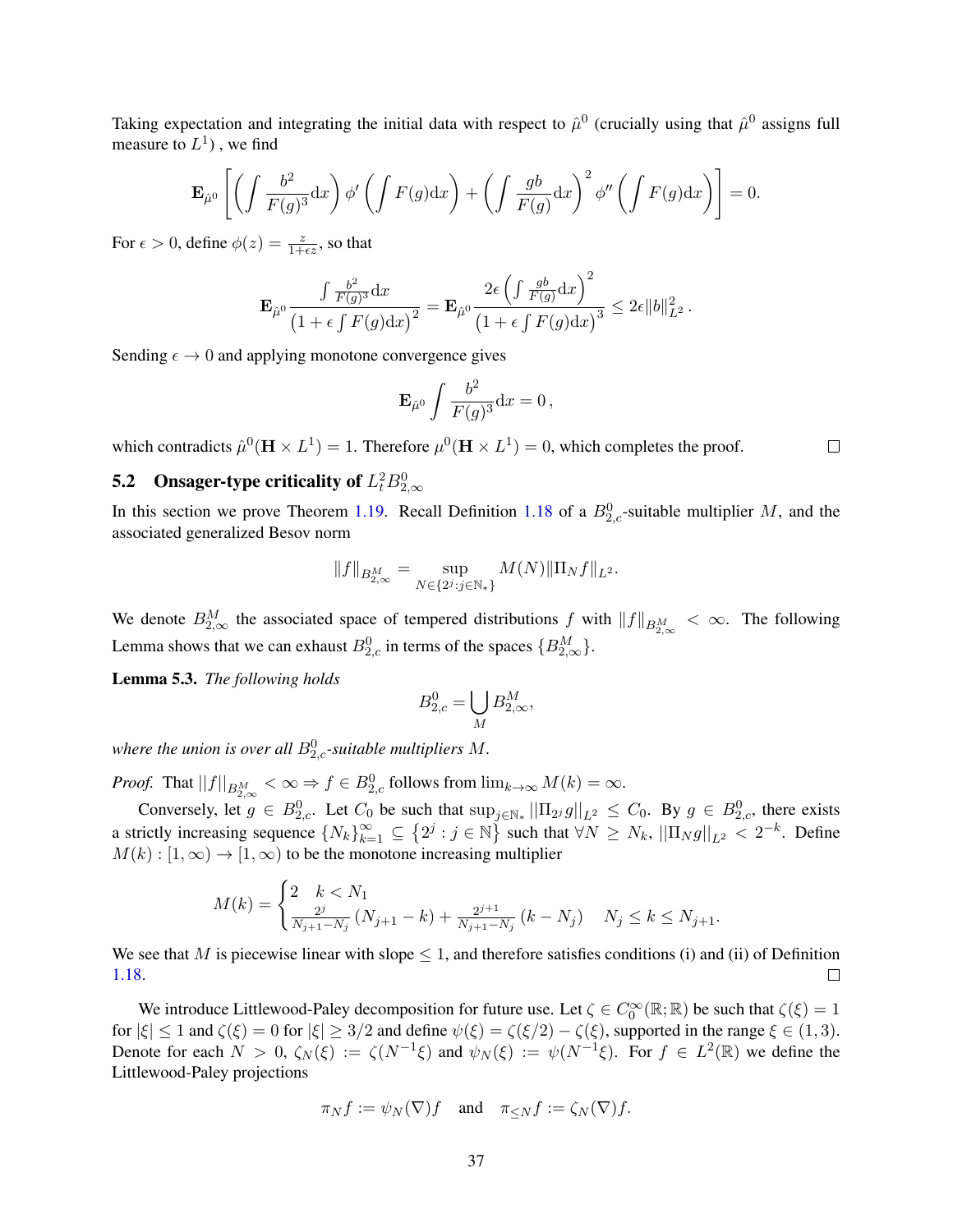Note by Definition [1.18,](#page-12-0) (denoting  $\mathbb{N}_* = \{0\} \cup \mathbb{N}$  and analogously for  $\mathbb{Z}_*^d = \{0\} \cup \mathbb{Z}^d$  below).

$$
\sup_{N \in \{2^j : j \in \mathbb{N}_*\}} M(N) ||\Pi_N g||_{L^2} \approx ||M(|\nabla|) \pi \leq_1 g||_{L^2} + \sup_{N \in \{2^j : j \in \mathbb{N}_*\}} ||M(|\nabla|) \pi_N g||_{L^2}.
$$

<span id="page-37-1"></span>**Lemma 5.4.** For any  $(u, g) \in H \times H^{-1}$ , if  $||g||_{B_{2,\infty}^M} < \infty$  for some  $B_{2,c}^0$ -suitable M, then

$$
\left|\left\langle \pi_{\leq N}g,\pi_{\leq N}\nabla \cdot (ug)\right\rangle\right|\lesssim \frac{1}{M^2(N)}\left|\left|g\right|\right|_{B_{2,\infty}^M}^2\left|\left|u\right|\right|_{\mathbf H}.
$$

*Proof.* By incompressibility of u and Plancherel's identity

$$
\langle \pi \leq_{N} g, \pi \leq_{N} \nabla \cdot (ug) \rangle
$$
  
=  $\langle \pi \leq_{N} g, \pi \leq_{N} \nabla \cdot (ug) - \nabla \cdot (u \pi \leq_{N} g) \rangle$   
= 
$$
\sum_{k,\ell \in \mathbb{Z}_{*}^{d}} \left( \mathbf{1}_{|\ell| < 2|k-\ell|} + \mathbf{1}_{|\ell| \geq 2|k-\ell|} \right) \zeta_{N}(k) \overline{\hat{g}_{t}}(k) \left( \zeta_{N}(k) - \zeta_{N}(\ell) \right) ik \cdot \hat{u}_{t}(k-\ell) \hat{g}_{t}(\ell)
$$
  
=:  $\mathcal{I}_{HL} + \mathcal{I}_{LH}$ .

Note that due to the presence of the cutoffs  $(\zeta_N(k) - \zeta_N(\ell))$  we see that one of  $|k|$  or  $|\ell|$  must be larger or equal to  $\frac{1}{2}N$  for the corresponding term in the summation to be non-zero. The "high-low" term is treated by noting that on the support of the summation,  $|k| + |\ell| \leq |k - \ell|$ , and therefore for any  $\delta > 0$ ,

$$
\left|\mathcal{I}_{HL}\right| \lesssim \frac{1}{N^2} \sum_{k,\ell \in \mathbb{Z}_*^d} \mathbf{1}_{|\ell| < 2|k-\ell|} \left| \zeta_N(k) \hat{g}_t(k) \left\langle k - \ell \right\rangle^3 \hat{u}_t(k-\ell) \hat{g}_t(\ell) \right|
$$
  

$$
\lesssim \frac{1}{N^2} \sum_{k,\ell \in \mathbb{Z}_*^d} \mathbf{1}_{|\ell| < 2|k-\ell|} \frac{1}{\left\langle k \right\rangle^{\delta} \left\langle \ell \right\rangle^{\delta}} \left| \zeta_N(k) \hat{g}_t(k) \left\langle k - \ell \right\rangle^{3+2\delta} \hat{u}_t(k-\ell) \hat{g}_t(\ell) \right|.
$$

Then, using Cauchy-Schwarz, Young's inequality, and  $H^r \hookrightarrow L^1$  for  $r > d/2$ , (recall  $\sigma > 3 + \frac{d}{2}$ ),

$$
|\mathcal{I}_{HL}| \lesssim_{\delta} \frac{1}{N^2} ||g||_{H^{-\delta}}^2 ||u||_{\mathbf{H}} \lesssim \frac{1}{M(N)^2} ||g||_{B_{2,\infty}^M}^2 ||u||_{\mathbf{H}} ,
$$

where the last inequality followed from  $M(N) \lesssim N$  by Definition [1.18](#page-12-0) and the embedding  $H^{-\delta} \hookrightarrow B_{2,\infty}^0$ .

We turn next to the "low-high" term. First, by the mean value theorem there holds,

$$
|\zeta_N(k) - \zeta_N(\ell)| \lesssim \frac{1}{N} |k - \ell| \,. \tag{5.6}
$$

Second, observe that on the support of the summation, we have  $N \approx |k| \approx |\ell|$  because of the frequency cut-off and that at least one of  $|k|$  or  $|\ell|$  must be larger or equal to  $\frac{1}{2}N$  but one of  $|k|$  and  $|\ell|$  must also be less than 3N. Therefore, we deduce from part (ii) of Definition [1.18](#page-12-0) and [\(5.6\)](#page-37-0),

$$
\left|\mathcal{I}_{LH}\right|\lesssim \frac{1}{M(N)^2}\sum_{k,\ell\in\mathbb{Z}^d_*} {\bf 1}_{|\ell|\geq 2|k-\ell|}\left|\zeta_N(k)M(|k|) \hat{g}(k)\left\langle k-\ell\right\rangle \hat{u}(k-\ell)M(|\ell|) \hat{g}(\ell)\right|.
$$

Again by using Cauchy-Schwarz, Young's inequality, and  $H^r \hookrightarrow L^1$  for  $r > d/2$ ,

$$
|\mathcal{I}_{LH}| \lesssim \frac{1}{M(N)^2} \, ||g||^2_{B^M_{2,\infty}} \, ||u||_{\mathbf{H}} \, .
$$

This completes the proof.

<span id="page-37-0"></span> $\Box$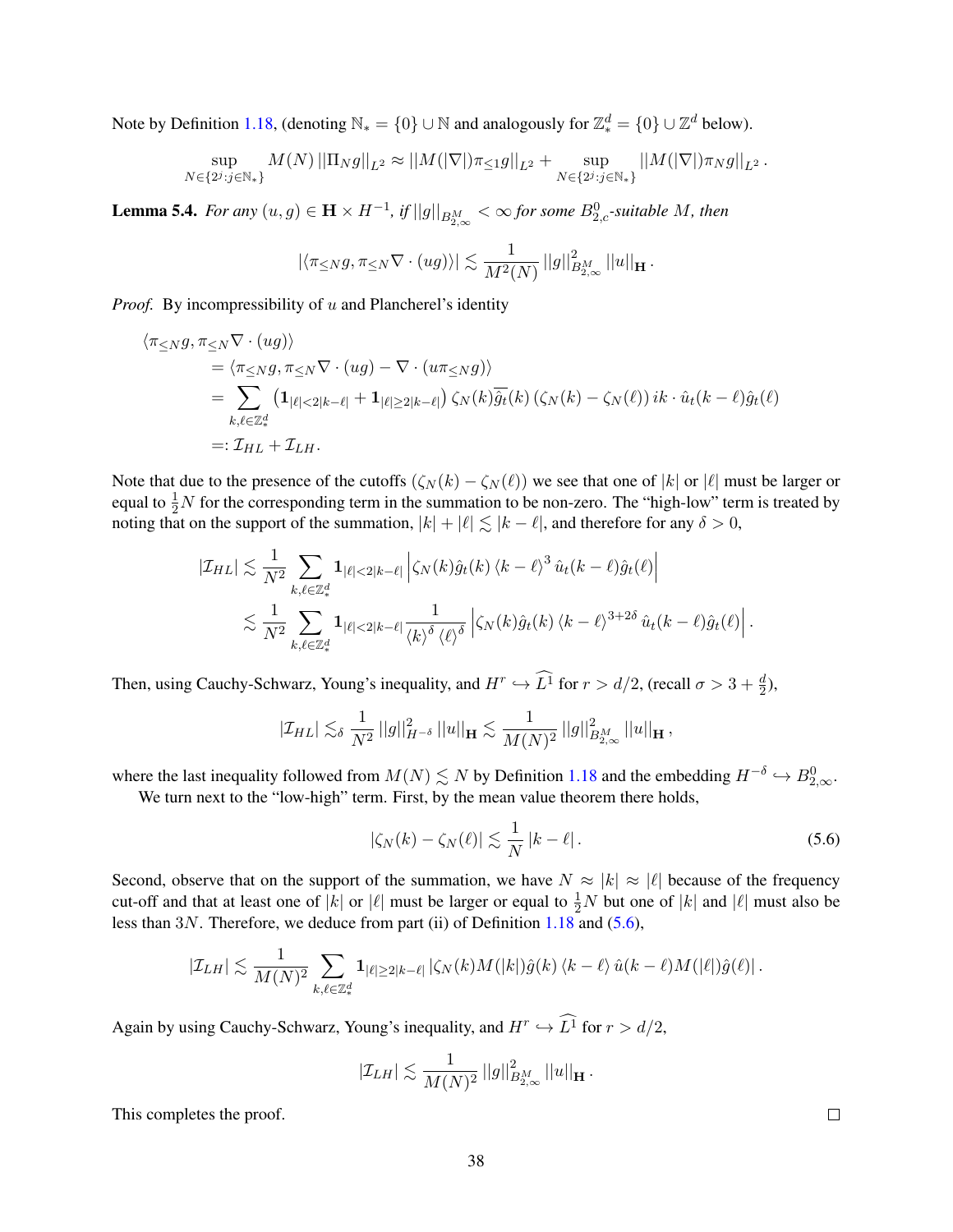*Proof of Theorem [1.19](#page-13-1).* We proceed by contradiction and assume  $\mathbf{E}_{\mu^0}||g||_{B_{2,\infty}^M}^p < \infty$  for some  $p > 2$ . By repeating the proof of the flux balance [\(1.14\)](#page-11-1) as in Section [4.5](#page-33-0) with  $\pi <sub>N</sub>$  replacing  $\Pi <sub>N</sub>$  we have

<span id="page-38-15"></span>
$$
\mathbf{E}_{\mu^0} \left\langle \pi \leq N g, \pi \leq N \nabla \cdot (ug) \right\rangle = \frac{1}{2} \left| |\pi \leq N b| \right|_{L^2}^2. \tag{5.7}
$$

However Lemma [5.4](#page-37-1) and the assumption that  $\mathbf{E}_{\mu^0}||g||_{B_{2,\infty}^M}^p < \infty$  for some  $p > 2$  implies that

$$
\begin{aligned} \left| \mathbf{E}_{\mu^0} \left\langle \pi \leq_N g, \pi \leq_N \nabla \cdot (ug) \right\rangle \right| &\lesssim \frac{1}{M(N)^2} \mathbf{E}_{\mu^0} \left[ ||g||^2_{B^M_{2,\infty}} \left| |u| \right|_{\mathbf{H}} \right] \\ &\lesssim \frac{1}{M(N)^2} \left( \mathbf{E}_{\mu^0} \left| |g| \right|_{B^M_{2,\infty}}^p \right)^{2/p} \left( \mathbf{E} \left| |u| \right|_{\mathbf{H}}^{\frac{p}{p-2}} \right)^{\frac{p-2}{p}} \\ &\lesssim \frac{1}{M(N)^2}. \end{aligned}
$$

On the other hand,  $\lim_{N\to\infty}\frac{1}{2}$  $\frac{1}{2} ||\pi \leq N b||^2_{L^2} = \chi$  and so by choosing N sufficiently large in [\(5.7\)](#page-38-15) gives the desired contradiction.

### References

- <span id="page-38-11"></span>[1] G. Alberti, G. Crippa, and A. Mazzucato, *Exponential self-similar mixing by incompressible flows*, Journal of the American Mathematical Society 32 (2019), no. 2, 445–490.
- <span id="page-38-1"></span>[2] Y Amarouchene and H Kellay, *Batchelor scaling in fast-flowing soap films*, Physical review letters 93 (2004), no. 21, 214504.
- <span id="page-38-14"></span>[3] F Anselmet, Y. Gagne, E. Hopfinger, and R. Antonia, *High-order velocity structure functions in turbulent shear flows*, J. of Fluid Mech. 140 (1984), 63–89.
- <span id="page-38-2"></span>[4] R. Antonia and P Orlandi, *Effect of Schmidt number on small-scale passive scalar turbulence*, Appl. Mech. Rev. 56 (2003), no. 6, 615–632.
- <span id="page-38-3"></span>[5] T. M Antonsen Jr, Z. Fan, E. Ott, and E Garcia-Lopez, *The role of chaotic orbits in the determination of power spectra of passive scalars*, Physics of Fluids 8 (1996), no. 11, 3094–3104.
- <span id="page-38-4"></span>[6] T. M Antonsen Jr and E. Ott, *Multifractal power spectra of passive scalars convected by chaotic fluid flows*, Physical Review A 44 (1991), no. 2, 851.
- <span id="page-38-12"></span>[7] L. Arnold, *A formula connecting sample and moment stability of linear stochastic systems*, SIAM Journal on Applied Mathematics 44 (1984), no. 4, 793–802.
- [8] L. Arnold, W Kliemann, and E Oeljeklaus, *Lyapunov exponents of linear stochastic systems*, Lyapunov exponents, 1986, pp. 85–125.
- <span id="page-38-13"></span>[9] L. Arnold and W. Kliemann, *Large deviations of linear stochastic differential equations*, Stochastic differential systems, 1987, pp. 115–151.
- <span id="page-38-10"></span>[10] A. Babiano and A. Provenzale, *Coherent vortices and tracer cascades in two-dimensional turbulence*, Journal of Fluid Mechanics 574 (2007), 429–448.
- <span id="page-38-5"></span>[11] E Balkovsky and A Fouxon, *Universal long-time properties of Lagrangian statistics in the Batchelor regime and their application to the passive scalar problem*, Physical Review E 60 (1999), no. 4, 4164.
- <span id="page-38-0"></span>[12] G. K Batchelor, *Small-scale variation of convected quantities like temperature in turbulent fluid part 1. general discussion and the case of small conductivity*, Journal of Fluid Mechanics 5 (1959), no. 1, 113–133.
- <span id="page-38-6"></span>[13] P. Baxendale and T. E Harris, *Isotropic stochastic flows*, Ann. Probab. 14 (1986), no. 4, 1155–1179.
- <span id="page-38-8"></span>[14] P. H Baxendale, *Lyapunov exponents and relative entropy for a stochastic flow of diffeomorphisms*, Probability Theory and Related Fields 81 (1989), no. 4, 521–554.
- <span id="page-38-9"></span>[15] P. Baxendale and B. Rozovsky, *Kinematic dynamo and intermittence in a turbulent flow*, Geophysical & Astrophysical Fluid Dynamics 73 (1993), no. 1-4, 33–60.
- <span id="page-38-7"></span>[16] J. Bedrossian, A. Blumenthal, and S. Punshon-Smith, *Lagrangian chaos and scalar advection in stochastic fluid mechanics*, arXiv preprint arXiv:1809.06484 (2018).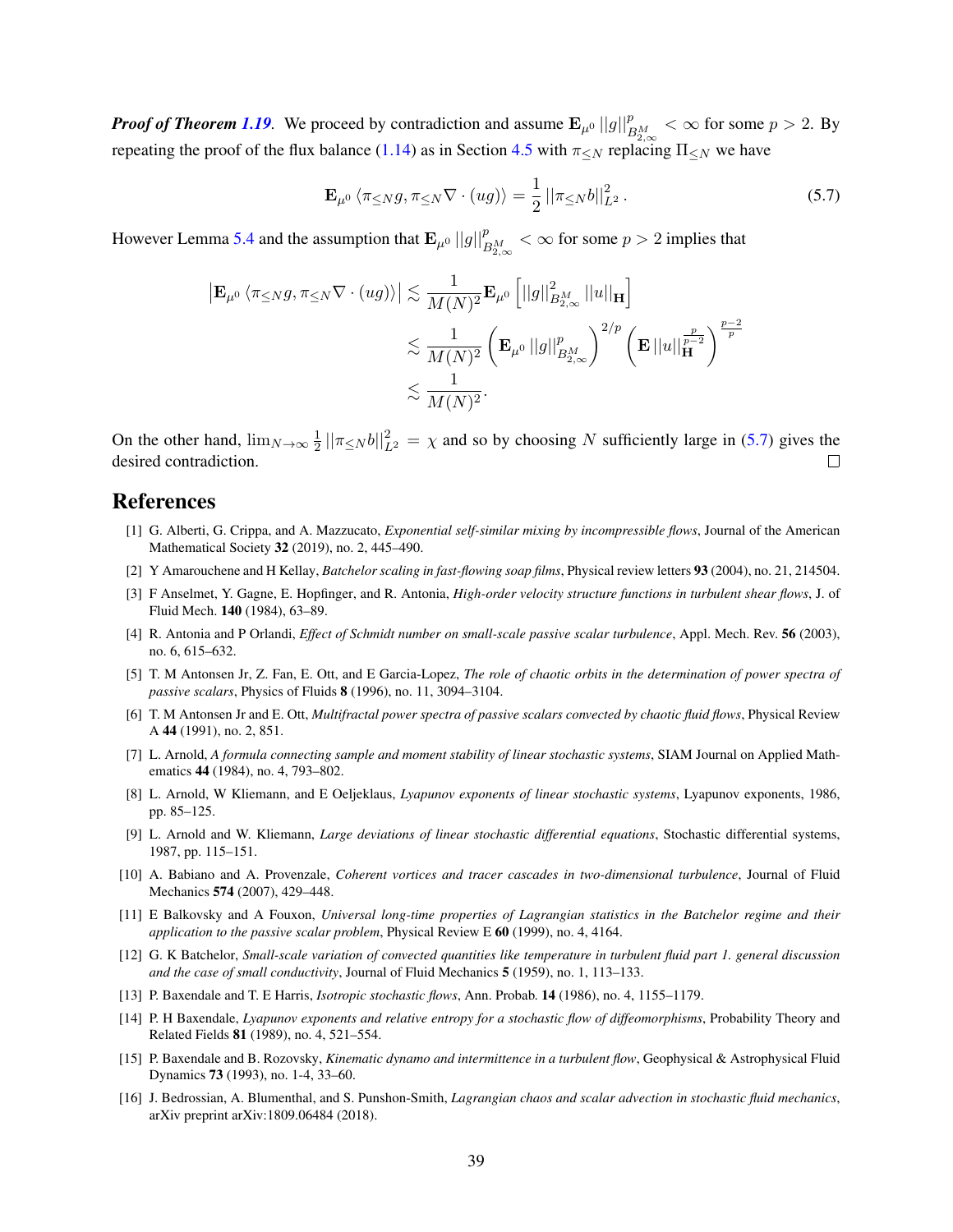- <span id="page-39-12"></span>[17] J. Bedrossian, A. Blumenthal, and S. Punshon-Smith, *Almost-sure enhanced dissipation and uniform-in-diffusivity exponential mixing for advection-diffusion by stochastic Navier-Stokes*, arXiv preprint arXiv:1911.01561 (2019).
- <span id="page-39-10"></span>[18] J. Bedrossian, A. Blumenthal, and S. Punshon-Smith, *Almost-sure exponential mixing of passive scalars by the stochastic Navier-Stokes equations*, arXiv preprint arXiv:1905.03869 (2019).
- <span id="page-39-14"></span>[19] J. Bedrossian, M. Coti Zelati, S. Punshon-Smith, and F. Weber, *A sufficient condition for the Kolmogorov 4/5 law for stationary martingale solutions to the 3D Navier–Stokes equations*, Communications in Mathematical Physics 367 (2019), no. 3, 1045–1075.
- <span id="page-39-8"></span>[20] D. Biskamp, *Magnetohydrodynamic turbulence*, Cambridge University Press, 2003.
- <span id="page-39-24"></span>[21] A. Blumenthal, J. Xue, and L.-S. Young, *Lyapunov exponents for random perturbations of some area-preserving maps including the standard map*, Annals of Mathematics (2017), 285–310.
- <span id="page-39-9"></span>[22] G. Boffetta and R. E Ecke, *Two-dimensional turbulence*, Annual Review of Fluid Mechanics 44 (2012), 427–451.
- <span id="page-39-1"></span>[23] D. Bogucki, J A. Domaradzki, and P. Yeung, *Direct numerical simulations of passive scalars with Pr* > *1 advected by turbulent flow*, Journal of Fluid Mechanics 343 (1997), 111–130.
- <span id="page-39-3"></span>[24] T. Bohr, M. H Jensen, G. Paladin, and A. Vulpiani, *Dynamical systems approach to turbulence*, Cambridge University Press, 2005.
- <span id="page-39-13"></span>[25] A. Bressan, *A lemma and a conjecture on the cost of rearrangements*, Rend. Sem. Mat. Univ. Padova 110 (2003), 97–102.
- <span id="page-39-18"></span>[26] T. Buckmaster, P. Germain, Z. Hani, and J. Shatah, *Onset of the wave turbulence description of the longtime behavior of the nonlinear schr*\*" odinger equation*, arXiv preprint arXiv:1907.03667 (2019).
- <span id="page-39-21"></span>[27] T. Buckmaster and V. Vicol, *Convex integration and phenomenologies in turbulence*, arXiv preprint arXiv:1901.09023 (2019).
- <span id="page-39-23"></span>[28] A Cheskidov and R. Shvydkoy, *Euler equations and turbulence: analytical approach to intermittency*, SIAM Journal on Mathematical Analysis 46 (2014), no. 1, 353–374.
- <span id="page-39-22"></span>[29] A. Cheskidov, P. Constantin, S. Friedlander, and R. Shvydkoy, *Energy conservation and Onsager's conjecture for the Euler equations*, Nonlinearity 21 (2008), no. 6, 1233.
- <span id="page-39-15"></span>[30] P. Constantin, W. E, and E. S. Titi, *Onsager's conjecture on the energy conservation for solutions of Euler's equation*, Comm. Math. Phys. 165 (1994), no. 1, 207–209.
- <span id="page-39-4"></span>[31] S. Corrsin, *On the spectrum of isotropic temperature fluctuations in an isotropic turbulence*, Journal of Applied Physics 22 (1951), no. 4, 469–473.
- <span id="page-39-5"></span>[32] A. Crisanti, M. Falcioni, A. Vulpiani, and G. Paladin, *Lagrangian chaos: transport, mixing and diffusion in fluids*, La Rivista del Nuovo Cimento (1978-1999) 14 (1991), no. 12, 1–80.
- <span id="page-39-6"></span>[33] A. Crisanti, G. Paladin, and A. Vulpiani, *Products of random matrices: in statistical physics*, Vol. 104, Springer Science & Business Media, 2012.
- <span id="page-39-25"></span>[34] G. Da Prato and J. Zabczyk, *Ergodicity for infinite-dimensional systems*, London Mathematical Society Lecture Note Series, vol. 229, Cambridge University Press, Cambridge, 1996.
- <span id="page-39-16"></span>[35] C. De Lellis and L. Székelyhidi, *Dissipative continuous Euler flows*, Inventiones mathematicae 193 (2013), no. 2, 377–407.
- <span id="page-39-20"></span>[36] C. De Lellis and L. Székelyhidi Jr., *The Euler equations as a differential inclusion*, Ann. of Math. (2) 170 (2009), no. 3, 1417–1436.
- <span id="page-39-17"></span>[37] C. De Lellis and L. Székelyhidi Jr, *The h-principle and the equations of fluid dynamics*, Bulletin of the American Mathematical Society 49 (2012), no. 3, 347–375.
- <span id="page-39-0"></span>[38] T. M Dillon and D. R Caldwell, *The Batchelor spectrum and dissipation in the upper ocean*, Journal of Geophysical Research: Oceans 85 (1980), no. C4, 1910–1916.
- <span id="page-39-19"></span>[39] R. J DiPerna and P.-L. Lions, *Ordinary differential equations, transport theory and Sobolev spaces*, Inventiones mathematicae 98 (1989), no. 3, 511–547.
- <span id="page-39-2"></span>[40] D. A Donzis, K. Sreenivasan, and P. Yeung, *The Batchelor spectrum for mixing of passive scalars in isotropic turbulence*, Flow, turbulence and combustion 85 (2010), no. 3-4, 549–566.
- <span id="page-39-7"></span>[41] T. D Drivas, T. M Elgindi, G. Iyer, and I.-J. Jeong, *Anomalous dissipation in passive scalar transport*, arXiv preprint arXiv:1911.03271 (2019).
- <span id="page-39-11"></span>[42] P. Duarte, *Plenty of elliptic islands for the standard family of area preserving maps*, Annales de l'institut henri poincare (c) non linear analysis, 1994, pp. 359–409.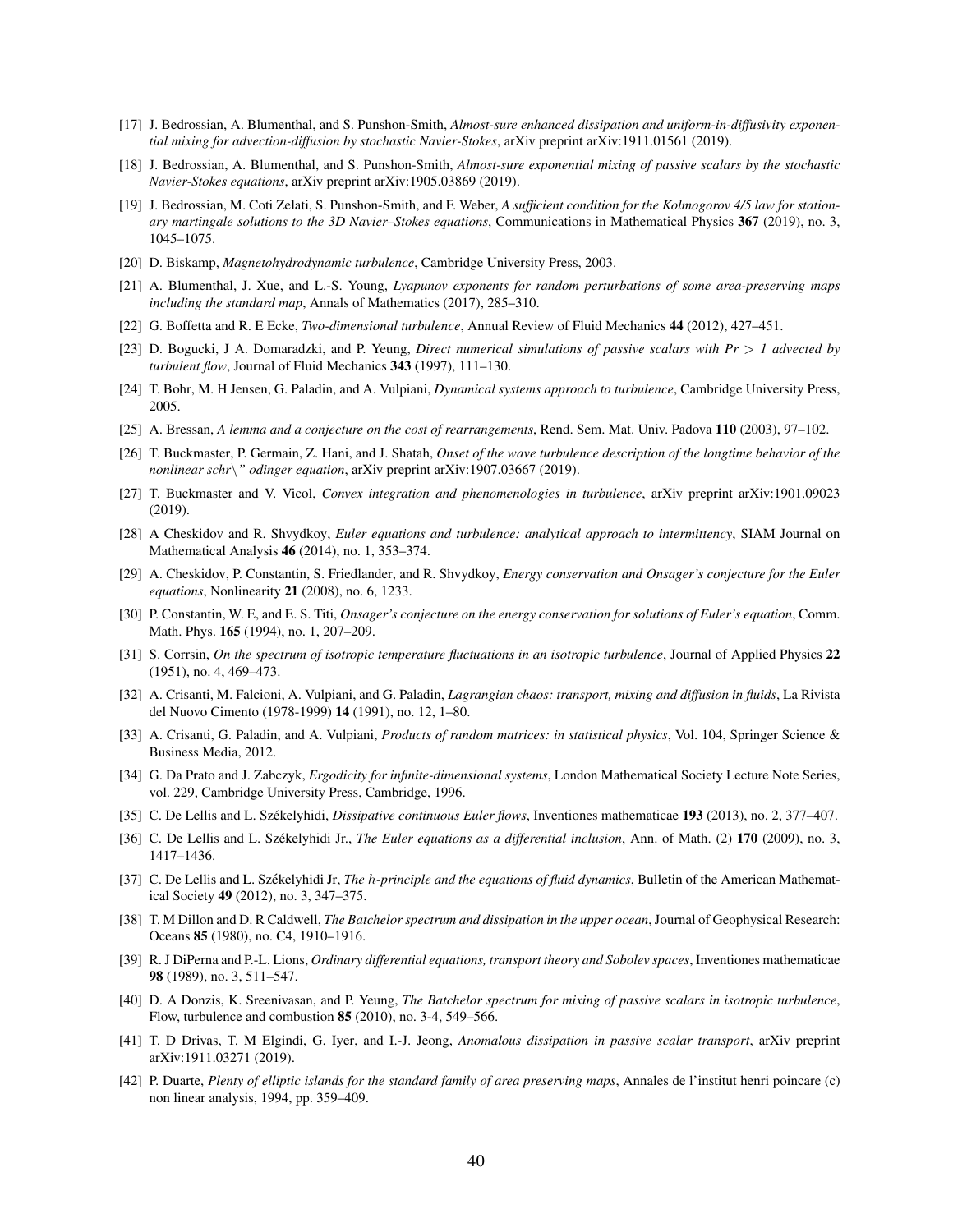- <span id="page-40-27"></span>[43] W. E and J. C Mattingly, *Ergodicity for the Navier-Stokes equation with degenerate random forcing: Finite-dimensional approximation*, Commun. Pure Appl. Math. 54 (Nov. 2001), no. 11, 1386–1402.
- <span id="page-40-29"></span>[44] M. Einsiedler and T. Ward, *Ergodic theory*, Springer, 2013.
- <span id="page-40-12"></span>[45] T. M Elgindi and A. Zlatoš, *Universal mixers in all dimensions*, Advances in Mathematics 356 (2019), 106807.
- <span id="page-40-20"></span>[46] G. L. Eyink, *Energy dissipation without viscosity in ideal hydrodynamics. I. Fourier analysis and local energy transfer*, Phys. D 78 (1994), no. 3-4, 222–240.
- <span id="page-40-19"></span>[47] G. L Eyink, *Review of the Onsager "ideal turbulence" theory*, arXiv preprint arXiv:1803.02223 (2018).
- <span id="page-40-0"></span>[48] G Falkovich, K Gawędzki, and M. Vergassola, *Particles and fields in fluid turbulence*, Reviews of modern Physics 73 (2001), no. 4, 913.
- <span id="page-40-22"></span>[49] E. Faou, P. Germain, and Z. Hani, *The weakly nonlinear large-box limit of the 2d cubic nonlinear schrödinger equation*, Journal of the American Mathematical Society 29 (2016), no. 4, 915–982.
- <span id="page-40-7"></span>[50] E Fedrizzi and F Flandoli, *Noise prevents singularities in linear transport equations*, J. Funct. Anal. 264 (Mar. 2013), no. 6, 1329–1354.
- <span id="page-40-16"></span>[51] Y. Feng and G. Iyer, *Dissipation enhancement by mixing*, Nonlinearity 32 (2019), no. 5, 1810.
- <span id="page-40-8"></span>[52] F Flandoli, M Gubinelli, and E Priola, *Well-posedness of the transport equation by stochastic perturbation*, Invent. Math. 180 (Nov. 2009), no. 1, 1–53.
- <span id="page-40-14"></span>[53] F. Flandoli and B. Maslowski, *Ergodicity of the 2-D Navier-Stokes equation under random perturbations*, Comm. in Math. Phys. 172 (1995), no. 1, 119–141.
- <span id="page-40-18"></span>[54] S. Friedlander, N. Glatt-Holtz, and V. Vicol, *Inviscid limits for a stochastically forced shell model of turbulent flow*, Annales de l'institut henri poincaré, probabilités et statistiques, 2016, pp. 1217–1247.
- <span id="page-40-9"></span>[55] U. Frisch, *Turbulence: the legacy of A.N. Kolmogorov*, Cambridge university press, 1995.
- <span id="page-40-2"></span>[56] C. Gibson and W. Schwarz, *The universal equilibrium spectra of turbulent velocity and scalar fields*, Journal of Fluid Mechanics 16 (1963), no. 3, 365–384.
- <span id="page-40-11"></span>[57] A. Gorodetski, *On stochastic sea of the standard map*, Communications in Mathematical Physics 309 (2012), no. 1, 155–192.
- <span id="page-40-1"></span>[58] H. Grant, B. Hughes, W. Vogel, and A Moilliet, *The spectrum of temperature fluctuations in turbulent flow*, Journal of Fluid Mechanics 34 (1968), no. 3, 423–442.
- <span id="page-40-10"></span>[59] D. Grošelj, S. S Cerri, A. B. Navarro, C. Willmott, D. Told, N. F Loureiro, F. Califano, and F. Jenko, *Fully kinetic versus reduced-kinetic modeling of collisionless plasma turbulence*, The Astrophysical Journal 847 (2017), no. 1, 28.
- <span id="page-40-15"></span>[60] M. Hairer and J. C. Mattingly, *Ergodicity of the 2D Navier-Stokes equations with degenerate stochastic forcing*, Ann. of Math. 164 (2006), no. 3, 993–1032.
- <span id="page-40-25"></span>[61] M. Hairer and J. C. Mattingly, *A theory of hypoellipticity and unique ergodicity for semilinear stochastic PDEs*, Electron. J. Probab. 16 (2011), no. 23, 658–738.
- <span id="page-40-4"></span>[62] M. Holzer and E. D Siggia, *Turbulent mixing of a passive scalar*, Physics of Fluids 6 (1994), no. 5, 1820–1837.
- <span id="page-40-26"></span>[63] L. Hörmander, *The analysis of linear partial differential operators I–IV*, Springer, New York, 1985.
- <span id="page-40-21"></span>[64] P. Isett, *A proof of onsager's conjecture*, Annals of Mathematics 188 (2018), no. 3, 871–963.
- <span id="page-40-23"></span>[65] P. Isett, *A proof of Onsager's conjecture*, Annals of Mathematics 188 (2018), no. 3, 871–963.
- <span id="page-40-13"></span>[66] G. Iyer, A. Kiselev, and X. Xu, *Lower bounds on the mix norm of passive scalars advected by incompressible enstrophyconstrained flows*, Nonlinearity 27 (2014), no. 5, 973.
- <span id="page-40-24"></span>[67] V. Jaksic, V. Nersesyan, C.-A. Pillet, and A. Shirikyan, *Large deviations and entropy production in viscous fluid flows*, arXiv preprint arXiv:1902.03278 (2019).
- <span id="page-40-6"></span>[68] Y. L. Jan and O. Raimond, *Integration of brownian vector fields*, Ann. Probab. 30 (Apr. 2002), no. 2, 826–873.
- <span id="page-40-3"></span>[69] M.-C. Jullien, P. Castiglione, and P. Tabeling, *Experimental observation of Batchelor dispersion of passive tracers*, Physical review letters 85 (2000), no. 17, 3636.
- <span id="page-40-17"></span>[70] Y. Kaneda, T. Ishihara, M. Yokokawa, K. Itakura, and A. Uno, *Energy dissipation rate and energy spectrum in high resolution direct numerical simulations of turbulence in a periodic box*, Physics of Fluids 15 (2003), no. 2, L21–L24.
- <span id="page-40-28"></span>[71] Y. Kifer, *Ergodic theory of random transformations*, Vol. 10, Springer Science & Business Media, 2012.
- <span id="page-40-5"></span>[72] R. H Kraichnan, *Small-scale structure of a scalar field convected by turbulence*, The Physics of Fluids 11 (1968), no. 5, 945–953.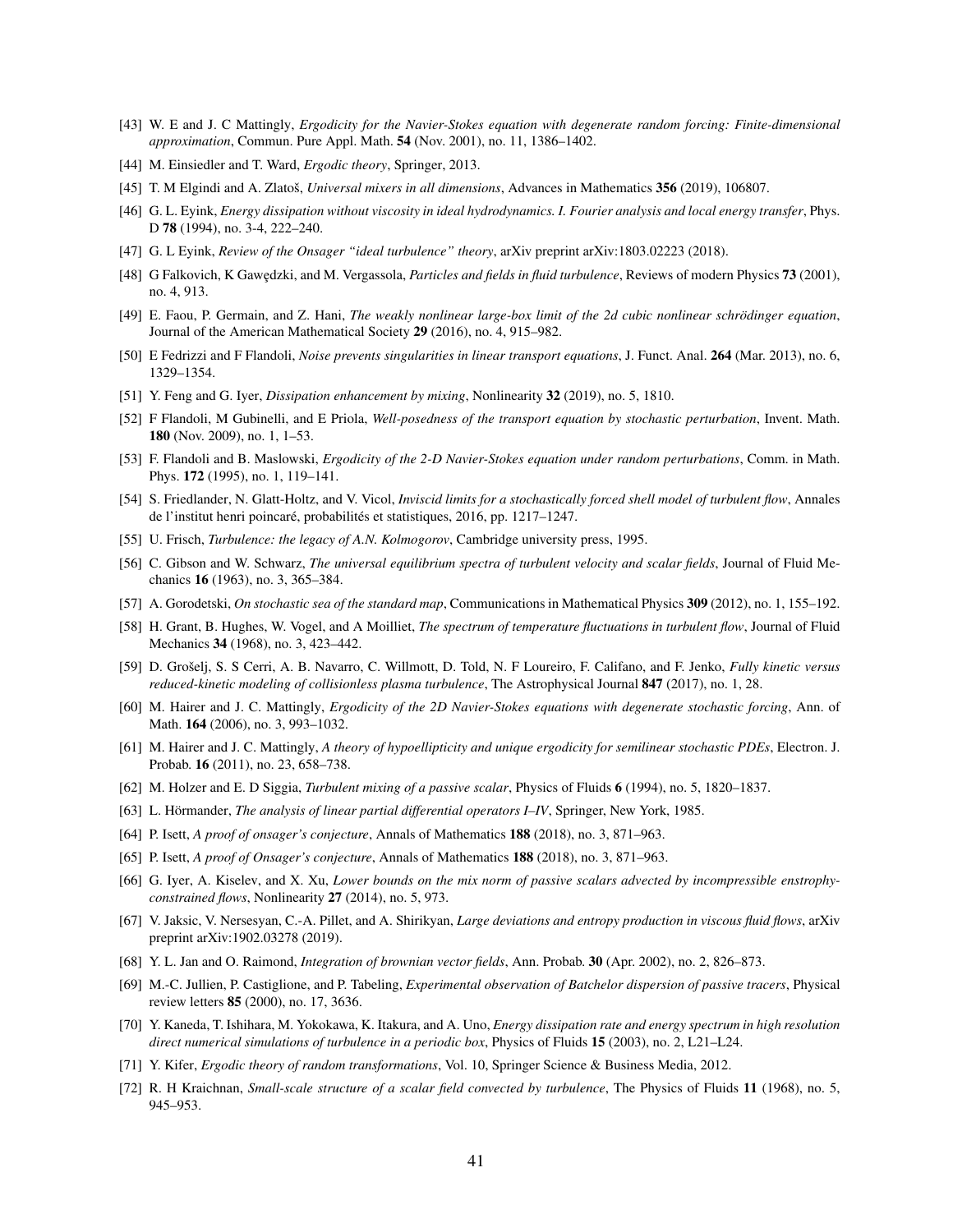- <span id="page-41-23"></span>[73] S. Kuksin, V. Nersesyan, and A. Shirikyan, *Exponential mixing for a class of dissipative pdes with bounded degenerate noise*, arXiv preprint arXiv:1802.03250 (2018).
- <span id="page-41-24"></span>[74] S. Kuksin, V. Nersesyan, and A. Shirikyan, *Mixing via controllability for randomly forced nonlinear dissipative pdes*, arXiv preprint arXiv:1902.00494 (2019).
- <span id="page-41-25"></span>[75] S. Kuksin and A. Shirikyan, *Mathematics of two-dimensional turbulence*, Vol. 194, Cambridge University Press, 2012.
- <span id="page-41-27"></span>[76] H. Kunita, *Stochastic differential equations with jumps and stochastic flows of diffeomorphisms*, Itô's stochastic calculus and probability theory, 1996, pp. 197–211.
- <span id="page-41-7"></span>[77] S. K Lele, *Compressibility effects on turbulence*, Annual review of fluid mechanics 26 (1994), no. 1, 211–254.
- <span id="page-41-12"></span>[78] Z. Lin, J.-L. Thiffeault, and C. R Doering, *Optimal stirring strategies for passive scalar mixing*, J. of Fluid Mech. 675 (2011), 465–476.
- <span id="page-41-10"></span>[79] C. Liverani, B. Saussol, and S. Vaienti, *A probabilistic approach to intermittency*, Ergodic theory and dynamical systems 19 (1999), no. 3, 671–685.
- <span id="page-41-5"></span>[80] D. Luo, *Isotropic stochastic flow of homeomorphisms on rd associated with the critical sobolev exponent*, Stochastic Process. Appl. 118 (Aug. 2008), no. 8, 1463–1488.
- <span id="page-41-0"></span>[81] A. J Majda and P. R Kramer, *Simplified models for turbulent diffusion: theory, numerical modelling, and physical phenomena*, Physics reports 314 (1999), no. 4-5, 237–574.
- <span id="page-41-20"></span>[82] J. C Mattingly, T. Suidan, and E. Vanden-Eijnden, *Simple systems with anomalous dissipation and energy cascade*, Communications in mathematical physics 276 (2007), no. 1, 189–220.
- <span id="page-41-28"></span>[83] S. P Meyn and R. L Tweedie, *Markov chains and stochastic stability*, Springer Science & Business Media, 2012.
- <span id="page-41-3"></span>[84] P. L Miller and P. E Dimotakis, *Measurements of scalar power spectra in high schmidt number turbulent jets*, Journal of Fluid Mechanics 308 (1996), 129–146.
- <span id="page-41-21"></span>[85] S. Modena and L. Székelyhidi, *Non-renormalized solutions to the continuity equation*, Calc. Var. Partial Differential Equations 58 (2019), no. 6, Paper No. 208. MR4029736
- <span id="page-41-6"></span>[86] S.-E. A Mohammed, T. K Nilssen, and F. N Proske, *Sobolev differentiable stochastic flows for SDEs with singular coefficients: Applications to the transport equation*, Ann. Probab. 43 (May 2015), no. 3, 1535–1576 (en).
- <span id="page-41-15"></span>[87] L. Mydlarski and Z. Warhaft, *On the onset of high-reynolds-number grid-generated wind tunnel turbulence*, Journal of Fluid Mechanics 320 (1996), 331–368.
- <span id="page-41-8"></span>[88] S. Nazarenko, *Wave turbulence*, Vol. 825, Springer Science & Business Media, 2011.
- <span id="page-41-14"></span>[89] Q. Nie and S. Tanveer, *A note on third-order structure functions in turbulence*, R. Soc. Lond. Proc. Ser. A Math. Phys. Eng. Sci. 455 (1999), no. 1985, 1615–1635.
- <span id="page-41-1"></span>[90] J. O Nye and R. S Brodkey, *The scalar spectrum in the viscous-convective subrange*, Journal of Fluid Mechanics 29 (1967), no. 1, 151–163.
- <span id="page-41-4"></span>[91] A. Obukhov, *The structure of the temperature field in a turbulent flow*, Dokl. Akad. Nauk. SSSR 39 (1949).
- <span id="page-41-17"></span>[92] E. Ott and T. M Antonsen Jr, *Chaotic fluid convection and the fractal nature of passive scalar gradients*, Physical review letters 61 (1988), no. 25, 2839.
- <span id="page-41-9"></span>[93] Y. Pesin and V. Climenhaga, *Open problems in the theory of non-uniform hyperbolicity*, Discrete Contin. Dyn. Syst 27 (2010), no. 2, 589–607.
- <span id="page-41-18"></span>[94] R. Prasad and K. Sreenivasan, *The measurement and interpretation of fractal dimensions of the scalar interface in turbulent flows*, Physics of Fluids A: Fluid Dynamics 2 (1990), no. 5, 792–807.
- <span id="page-41-26"></span>[95] M. Romito, *Ergodicity of the finite dimensional approximation of the 3D Navier–Stokes equations forced by a degenerate noise*, J. Stat. Phys. 114 (Jan. 2004), no. 1, 155–177.
- <span id="page-41-11"></span>[96] O. Sarig, *Subexponential decay of correlations*, Inventiones mathematicae 150 (2002), no. 3, 629–653.
- <span id="page-41-13"></span>[97] C. Seis, *Maximal mixing by incompressible fluid flows*, Nonlinearity 26 (2013), no. 12, 3279.
- <span id="page-41-22"></span>[98] A. Shirikyan, *Controllability implies mixing ii. convergence in the dual-lipschitz metric*, arXiv preprint arXiv:1803.01893 (2018).
- <span id="page-41-19"></span>[99] B. I Shraiman and E. D Siggia, *Anomalous scaling for a passive scalar near the Batchelor limit*, Physical Review E 57 (1998), no. 3, 2965.
- <span id="page-41-2"></span>[100] B. I Shraiman and E. D Siggia, *Scalar turbulence*, Nature 405 (2000), no. 6787, 639.
- <span id="page-41-16"></span>[101] K. R. Sreenivasan and P. Kailasnath, *An update on the intermittency exponent in turbulence*, Physics of Fluids A: Fluid Dynamics 5 (1993), no. 2, 512–514.